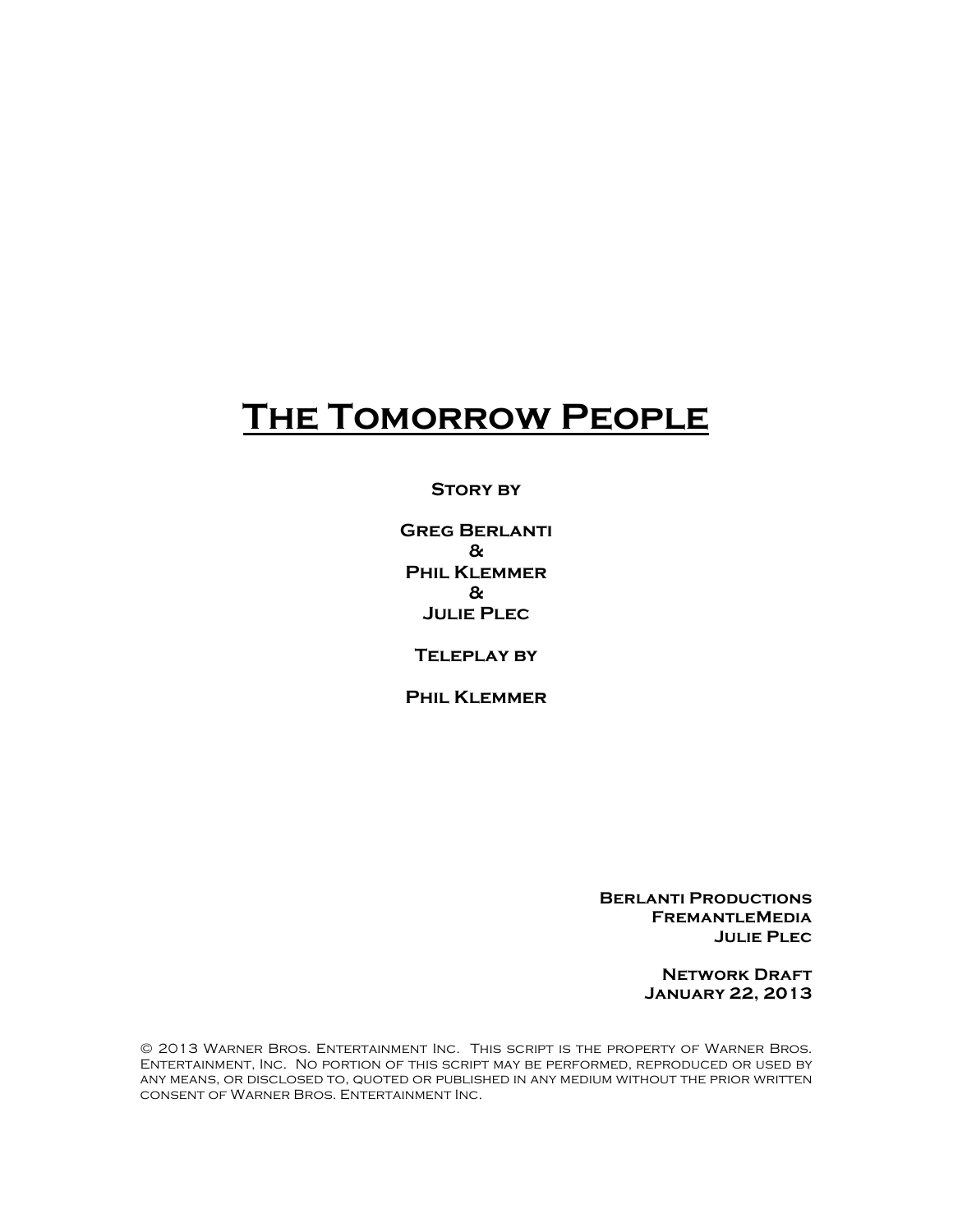#### **ACT ONE**

ESTABLISHING: NEW YORK CITY. AN OFFICE TOWER. THINK NAKATOMI PLAZA (AKA THE DIE HARD BUILDING).

INT. OFFICE TOWER -- HALLWAY - NIGHT

FORTY STORIES UP, A SHADOW slips around a corner. It's afterhours. Whoever this is, shouldn't be here. TRACKING with him down the hall we ANGLE ON a motion detector TURNING RED.

INT. LOBBY - MOMENTS LATER

CUT TO A SECURITY GUARD at his post. Reacting to a SECURITY SCHEMATIC ON A COMPUTER. A RED LIGHT blinking.

> SECURITY GUARD (INTO WALKIE) Code up on the top floor. Standby. I better check it out.

Swapping walkie for his GUN, he EXITS.

INT. DARK ROOM - INTERCUT

CUT TO CARA, early 20s. Her beautiful, anxious face lit by a COMPUTER with the SCHEMATIC. She's hacked in-to the system.

> CARA Nice. You just tripped an alarm.

INT. HALLWAY - NIGHT

BACK AS THE SHADOWY FIGURE steps into the light. REVEAL JOHN, late 20s, handsome, cool under pressure. We assume that he and Cara are talking VIA EARWIG.

> JOHN Whatever. I'm almost there.

As John reaches a perpendicular hallway. *Right or left?*

JOHN (CONT'D) Which way am I going?

BACK WITH CARA.

CARA (speaking to someone O.S.) Pull up a floor plan of the tower --

CUT TO JOHN. Cara's VOICE in his ear.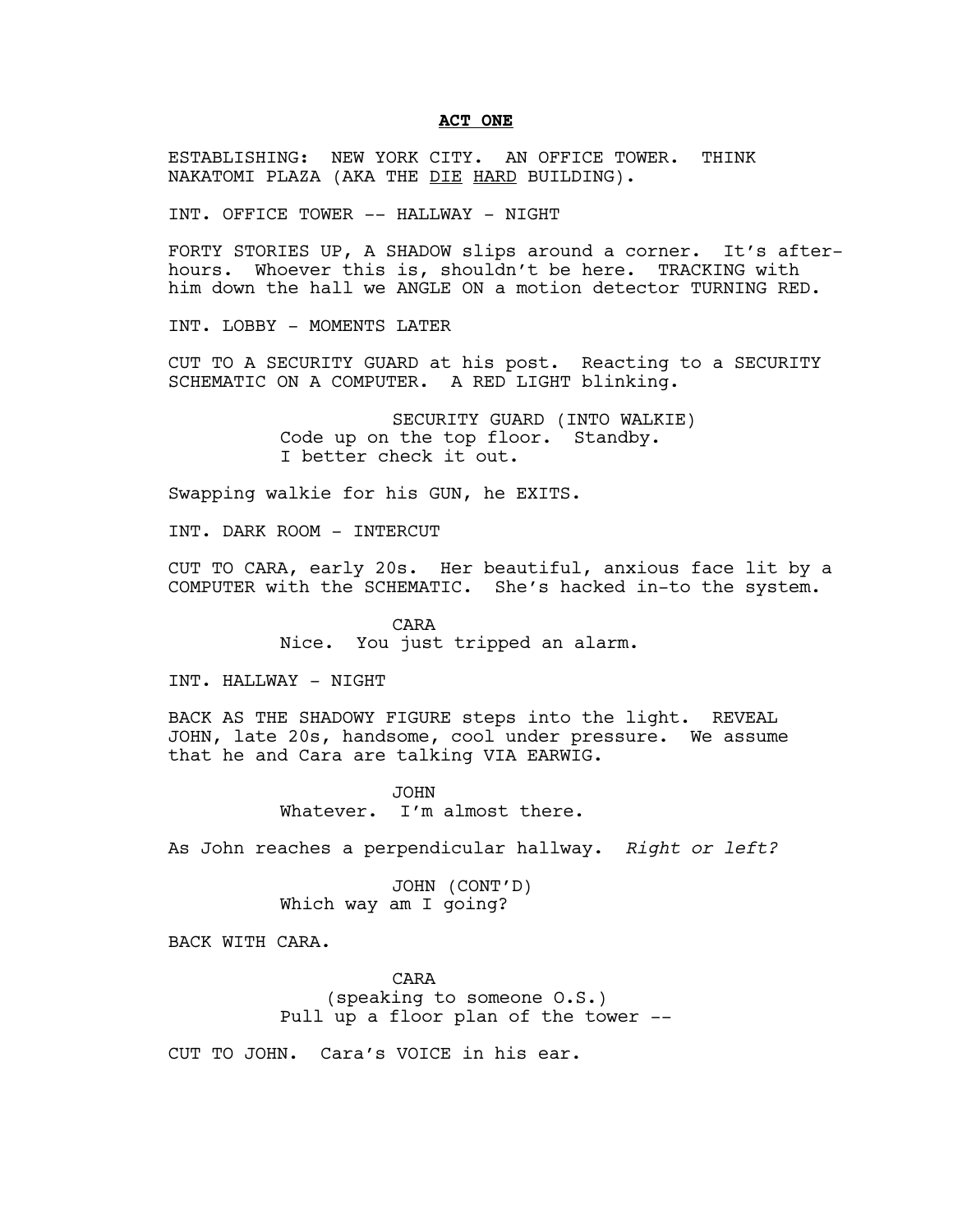CARA (V.O.) TIM says there's someone in the East elevator. You gotta bail. Service elevator's to your left...

But John spots a sign: "Medical records" pointing RIGHT.

JOHN (glibly ignoring Cara) Right it is...

BACK WITH CARA, pissed.

CARA TIM says you're an idiot...

BACK WITH JOHN, reaching the DOOR at the end of the hall. Marked MEDICAL RECORDS. Only it's locked. And not an ordinary lock, a sophisticated electronic keypad.

> CARA (CONT'D) Let me guess... It's locked?

CLOSE ON JOHN as we hear his thoughts. For future reference, all telepathic conversation will be in italics.

> JOHN *You musta read my mind...*

CLOSE ON CARA, responding telepathically... And sardonically.

CARA *I also read the mind of the guy in the elevator who's got a gun.*

BACK WITH JOHN looking over shoulder at the ELEVATOR, *uh oh.*

INT. ELEVATOR - NIGHT

CUT TO THE GUARD, READYING HIS GUN. Almost to John's floor.

INT. HALLWAY - NIGHT

BACK WITH JOHN. BING. AS THE ELEVATOR OPENS BEHIND HIM. He's TRAPPED. But just as the security guard steps out...

JOHN VANISHES INTO THIN AIR...

INT. MEDICAL RECORDS OFFICE - CONTINUOUS

...ONLY TO REAPPEAR ON THE FAR SIDE OF THE LOCKED DOOR. WTF?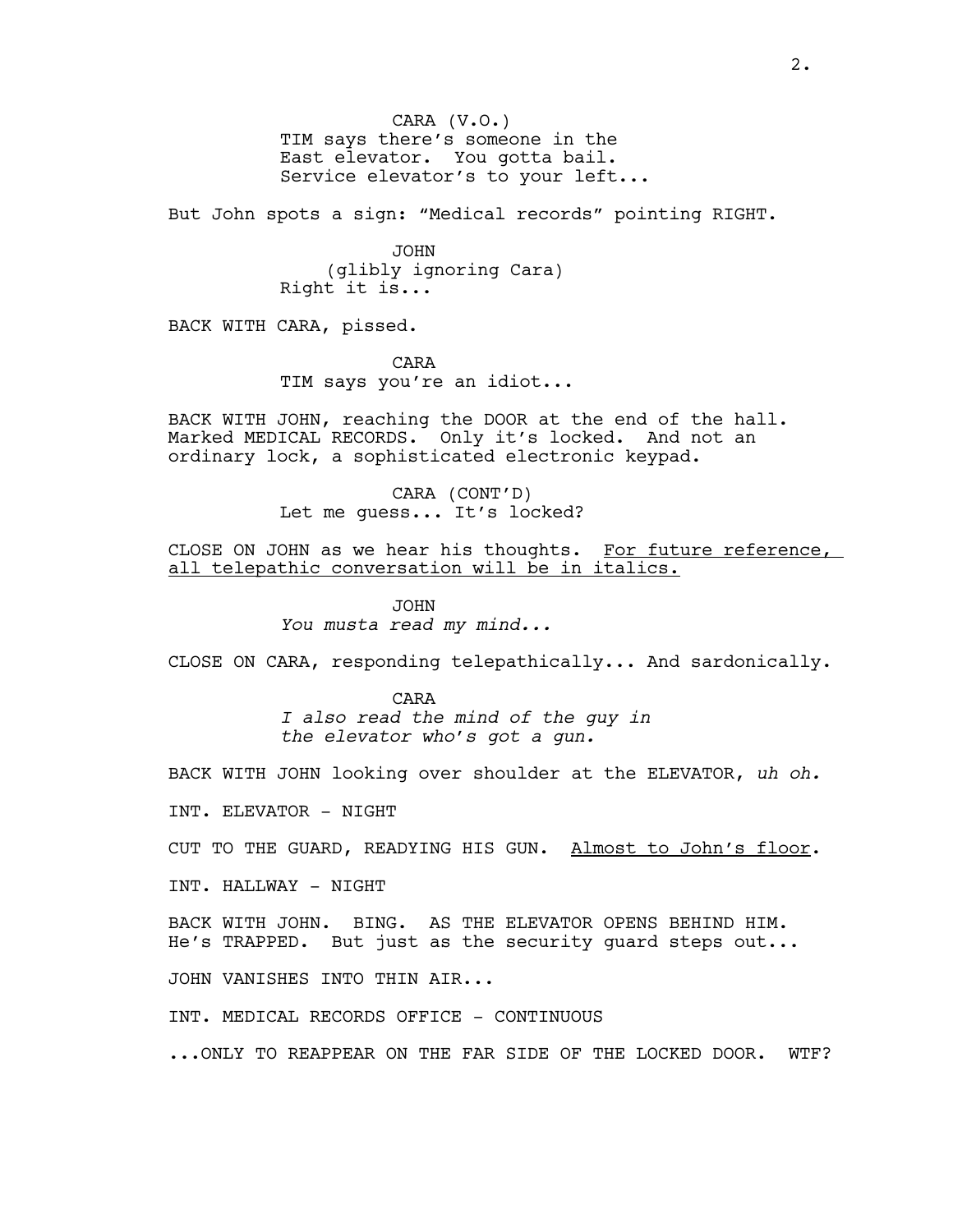INT. HALLWAY - INTERCUT

The guard surveys the EMPTY HALLWAY. *Huh. That's weird.* He holsters his gun. Relaxing, raising his walkie...

> SECURITY GUARD (INTO WALKIE) False alarm.

But when the guard turns around towards the elevator, he finds THREE SUITED MEN standing behind him. Dressed like government agents. *Where the hell did they come from?* 

> SECURITY GUARD (CONT'D) (reaching for gun) Hold it right there...

ONLY TO FIND HIS HOLSTER EMPTY.

PULL BACK from his confused expression as WE REVEAL HIS GUN FLOATING IN MID-AIR. Next to his head. Just... Levitating.

> SECURITY GUARD (CONT'D) What the  $--$  ?

CLOSE ON THE LEAD AGENT, flanked by the other two. Staring at the levitating gun... Like he's controlling it.

> LEAD AGENT Let me help you with that --

Before the guard can react, lead agent plucks the gun out of mid-air and CLOCKS THE GUARD in the head. He's out cold.

BACK WITH CARA. Reacting to the live feed. She goes ashen.

CARA Something's wrong...

INT. MEDICAL RECORDS OFFICE - CONTINUOUS

Meanwhile, we CUT TO JOHN flipping through a file cabinet. He finds what he's looking for, a MEDICAL RECORD. Bingo.

> CARA (V.O.) ("get out of there") ULTRA's in the building...

BACK WITH JOHN. Cara's warning comes too late. A VOICE --

VOICE (O.S.) I'll take that file.

John slowly turns. The agents fan out. Surrounding him.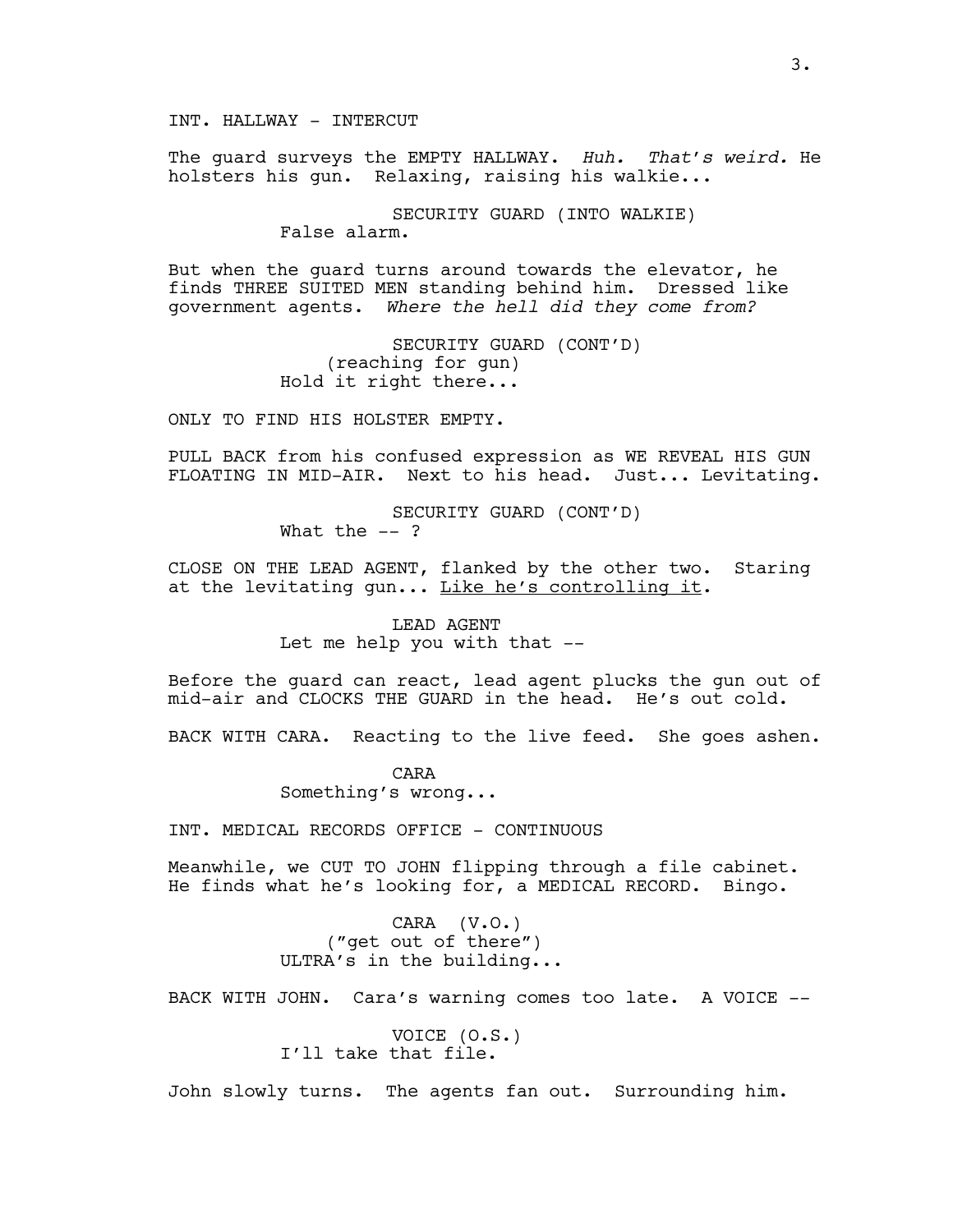THAT'S WHEN JOHN TURNS AND RUNS STRAIGHT TOWARDS A WALL. About to hit it when WHOOSH, HE DISAPPEARS. But these agents know the drill. Chasing John they reach the wall and VANISH.

#### INT. ADJACENT OFFICE - CONTINUOUS

REAPPEARING on John's heels. Arms pumping, John eyes two sets of FILE CABINETS. He runs between them. ON THE AGENTS, following. THE DRAWERS FLY OPEN. SMASH, TWO AGENTS GO DOWN.

BUT LEAD AGENT DUCKS, SLIDING UNDER THE DRAWERS, LEAPING BACK TO HIS FEET. John looks over his shoulder. Damn. This guy is good. He spots a nearby window. Runs towards it.

AT THE WINDOW, John gazes on the STREET... FORTY STORIES DOWN. A moment of focus before HE SUDDENLY DISAPPEARS...

EXT. STREET - CONTINUOUS

REAPPEARING ON THE STREET BELOW. Only it's like he ran the distance. John staggers towards a SUBWAY ENTRANCE. WHEN LEAD AGENT APPEARS ON THE STREET BEHIND HIM. Still trailing.

INT. SUBWAY STATION - MOMENTS LATER

John SPRINTS ACROSS the empty platform as a TRAIN SCREECHES INTO THE STATION. He goes to board it when the LEAD AGENT APPEARS, HAVING TELEPORTED SMACK INTO JOHN'S PATH...

WITH A KICK TO THE CHEST, lead agent SENDS JOHN SPRAWLING. HE SPOTS THE FILE, fallen from John's hand, reaches for it...

BUT JOHN SWEEPS HIS LEG. Lead agent falls, scrambling to his feet, but every time he throws a punch, John VANISHES, REAPPEARING on the opposite side with a BLIND-SIDING PUNCH.

WHIFF, WHIFF, WHIFF... The agent can't connect to John who DELIVERS A FLURRY OF BLOWS, THEN DROPS HIM. John quickly grabs the file, slips on the train as the doors close.

INT. SUBWAY TRAIN - MOMENTS LATER

John looks around, making sure the train car is empty. The train enters a tunnel. And he VANISHES...

INT. SUBWAY STATION - CONTINUOUS

REAPPEARING inside an ABANDONED SUBWAY STATION. John nearly collapses. CARA approaches. We see her computer set-up in the background. We're in some sort of secret base.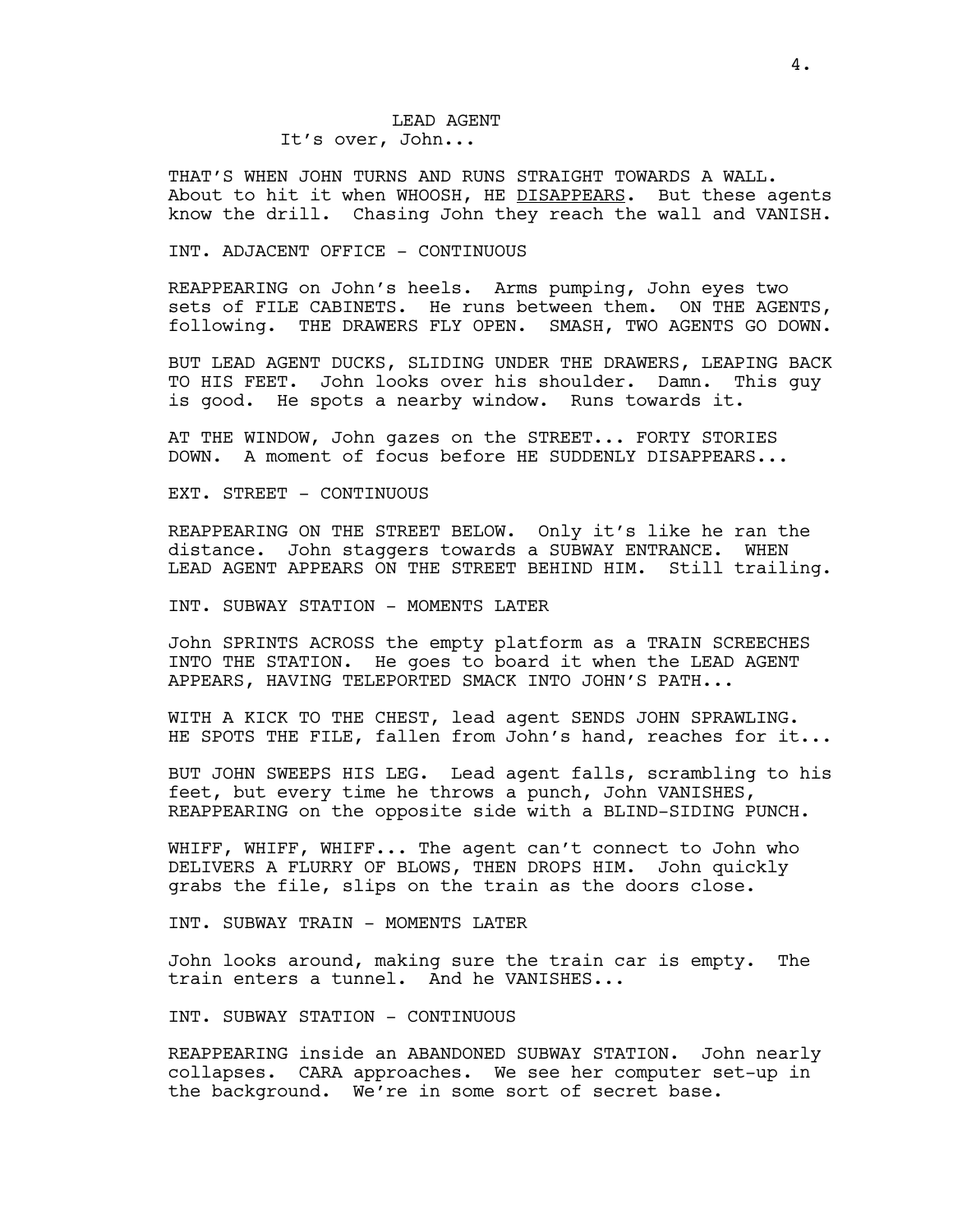JOHN They must have been following me.

CARA You sure you lost them?

John checks out his bloody knuckles. Then cocky...

JOHN Yeah. Pretty sure.

CARA I hope this one was worth it. (re: file) That he is who you think he is.

JOHN Only way to know for sure is to *break* him out...

CARA So, what's his name?

John opens the FILE. ANGLE ON name.

JOHN Stephen Jameson.

INT. BEDROOM - DAY

CUT TO STEPHEN JAMESON, 18, a year away from being outright handsome and a decade away from realizing it. A tormented soul enjoying a moment of peace. Stephen is asleep.

> CARA'S VOICE (O.S.) *Stephen? Stephen Jameson?*

His eyes FLUTTER OPEN, THEN GO WIDE. REVEAL A SEXY WOMAN (30) in bed next to him. Sleeping. So, who's talking?

> CARA'S VOICE (O.S.) (CONT'D) *That's your name, isn't it?*

Stephen rolls over looking for the owner of the VOICE but instead finds a BURLY GUY. Asleep. Arm draped over Stephen. Stephen JUMPS. That's when SEXY WOMAN awakens and SCREAMS.

INT. STEPHEN'S APARTMENT - DOORWAY - MOMENTS LATER

BURLY GUY holds Stephen by the neck as he POUNDS ON THE DOOR.

STEPHEN Please. Don't. I can explain...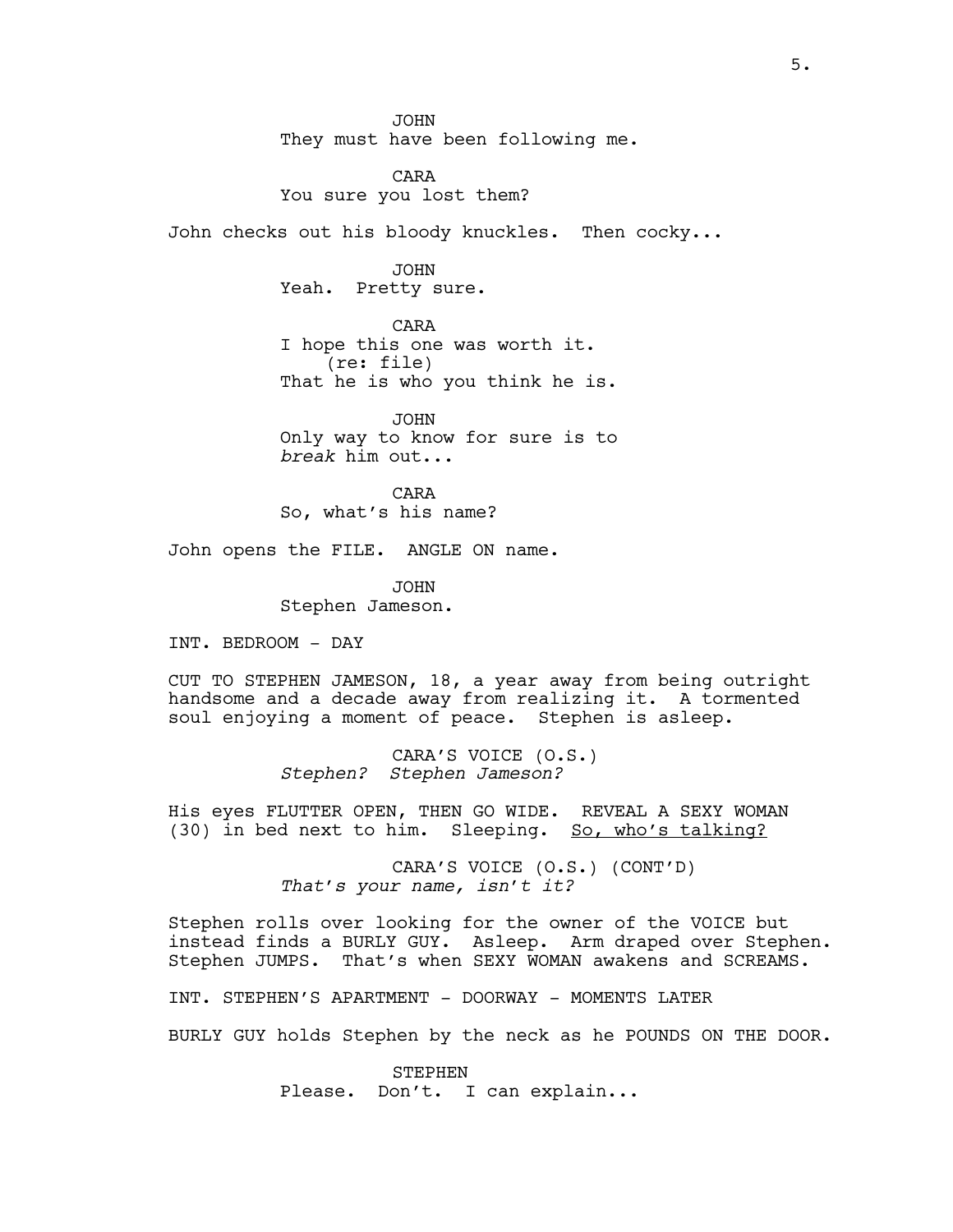The DOOR OPENS. REVEAL Stephen's mother MARLA, 40, in a robe. Sleepiness leaves her face, replaced by concern.

> MARLA Stephen -- ? What's going on?

BURLY GUY Guess where I found your creep son this time? On the doorstep? No. In the breakfast nook? No. I found him in my bed. With my wife.

He PUSHES Stephen inside as Stephen's younger brother LUCA, 14, clean-scrubbed, ENTERS the room.

> MARLA I'm so sorry. Like I told you before, he has a sleeping disorder.

BURLY GUY Yeah? How does a kid get through two dead-bolts, then lock the door behind him, while sleepwalking?

Marla shoots Stephen a look. Stephen shrugs. No idea.

BURLY GUY (CONT'D) I catch him anywhere near my place I'm calling the super and the cops.

He storms off, as Marla closes the door. Luca lights up.

LUCA You slept with Mrs. D'Amico?

STEPHEN It was an accident...

LUCA (pound it out) Dude. She is totally hot.

MARLA Luca. Get ready for school. Now.

Luca exits. Marla stares accusingly at Stephen.

STEPHEN I swear...I don't even remember getting out of bed.

But mom just stares at him. She's at the end of her rope.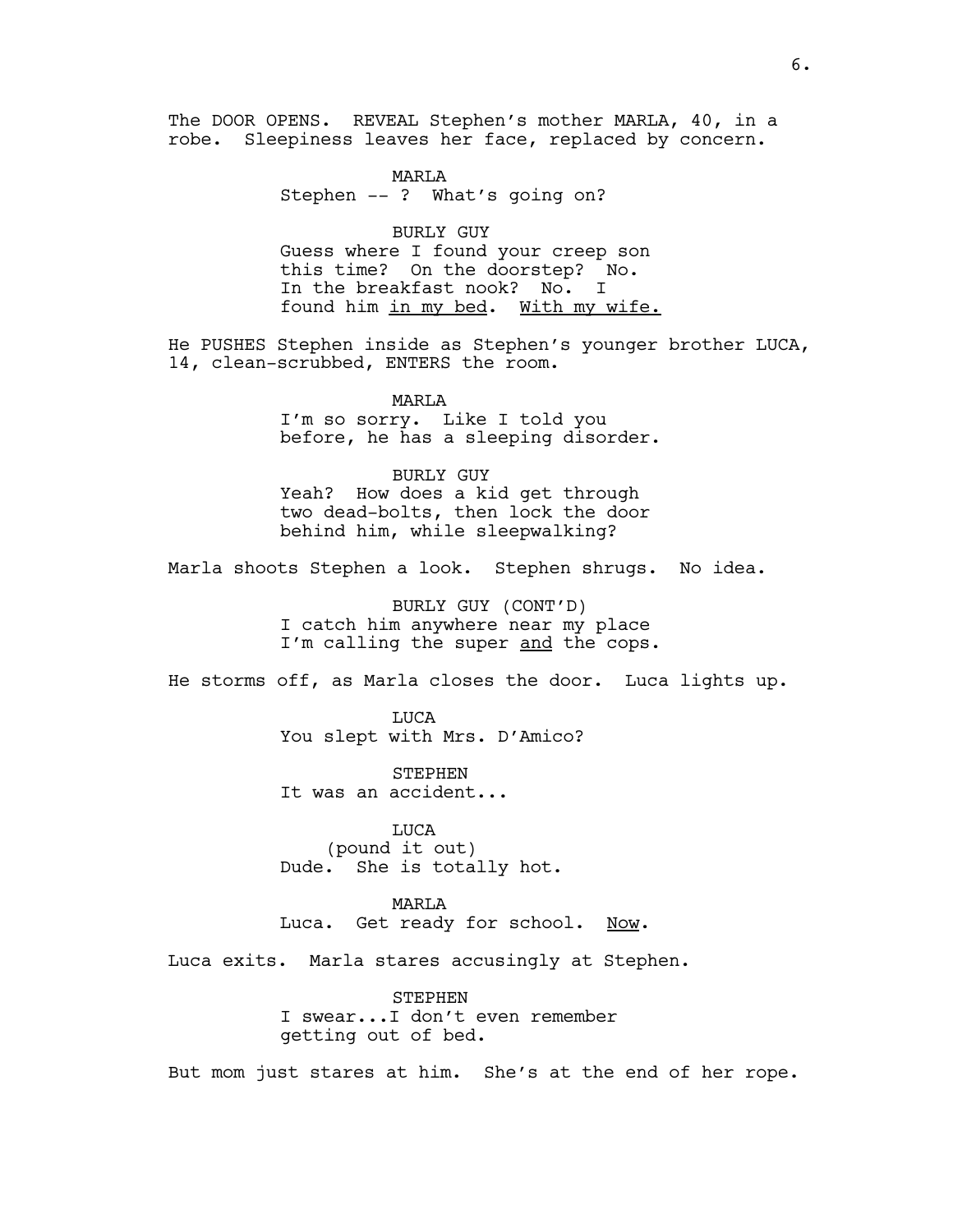STEPHEN (CONT'D) I'm not doing this on purpose...

MARLA I can't watch you all night after working at the hospital all day...

STEPHEN It won't happen again. (off her look) I know. I said that before, but I'll try harder this time. Really.

MART<sub>A</sub> How? How can you promise not to do something you can't even control?

STEPHEN I'll talk to Dr. Bloom. Maybe there's something we haven't tried.

MARLA You mean, Dr. Bloom who's no longer taking our insurance? (off Stephen) I'm sorry. Forget it. I shouldn't have brought it up.

STEPHEN Is that why you've been taking all the extra shifts?

MARLA I can handle the shifts, Stephen... (re: Stephen's behavior) It's this that's driving me crazy.

INT. BATHROOM - LATER

CUT TO STEPHEN, opens a BOTTLE OF PILLS. Pops one, empties the rest. Finds a second bottle: "Miralax stool softener." Stephen refills the PRESCRIPTION BOTTLE WITH LAXATIVES.

> LUCA (O.S.) Quit jerking it. Gonna be late...

EXT. SCHOOL - DAY

CUT TO Stephen and Luca approaching the FRONT STEPS as GROUP OF JOCKS spot Luca, waving him over. This kid is popular.

> STEPHEN See you after school...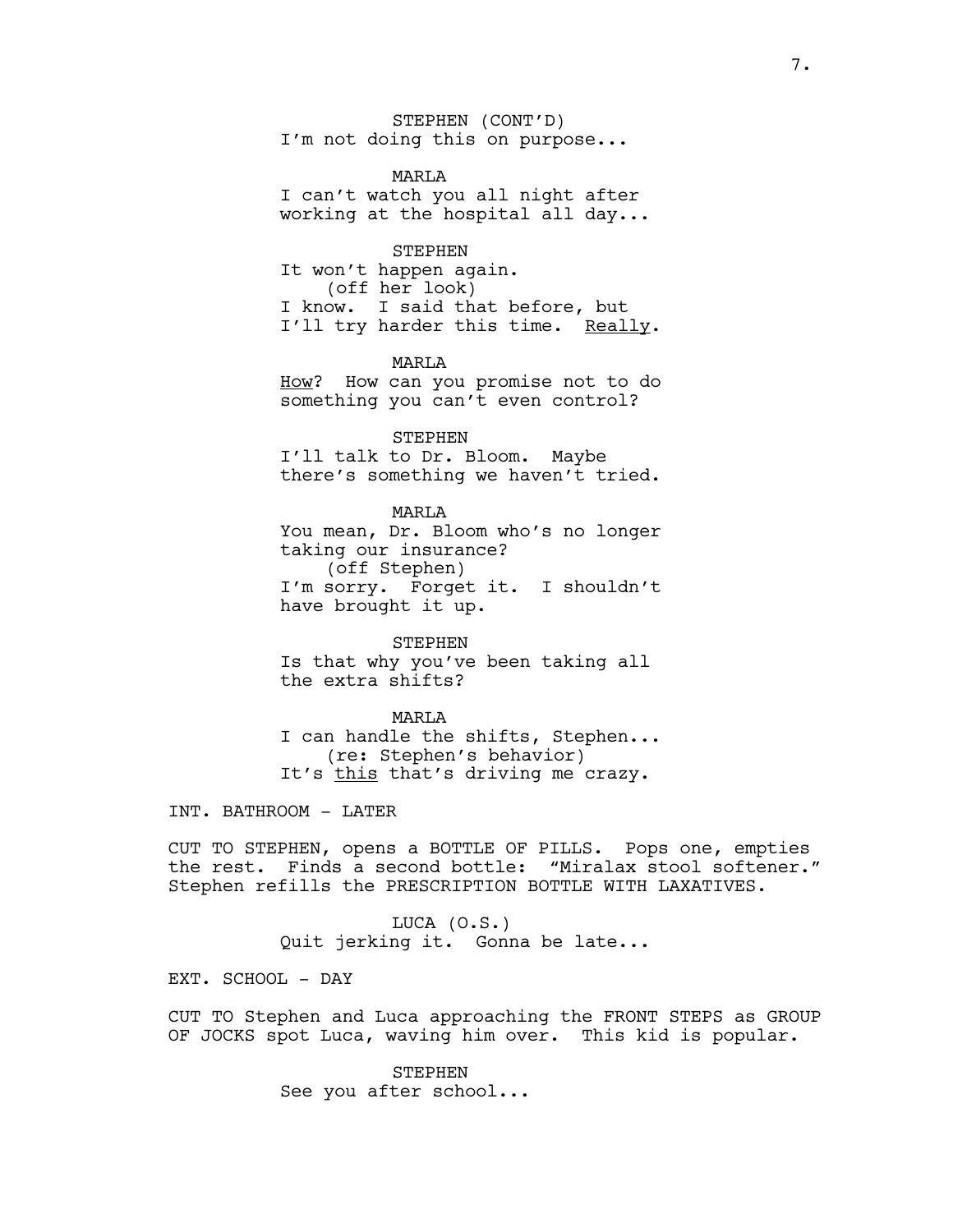CONTINUE TRACKING WITH Stephen through the various high school social strata. He keeps his head down. A loner.

> VOICE (O.S.) Jesus, Stephen...

REVEAL ASTRID (18). Classically beautiful, effortlessly cool. Friends with Stephen since the sandbox.

> ASTRID You look awful. Did you sleep in a ditch last night?

> STEPHEN I wish. Neighbor's apartment, three floors up. They almost called the cops... It's getting worse.

ASTRID Are you taking your meds?

STEPHEN Yes, Astrid, I'm taking my meds like a good boy. But, hey, maybe I need something a little stronger. A little electroshock? Maybe an ice-pick lobotomy?

ASTRID Let me see your pills.

STEPHEN

Why?

ASTRID I want to check to see if being a dick is a side-effect.

STEPHEN

Cute.

ASTRID I'm just worried about you.

STEPHEN I know. And I'm just tired of everybody worrying about me. I wish I could be like them...

He motions to their carefree CLASSMATES, laughing, smiling.

STEPHEN (CONT'D) You know? Normal.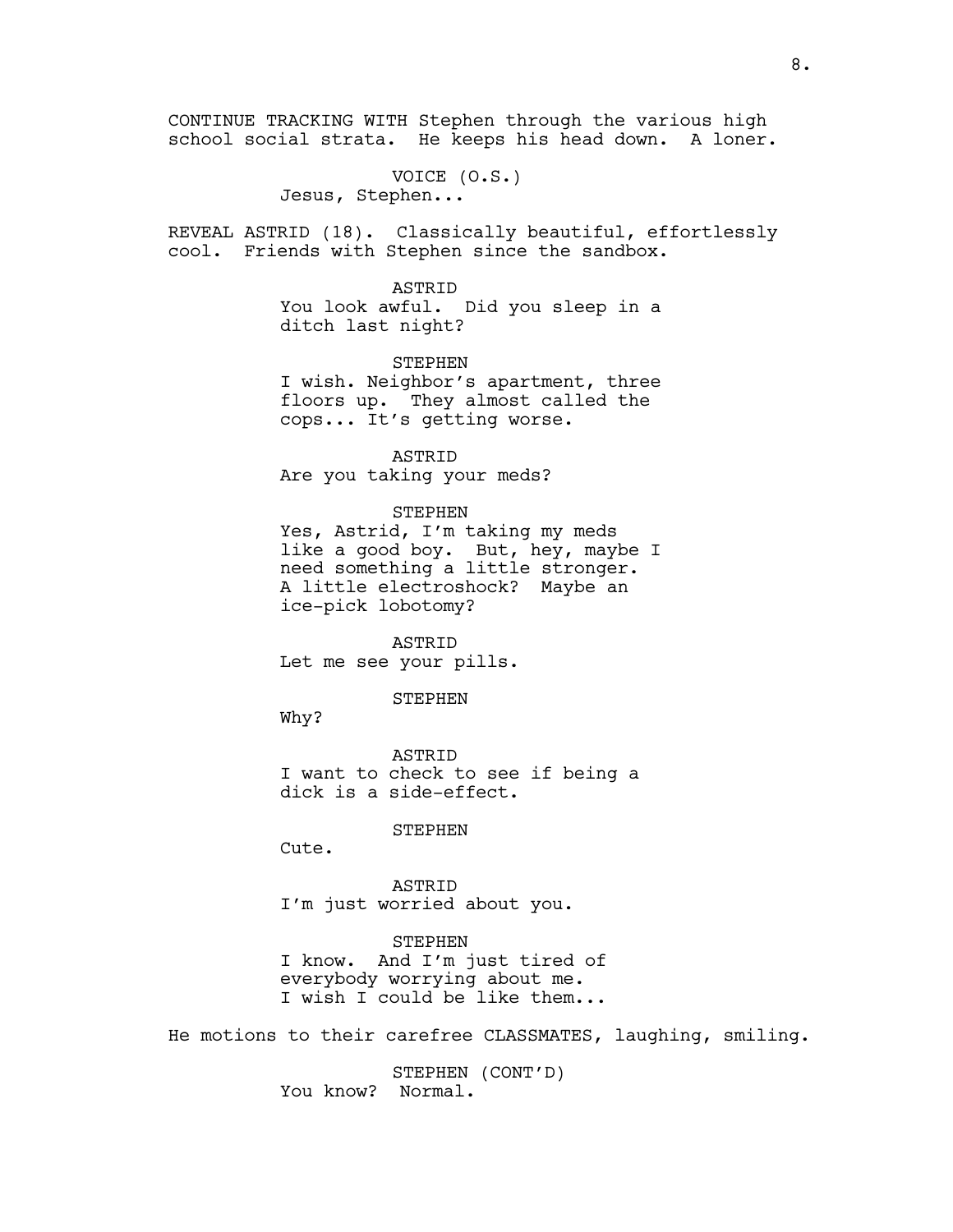**ASTRID** 

I don't want you to be normal. (taking Stephen's hand)

I just want you to get better.

ESTABLISHING SHOT: UNIVERSITY CAMPUS.

ANGLE ON A SIGN announcing a "visiting lecture series."

INT. AUDITORIUM - DAY

CUT TO a CLASS listening to DR. JEDIKIAH PRICE (40) handsome, charismatic. ON SCREEN, the famous "Evolution of Man" IMAGE.

# JEDIKIAH

What this slide suggests is that over the last two-million years we evolved slowly, from primitive man into who we are today. But our evolution has been marked by sudden genetic shifts, random mutations which happened in the blink of a eye, resulting in new species... (re: slide of Neanderthal) 40,000 years ago, this guy was king. Until we came along. (re: slide of a person) We must have seemed like an evolutionary joke. Smaller, weaker, we even had smaller brains. And yet we managed to wipe them out. Because of just one unique competitive advantage. Love. Don't laugh. Love between individuals who unlike Neanderthals mated for life. Love for family. We are hard-wired to care of our own...

Just then, Jedikiah SPOTS SOMEONE -- he looks like a college TA (DAMIAN, 20s) -- standing off to the side of the stage.

> JEDIKIAH (CONT'D) And it's because of our collective strength we survived. Excuse me.

Walking offstage to speak with DAMIAN, Jedikiah's easygoing attitude changes during the PRIVATE BEAT.

> JEDIKIAH (CONT'D) What happened?

DAMIAN They lost him. He was in New York.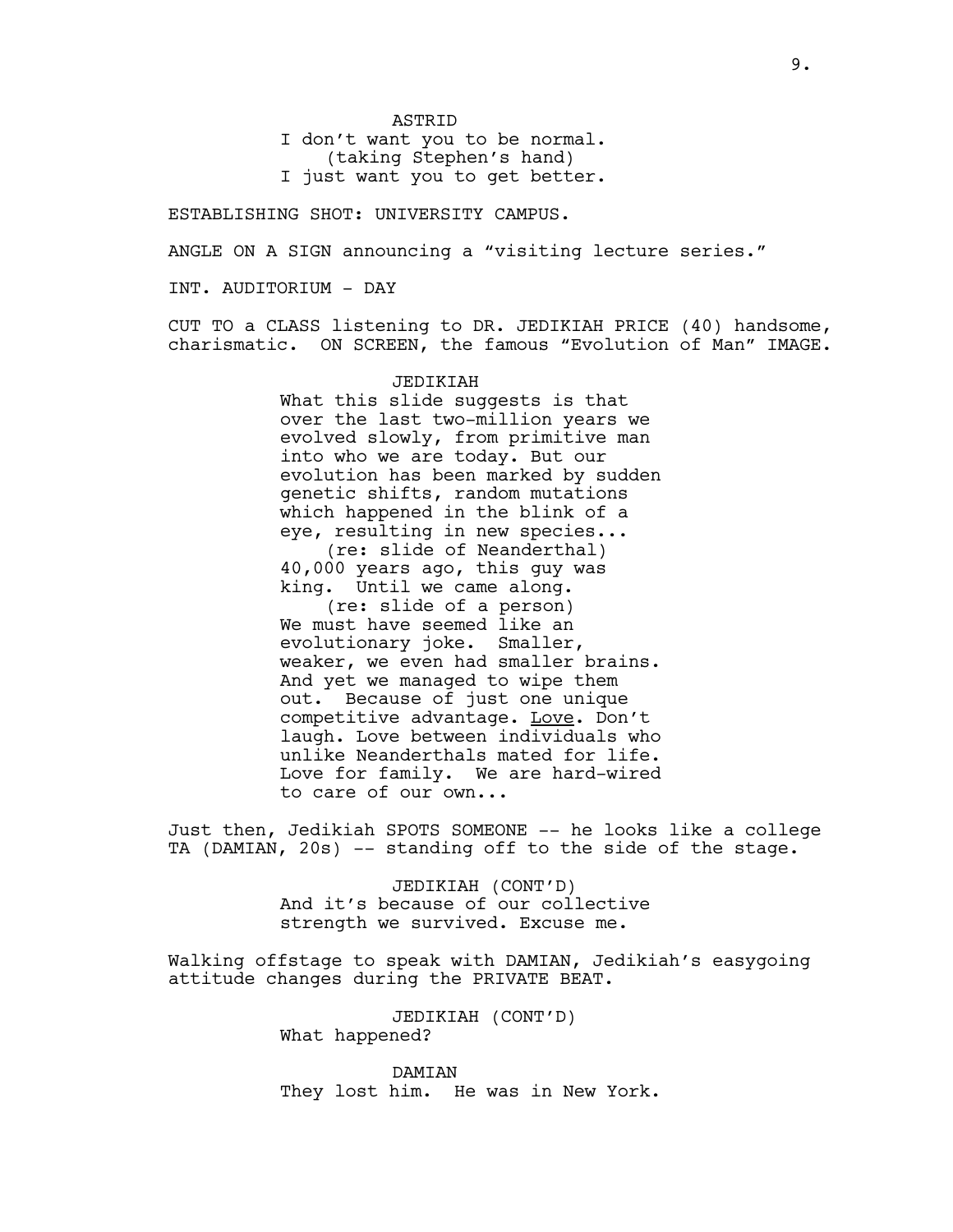CLOSE ON JEDIKIAH. A flash of rage.

JEDIKIAH You're telling me John Young is operating in our own backyard?

DAMIAN We think that he came out of hiding to track a new *break-out*.

Jedikiah sets his jaw, heads for the EXIT.

DAMIAN (CONT'D) What about your lecture?

JEDIKIAH You finish it. I've got a *breakout* to catch.

INT. CLASSROOM - DAY

CUT TO STEPHEN in class. His TEACHER lecturing on genetics.

TEACHER --for a dominant gene to be expressed the F1 generation need only inherit the trait from either the mother or the father...

CLOSE ON STEPHEN, on the verge of nodding off, when--

CARA'S VOICE (O.S.)

*Stephen?* 

Suddenly, Stephen is wide-awake. He looks around to see who's speaking... BUT THE VOICE IS IN HIS HEAD.

> CARA'S VOICE (O.S.) (CONT'D) *I know you're out there... I know that you can hear me...*

Stephen tries to block out the VOICE.

STEPHEN *It's just a hallucination... You're only in my head...*

CARA'S VOICE (O.S.) *Stop shutting me out, Stephen. I know that you're scared -- but you don't have to be -- there's nothing wrong with you, if you'll just listen to what I have to say --*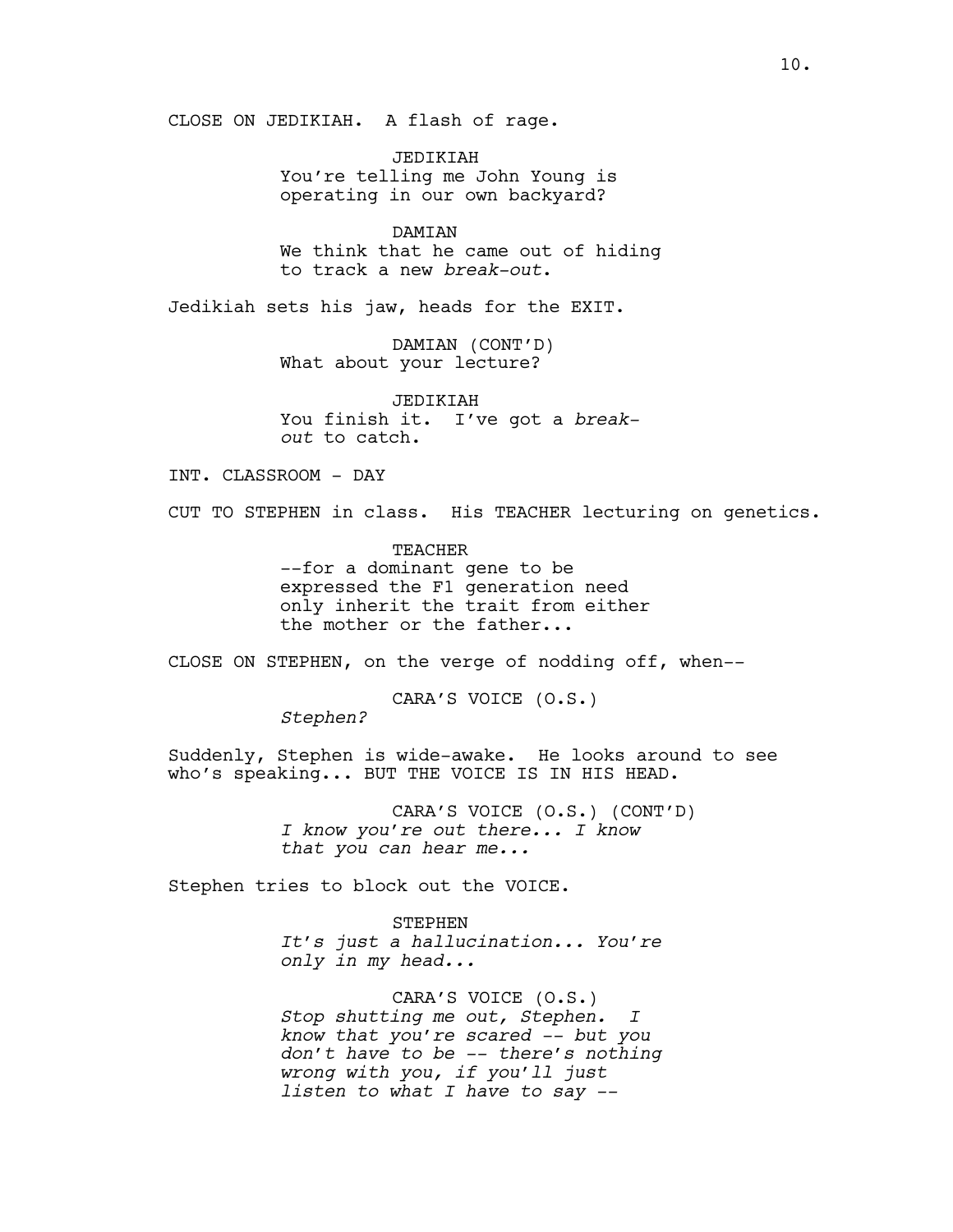**STEPHEN** 

SHUT UP!

Shocked, his teacher turns on Stephen. All eyes on him as the whole class bursts into LAUGHTER. Except for Astrid. REVEAL her sitting in the back of the classroom. Worried.

> TEACHER Excuse me, Mr. Jameson?

STEPHEN Sorry. I wasn't talking to you.

**TEACHER** Who were you talking to?

Stephen exchanges looks with his perplexed classmates.

**STEPHEN** (thinking to himself) *I'm going crazy.*

CARA'S VOICE (O.S.) *You are not crazy.*

Stephen LEAPS out of his desk. Sends it toppling.

STEPHEN I'm not feeling well... I need to go see the nurse.

INT. HALLWAY - MOMENTS LATER

Hyperventilating, Stephen finds a CORNER. That's when he's ambushed by DYLAN, your prototypical high school bully.

> DYLAN 'Sup, Stevie? (cornering Stephen) Remember those pills you gave me last week? What were they again?

STEPHEN The ones you stole? Thorazine.

DYLAN They were pretty sweet on top of a few Adderals.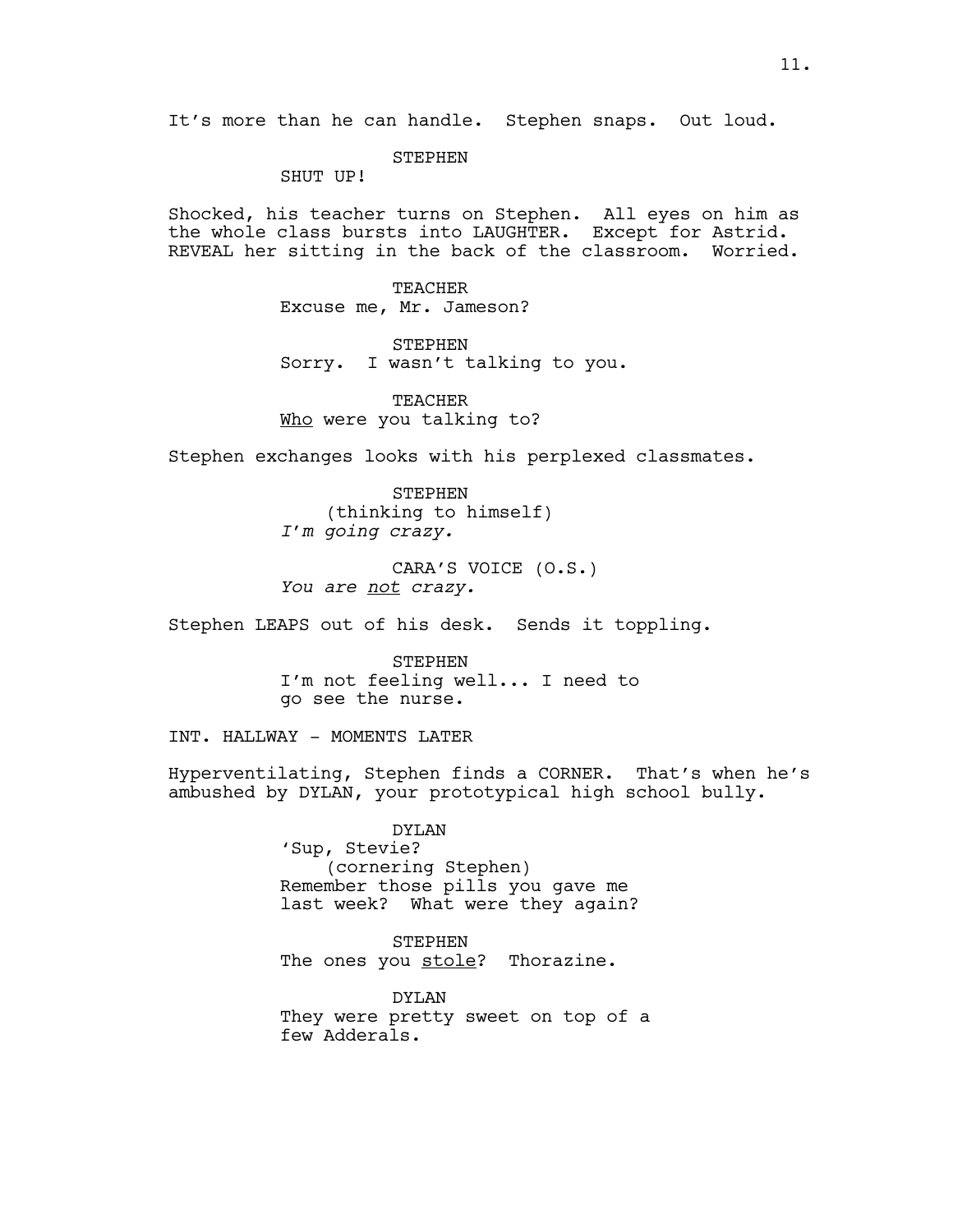**STEPHEN** 

(deadpan) Well, that particular medication is an anti-psychotic, Dylan... So no wonder you're fond of them.

DYLAN So, what'd you bring me today?

Dylan reaches into Stephen's jacket and yanks out his BOTTLE OF PILLS (which Stephen substituted for laxatives). Dylan pockets them, walks off

> DYLAN (CONT'D) Good luck with the crazy.

STEPHEN (to himself) Good luck with the diarrhea.

INT. STEPHEN'S APARTMENT - NIGHT

CUT TO Stephen cooking as Luca ENTERS. Tosses down his gear. He's just returned from football practice.

> LUCA I'm starved. Where's mom?

STEPHEN Stuck at work.

Luca joins his brother by the stove. A faint smile.

LUCA Beef stroganoff? That was one of dad's specialties, right?

STEPHEN I'm surprised you remember.

LUCA That's about it.

Stephen pops open a can of cream of mushroom soup, dumps it into the saucepan... PLOP. Luca looks disgusted.

> LUCA (CONT'D) Take it dad wasn't much of a cook?

STEPHEN Dad really wasn't much of a dad.

LUCA Do you ever wonder where he is?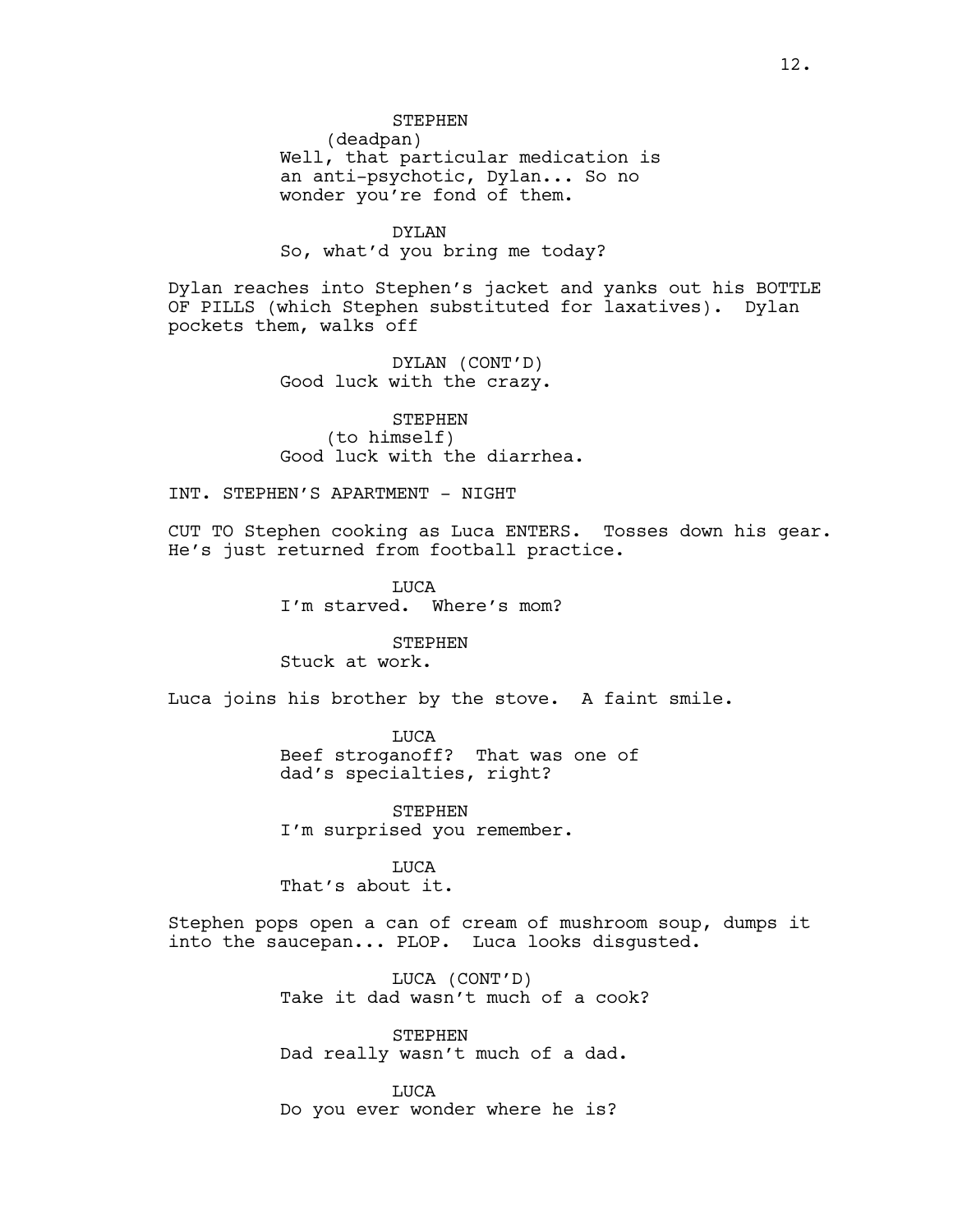**STEPHEN** I try not to think about him too much. I mean, why should he matter to us if we don't matter to him?

**TJUCA** Yeah. I guess... (beat) But what if what's going on with you is like genetic or something?

STEPHEN Luca. I'm not dad, okay? I'm not going anywhere.

**TJUCA** Not even in your sleep?

Stephen slides the nasty-looking stroganoff into the trash.

STEPHEN What do you say we order a pizza?

INT. STEPHEN'S BEDROOM - NIGHT

CUT TO Stephen getting ready for bed. He grabs an old T-SHIRT. Rips it into a strip. Ties the strip around his wrist before tying the other end to his bedpost. No sleepwalking tonight...

CUT TO STEPHEN'S SLEEPING FACE. LATER.

CARA'S VOICE (O.S.) *Wake up, Stephen...*

STEPHEN'S EYES POP OPEN.

CARA'S VOICE (O.S.) (CONT'D) *I can prove you're not crazy... I can prove I'm real.*

STEPHEN

How?

CARA'S VOICE (O.S.) *Meet me at the Flatbush subway station in ten minutes...* 

Off Stephen, untying himself from his bed.

INT. SUBWAY STATION - NIGHT

CUT TO Stephen on the PLATFORM. Feeling stupid. Of course no one's waiting for him. A TRAIN ENTERS the station.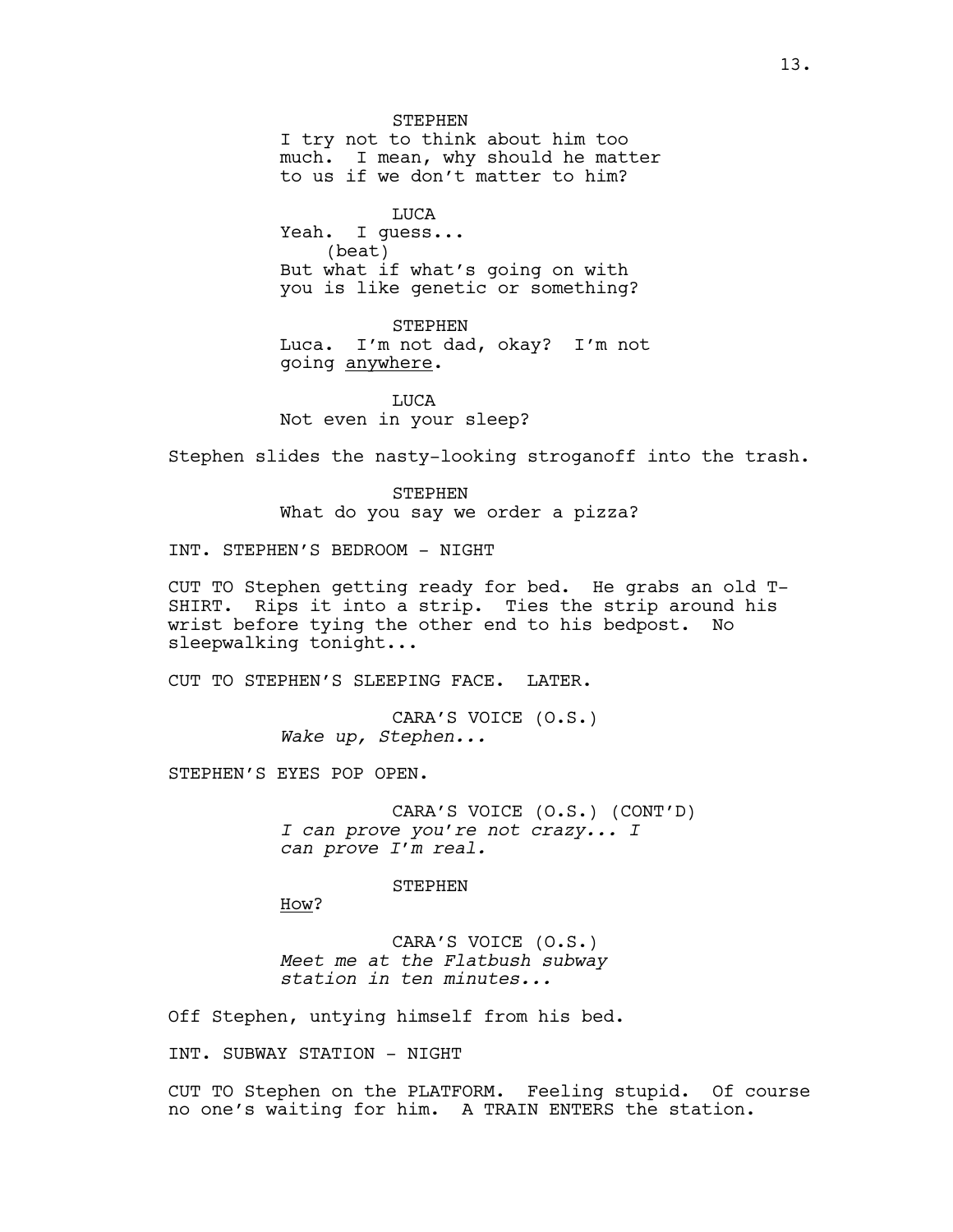CARA'S VOICE (O.S.) *Get on the train.* 

**STEPHEN** You gotta be kidding...

INT. SUBWAY TRAIN - MOMENTS LATER

Stephen can't help it. He hops on the empty train car.

CARA'S VOICE (V.O.) *You're almost there, Stephen.*

STEPHEN

Where  $--$  ?

Just then the train goes into a TUNNEL. SUDDENLY a FIGURE TELEPORTS ONTO THE TRAIN, GRABS STEPHEN, THEN TELEPORTS OFF.

INT. SUBWAY STATION - CONTINUOUS

STEPHEN APPEARS OUT OF THIN AIR, JOHN STILL GRIPPING HIS ARM.

STEPHEN

What the  $--$  ?

STEPHEN gazes around the ABANDONED SUBWAY STATION: A mix of old architecture and modern accoutrements.

> JOHN I'm John, Stephen. And I believe you and Cara have already met...

Cara steps forward.

CARA

Hi, Stephen.

CLOSE ON Stephen, realizing that not only is the voice inside his head real, she's also quite beautiful...

> CARA (CONT'D) I told you you're not crazy.

Off Stephen, speechless.

END OF ACT ONE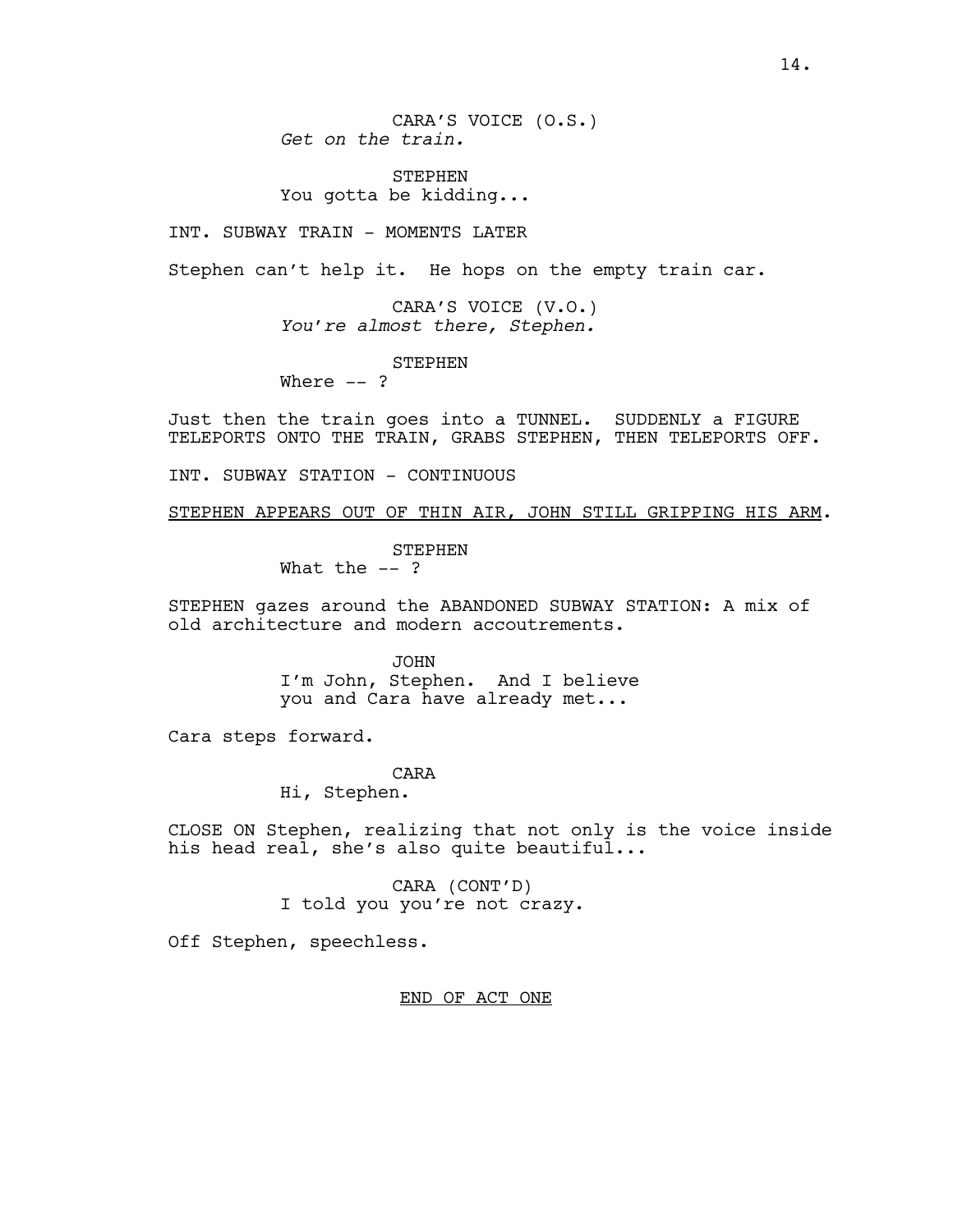#### **ACT TWO**

INT. SUBWAY STATION - MOMENTS LATER

RESUME: Stephen in the ABANDONED STATION with John and Cara. As he takes in his surroundings. Amazed and confused.

> STEPHEN Where is this? How did  $I$  -- who are you?

He trails off, overwhelmed with questions. Cara looks to<br>John. You got this? John responds point-by-point. You got this? John responds point-by-point.

> JOHN You're 100 feet beneath the streets of Manhattan. You teleported here - actually, I teleported you. And we're called Tomorrow People.

CARA We didn't choose the name. Swear.

Stephen shakes his head. This can't be happening...

STEPHEN This is insane. Or some sort of crazy dream.

CARA (telepathically) *It's not a dream, Stephen.*

Stephen wheels around on Cara.

STEPHEN How did you do that?

CARA You've heard of telepathy? It's another one of our powers.

#### JOHN

The "three T's" -- the third being telekinesis. We all possess each, but everyone has a paranormal specialty. Cara's is mind-reading, obviously, mine is teleportation --

Cara has been watching Stephen closely.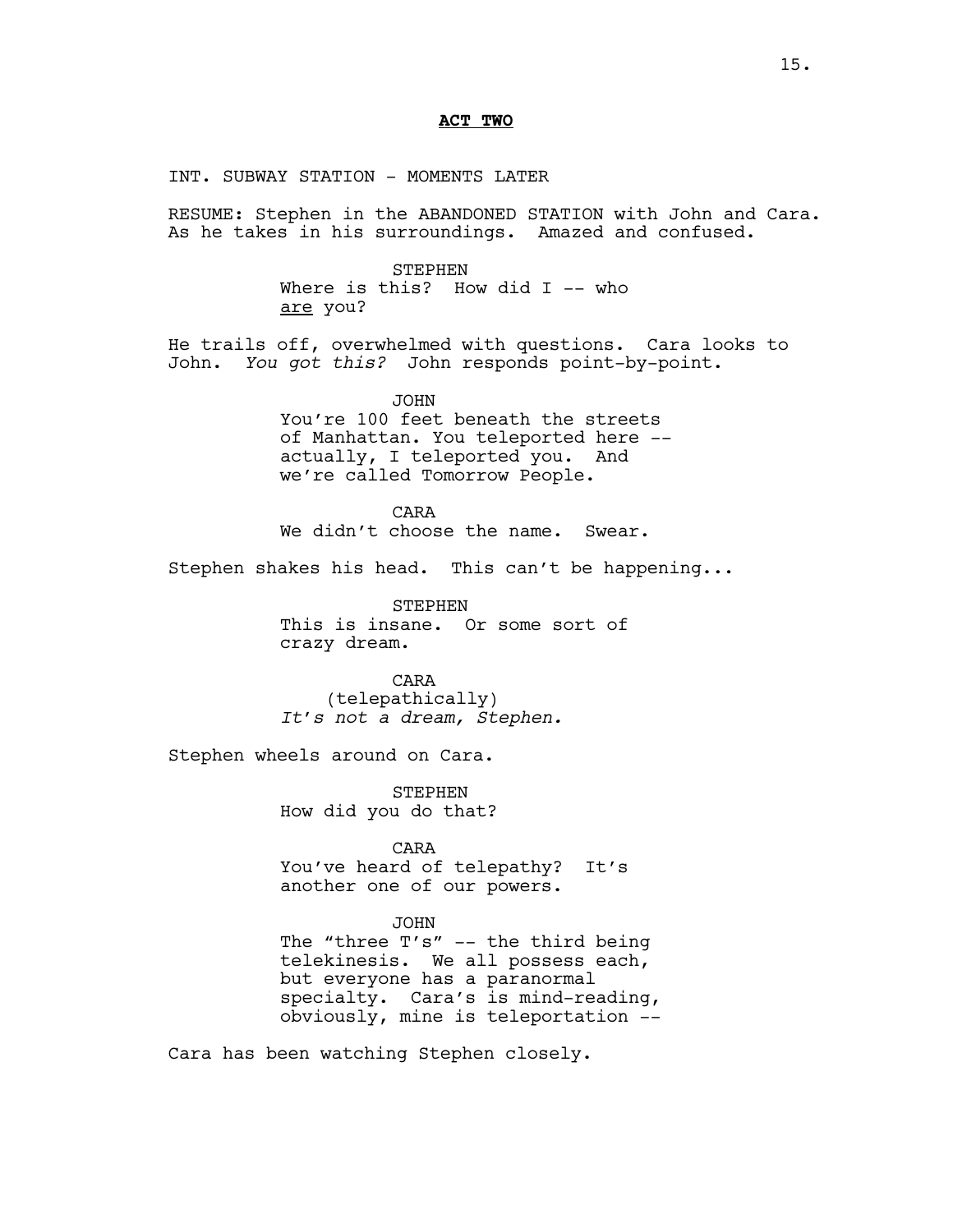He doesn't believe us. (with a shrug) The teleporting usually sells it.

Her eyes sparkle. She's smart. Self-aware. A sense of humor beneath her serious demeanor. But Stephen's immune.

#### STEPHEN

No offense, whoever you are, but any second I'm gonna wake up and I'm gonna be someplace really awful -- like my hairy neighbor's bed --

CARA Stephen. You're not imagining this. You're one of us. You're *breaking out.*

STEPHEN I don't even know what that means --

JOHN You're waking up in weird places? You're not sleepwalking, you're teleporting. You hear Cara's voice in your head? That's telepathy. Your latent powers are starting to appear, just barely. Soon you'll be able to do this...

John STARES HARD at Stephen. Stephen doesn't get it. *Huh?*

STEPHEN Sorry. What am I looking at?

THAT'S WHEN STEPHEN REALIZES HE'S FLOATING OFF THE GROUND.

STEPHEN (CONT'D) What the --? Put me down!

John DROPS HIM. He pulls himself up, shaken. Reeling.

STEPHEN (CONT'D) I'm having a psychotic break. My meds are off or something...

CARA No more pills. They're only getting in the way.

**STEPHEN** Of what? You have no idea what my year has been like.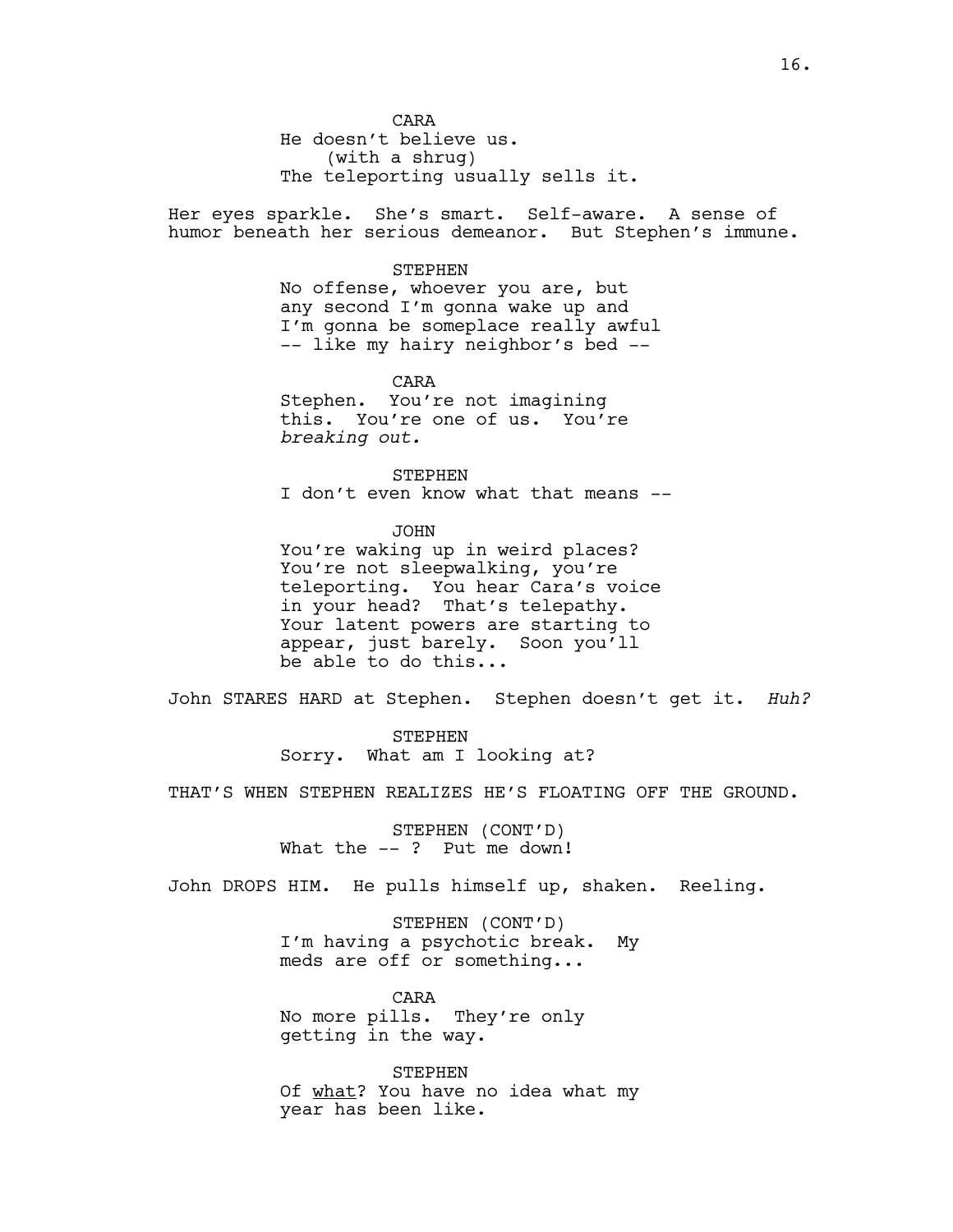CARA Stephen. Look at me.

Stephen meets her gaze. She speaks to him calmly. Her eyes warm, friendly. Soothing. Somehow he trusts her.

# CARA (CONT'D)

I know exactly what it's been like. How alone you've felt. How scared. It feels like you're turning into a different person, like your mind isn't your own... (off Stephen) I don't just sense your voice, it's your moods, emotions, fears. When we're connected, I feel what it's like to be you.

STEPHEN That sounds... Awful.

Cara smiles. The ice has been broken.

CARA

Compared to what I went through in high school? Think you feel like a freak? You're not... You're a dynamo, a force of nature, Stephen, you're on the precipice of turning into someone truly extraordinary.

He gives her a sheepish look, afraid of what's inside his head, of what she's seen. John clocks their chemistry. Is pretty sure he doesn't like it. He shifts, all business...

> JOHN Let's give him the tour.

INT. SUBWAY STATION - NIGHT

Cara and John lead Stephen through the abandoned station.

STEPHEN How many of you are there?

CARA Here with us? You're number eleven. Out there? We don't know. Could be hundreds... Thousands.

JOHN It's a genetic mutation that lies dormant through adolescence. (MORE)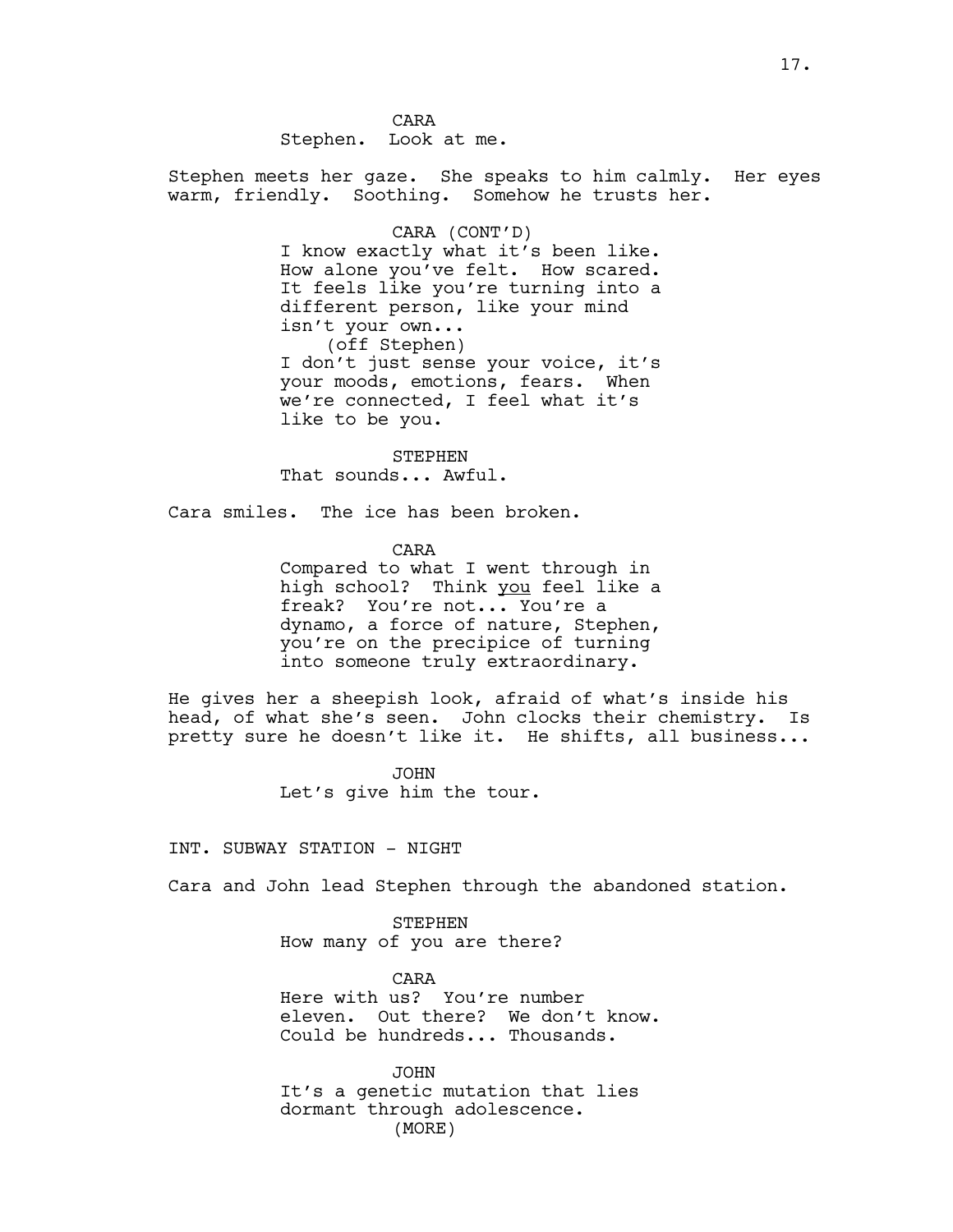Sometimes it never *breaks out*. Someone could be a tomorrow person their whole lives and never know. CARA That's what we do. We find new *break-outs*, bring them in, train them, keep them safe. STEPHEN Safe? Safe from what? CARA (simple) Everyone else. She's not elaborating. Stephen clocks this. Unsettled. JOHN Until they *break-out*, tomorrow people are just regular "saps." CARA *Homo sapiens.* STEPHEN As in human? If I'm not human. (beat) What the hell am I? JOHN You are a homo superior*...* The next step in evolution. CLOSE ON STEPHEN. Processing. VOICE (O.S.) Deep breath... Stephen turns to find RUSSELL, 18, a handsome bad boy. RUSSELL I freaked out when I got the whole "secret superhero" speech, too. But all that matters is that you're one of us. I'm Russell. (shaking Stephen's hand) And you're the one my sister can't stop talking about? Cara glares at her kid brother as she says TELEPATHICALLY. CARA *Shut up, Russell.* JOHN (CONT'D)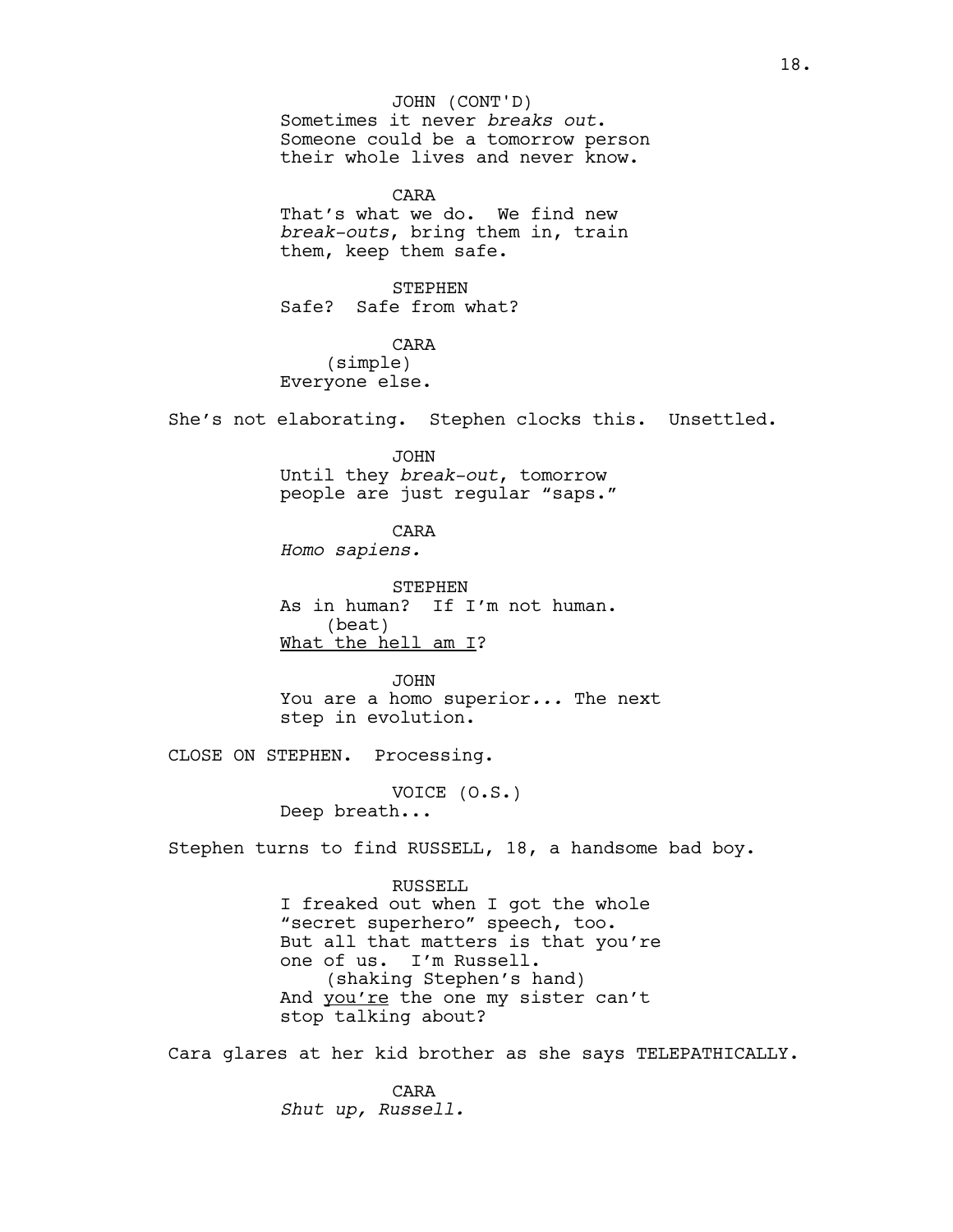RUSSELL You coming or what?

INT. SUBWAY STATION - CORRIDOR - MOMENTS LATER

Russell leads Stephen down a DARK CORRIDOR, through LIVING QUARTERS; couches, rugs. Small rooms with BEDS. We see a COUPLE TOMORROW PEOPLE hanging out.

> STEPHEN You guys live here?

RUSSELL<sub>L</sub> For now. We're taking the whole underground thing literally...

STEPHEN

Why?

RUSSELL That's chapter two, man. We're still in the prologue. Here --

INT. SUBWAY STATION - RUSSELL'S ROOM - MOMENTS LATER

They arrive at a large room.

RUSSELL<sub>L</sub> Pretty sweet digs, huh?

STEPHEN'S POV: The room has been outfitted with everything a teenage runaway might need -- computers, furniture, art - the world's coolest dormitory.

> STEPHEN Where'd you get all this -- ?

RUSSELL Heard of the five-finger discount?

Russell nods to his dresser, fixing his gaze, a ROLEX FLOATS up as he reaches out his arm, slides it onto his wrist.

> RUSSELL (CONT'D) We get the no-finger discount.

> > STEPHEN

You steal?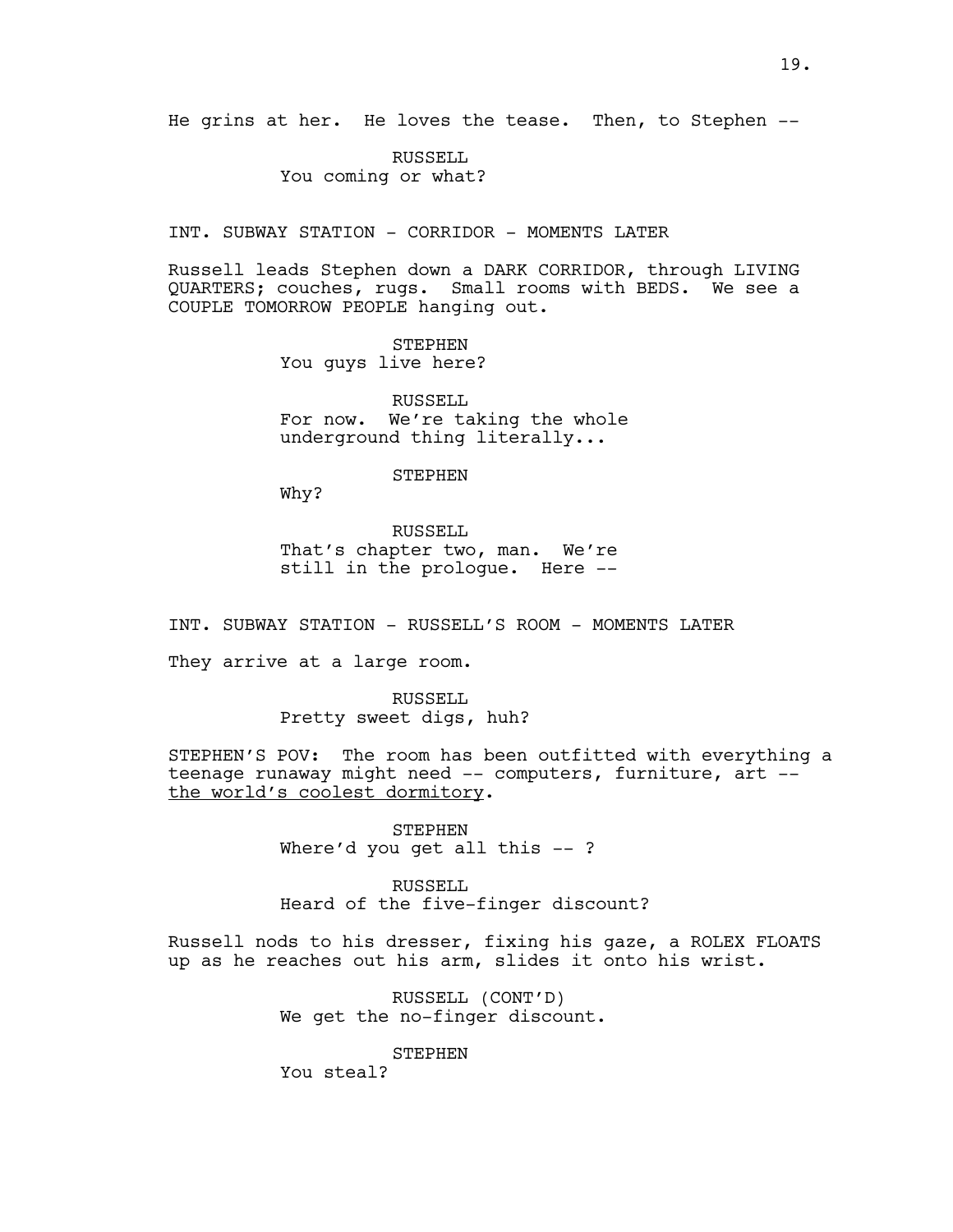Only what we need.

RUSSELL

Stephen looks inside the box of watches. Must be a dozen.

RUSSELL (CONT'D) Plus a few perks. C'mon, I'll show you around the training center.

INT. SUBWAY STATION - TRAINING ROOM - MOMENTS LATER

A martial arts gym. A PAIR OF TOMORROW PEOPLE (Stephen's age) SPAR. ONE THROWS A PUNCH, THE OTHER TELEPORTS OUT OF THE WAY, COUNTER-PUNCHES. Stephen watches them, awed.

# RUSSELL

These are two of our newest *breakouts*. When they arrived they were just like you, unable to control their powers. Teleporting in your sleep is just the beginning... It's like a paranormal wet dream.

**STEPHEN** So, I'll be able to close my eyes and beam myself across the world?

RUSSELL Each of our paranormal powers has limits -- like physical powers - but those limits can be stretched. Don't worry. By the time we're done with you...

RUSSELL TELEPORTS FROM ONE SIDE OF STEPHEN TO THE OTHER.

RUSSELL (CONT'D) ULTRA won't be able to lay a hand on you.

STEPHEN (confused) Sorry... Who's ULTRA?

VOICE (O.S.) The ones who are hunting us.

REVEAL CARA, standing nearby.

RUSSELL Chapter three.

Off Stephen, unsettled.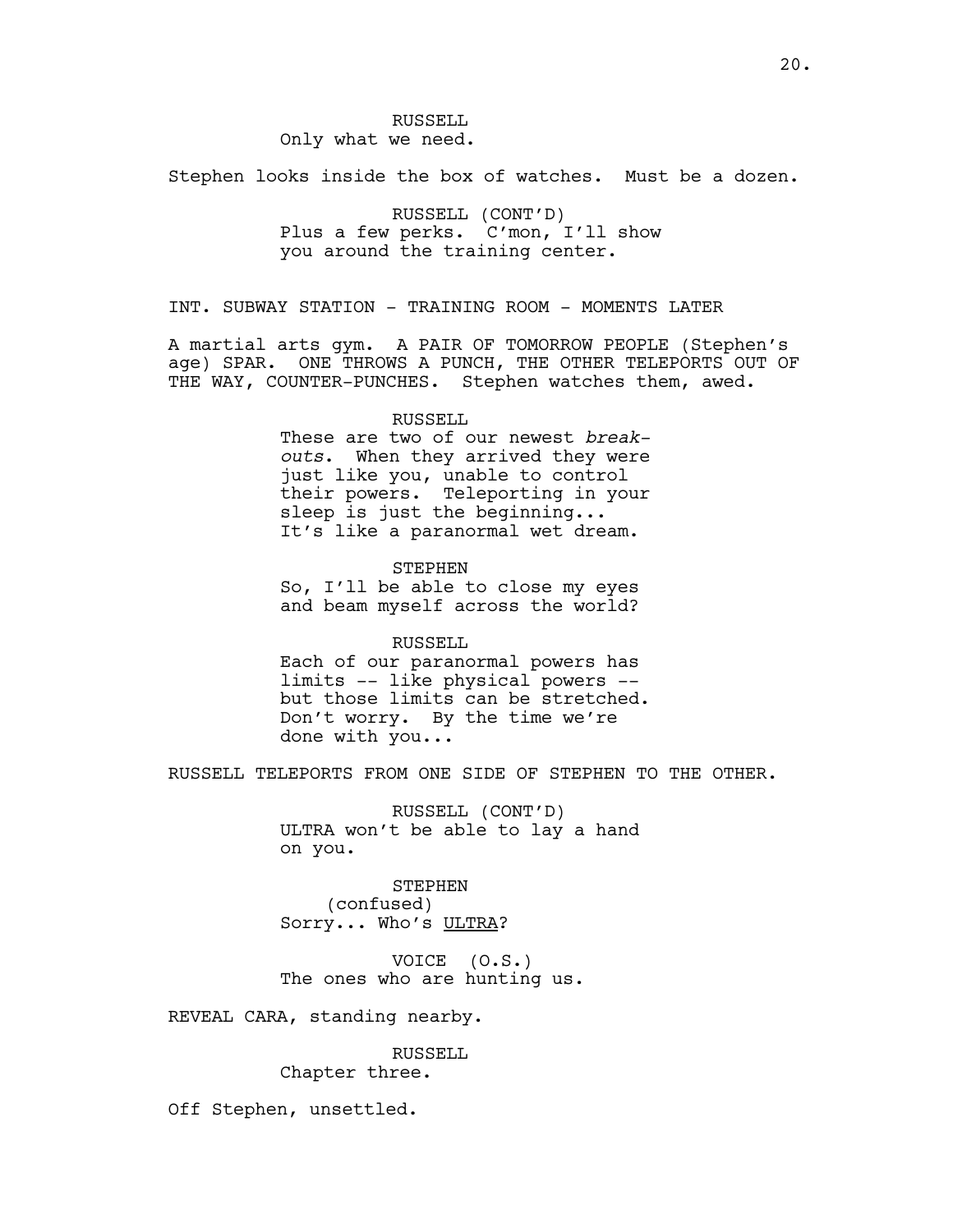# INT. DARK CORRIDOR - MOMENTS LATER

CUT TO STEPHEN, trailing Cara and Russell.

CARA

There's a war going on up there. You won't read about it, or see it on the news, but it's happening. A shadow war between our two species.

RUSSELL The 'saps' and the tomorrow people. They're afraid of us.

STEPHEN

Why?

RUSSELL ("duh") Because we're better than them.

INT. HALLWAY - DAY

CUT TO THE LEAD AGENT (who failed to capture John in the TEASER). Marched down the hall by a PAIR OF ULTRA AGENTS.

> CARA (V.O.) The government has known about us for decades. They don't want anyone else to know we exist. And they want us neutralized. That's why they started a containment program. ULTRA.

INT. ROOM - MOMENTS LATER

Lead agent is shoved into a WINDOWLESS OFFICE. The guards shut the door behind, EXITING.

> CARA (V.O.) Their agents aren't humans, they're tomorrow people, forced to use their powers to hunt us down.

CLOSE ON lead agent, terrified. That's when we REVEAL JEDIKIAH. Seated behind a desk. All business.

JEDIKIAH

Have a seat.

Lead agent doesn't want to sit. He's too anxious.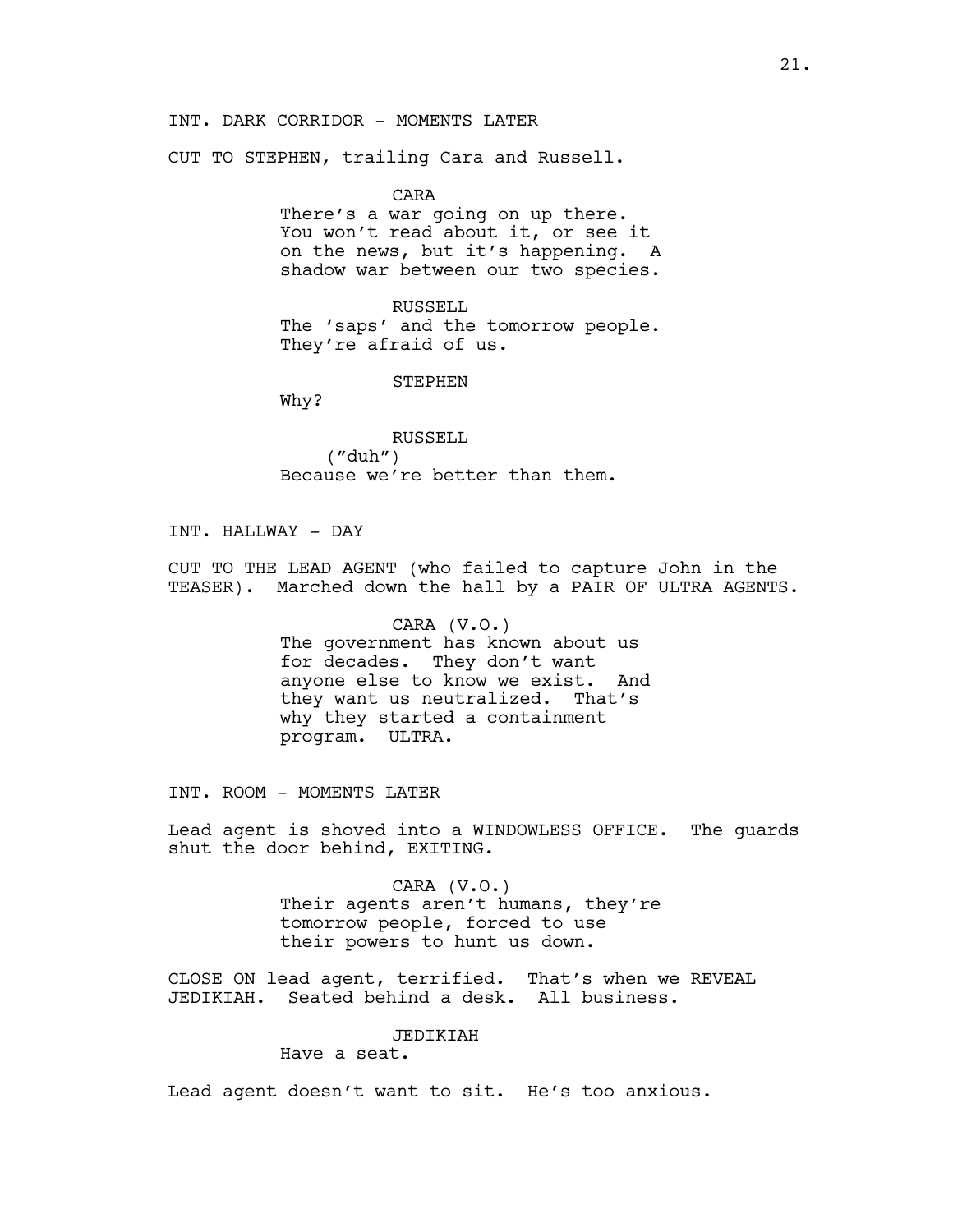LEAD AGENT I can explain --

JEDIKIAH I said sit. (then calm) You had John, you lost John, end of story. That's not why you're here.

Jedikiah clicks a REMOTE CONTROL.

ANGLE ON MONITOR: The security guard from the TEASER. FOOTAGE FROM HIS POLICE INTERVIEW. The guy is freaking out.

> SECURITY GUARD (ON MONITOR) I know it sounds nuts, but it was like he was controlling it with his mind -- making my gun float like he had some kinda superpowers --

Jedikiah CLICKS off the MONITOR.

JEDIKIAH As you know, our program cannot tolerate any loose ends.

 LEAD AGENT (re: security guard) I'll take care of him...

JEDIKIAH (ominous) Already taken care of.

Jedikiah pulls out a GUN, sets it on his desk.

JEDIKIAH (CONT'D) You have a gift. You, and the rest of your species, you're superior to ours in almost every way. You can talk without words, travel through space, and move objects just by thinking about them... Me? I have to do things the old-fashioned way. (picking up gun) I must seem primitive to you.

The agent shakes his head. Eyes fixed on the gun.

JEDIKIAH (CONT'D) You're reading my mind now... So you know what I'm going to do.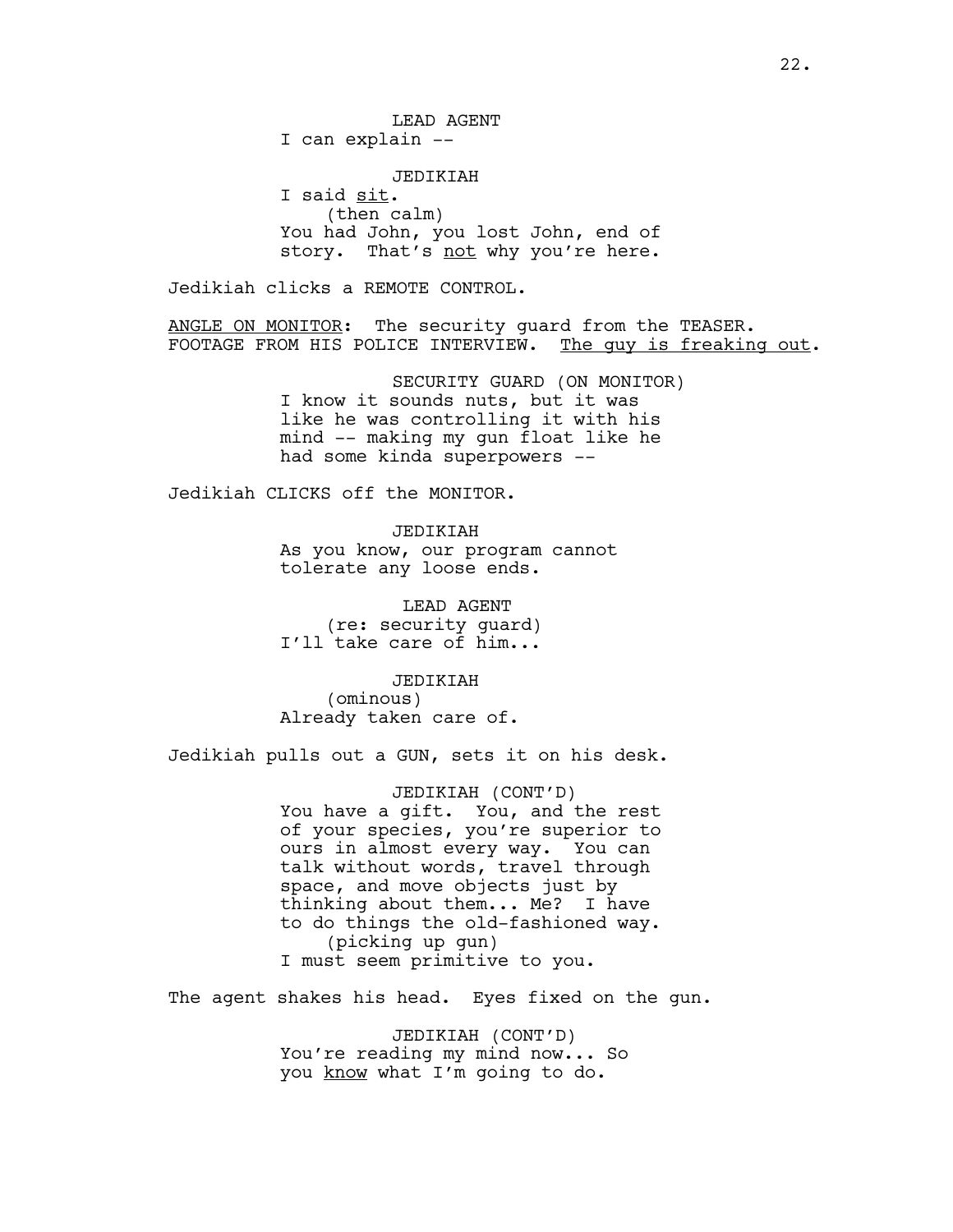Jedikiah reaches for gun. But before he can grab it... LEAD AGENT USES TELEKINESIS TO MAKE THE GUN FLY INTO HIS OWN HAND.

> JEDIKIAH (CONT'D) Good. Now pull the trigger.

*What the hell is Jedikiah doing?* 

JEDIKIAH (CONT'D) It's a simple matter of Darwinism. Survival of the fittest. You're the superior species? Prove it. I'm a threat to you. Kill me. (eerily calm) Do it. Before I kill you. You know I will.

The agent tries to shoot.

CLOSE ON HIS FINGER, TREMBLING. SOMETHING IS STOPPING HIM FROM PULLING THE TRIGGER. CLOSE ON HIS FACE, SWEATING. SUDDENLY, A DEAFENING ROAR INSIDE HIS HEAD. HE SCREAMS.

FINALLY, DROPS THE GUN, COLLAPSES IN THE CHAIR. Jedikiah stands. Picks up the gun. Pats him on the shoulder

> JEDIKIAH (CONT'D) A remarkable adaptation -- your kind's inability to kill. Maybe it will help in your species's survival, but for you personally... Not so much.

Jedikiah raises the gun at his head. AND FIRES. BLACK-OUT.

EXT. HALLWAY - MOMENTS LATER

Jedikiah emerges to find Damian waiting.

JEDIKIAH Do we have a name yet? (off his head shake) I want a list of every psych case in the city who fits the profile. This isn't just any *break-out* if John Young risked getting caught to find him...

INT. SUBWAY STATION - DAY

Stephen is led back to the main room. John is there.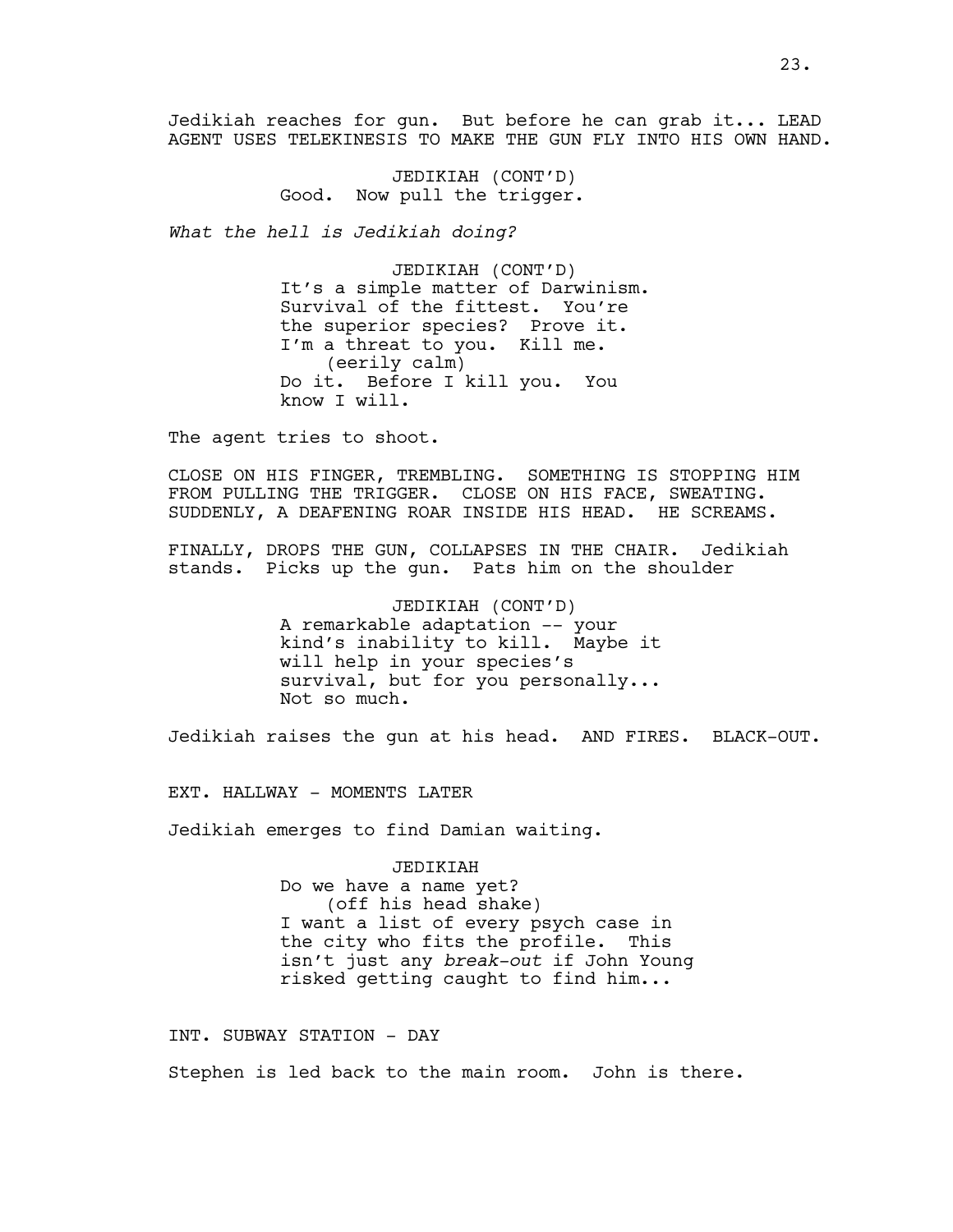STEPHEN

What do you mean, they want us neutralized? Like, killed?

CARA

All we know is that every one of *us* we've ever lost to *them*, we've never seen again. We can't feel them, can't track them, it's like they never existed. (quick look to John, then) Which is why we need your help.

**STEPHEN** 

For what?

A moment of truth.

JOHN To find someone. (off Stephen) As you can see, hiding out like this -- the more of us we find, the harder it's gonna get. We need to find a place where we don't have to hide from ULTRA anymore. Well, one of us went looking for it -- guess you could call him our leader.

RUSSELL But he never come back.

STEPHEN ULTRA got him?

CARA We don't know.

# JOHN

(shaking head) There's no way he was caught. He was the strongest of all of us. The best. His powers are beyond what any of us could ever dream of. (beat) If you inherited just a fraction --

STEPHEN

Inherited -- ?

CLOSE ON STEPHEN WHO SUDDENLY GETS IT. He goes ashen. *No...*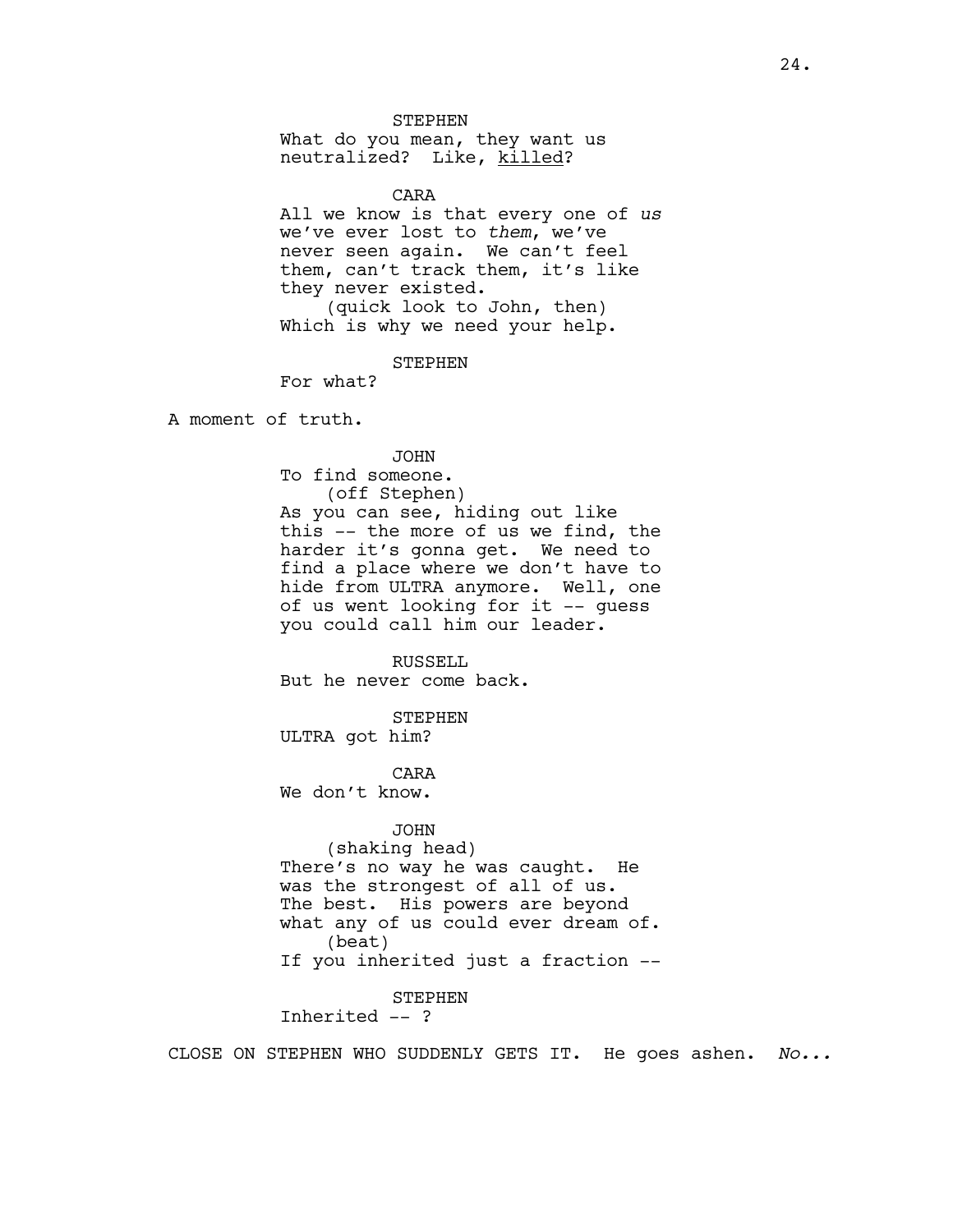STEPHEN (CONT'D) Wait. You're telling me my lunatic, dead-beat dad was... Like you? One of the tomorrow people?

CARA

He was more than that, Stephen.

Stephen begins pacing frantically. His mind has been blown.

JOHN

He was a great man. A hero to us. You're his son, you'll have the strongest telepathic link to him. If anyone can make contact with him, find him, it's gonna be you.

STEPHEN

I don't want to find him. He bailed. He left my mom and two little kids and a stack of bills from some faraway psychiatric hospital.

CARA He bailed so that you could have a life. So ULTRA wouldn't find you. So that you could grow up human.

This isn't what Stephen wants to hear. It doesn't sit right, doesn't compute for him.

> STEPHEN I don't believe you.

JOHN We have a message for you from him.

STEPHEN

A what?

JOHN (to someone O.S.) Will you pull it up, TIM?

STEPHEN Who are you talking to? Who the hell is Tim?

TIM'S VOICE I'm a computer.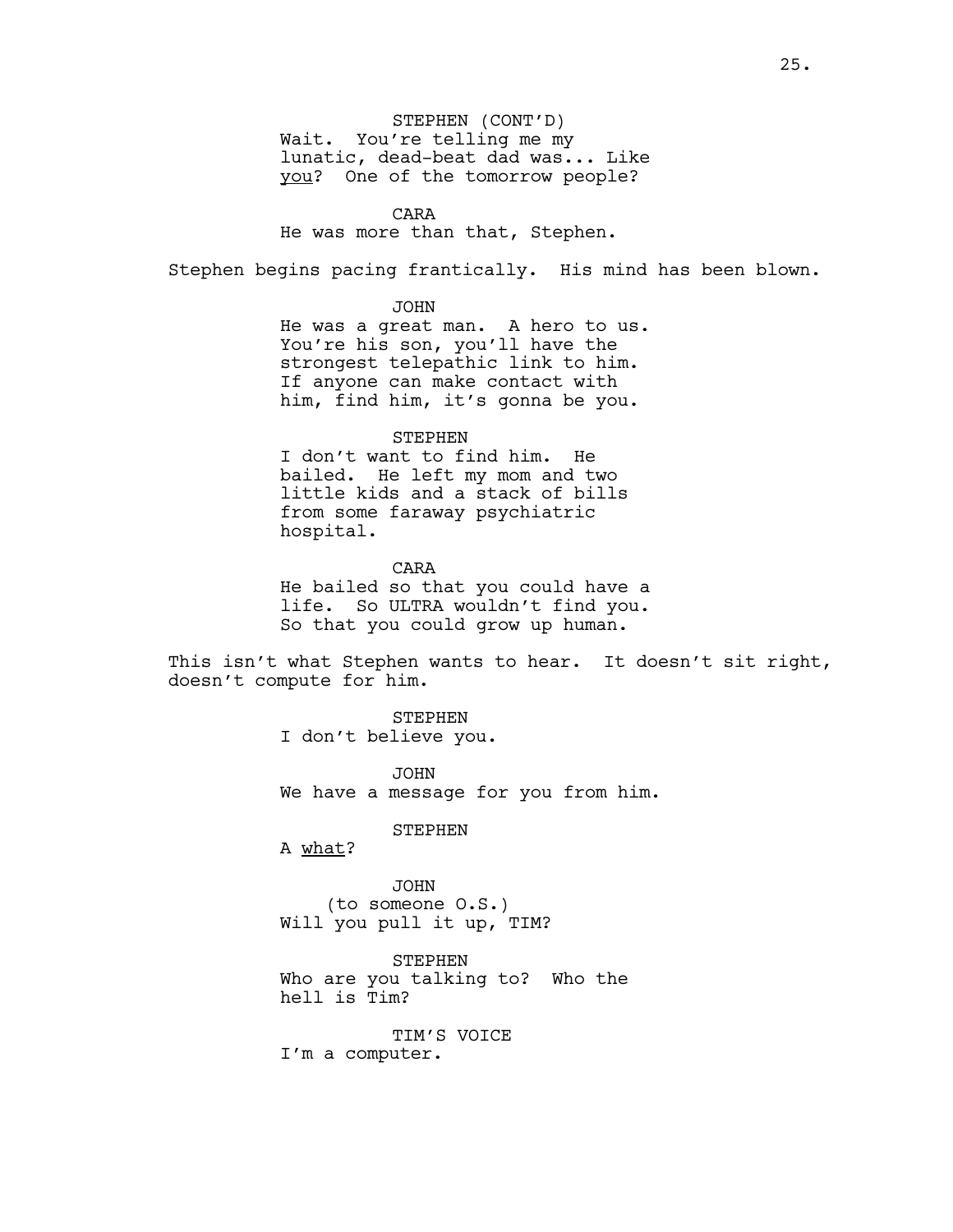RUSSELL A virtual intelligence program. (off Stephen) He's like our HAL... Just not evil.

Suddenly, an IMAGE OF STEPHEN'S FATHER APPEARS. 3-D. Stephen stops cold. Staring at the image of his dad.

> STEPHEN'S FATHER (PROJECTED) Hello, Stephen. I'm leaving this with the hope you never have to see it. If you are... Then I'm sorry. I don't want you to be like me --

STEPHEN Turn it off... I said TURN IT OFF.

The IMAGE VANISHES. Stephen has heard enough. Trembling.

STEPHEN (CONT'D) I don't need to hear an apology from him... It's too late. (then) And you're wrong. I'm not like him. I'm not one of you. I'm sorry... You got the wrong guy. I have to get outta here. How do I get out?

He's spinning. John and Cara share a look. John nods.

CARA Okay. It's okay, Stephen. I'll take you home.

She reaches out her hand. And as soon Stephen touches it, THEY TELEPORT OUT OF THE STATION.

END OF ACT TWO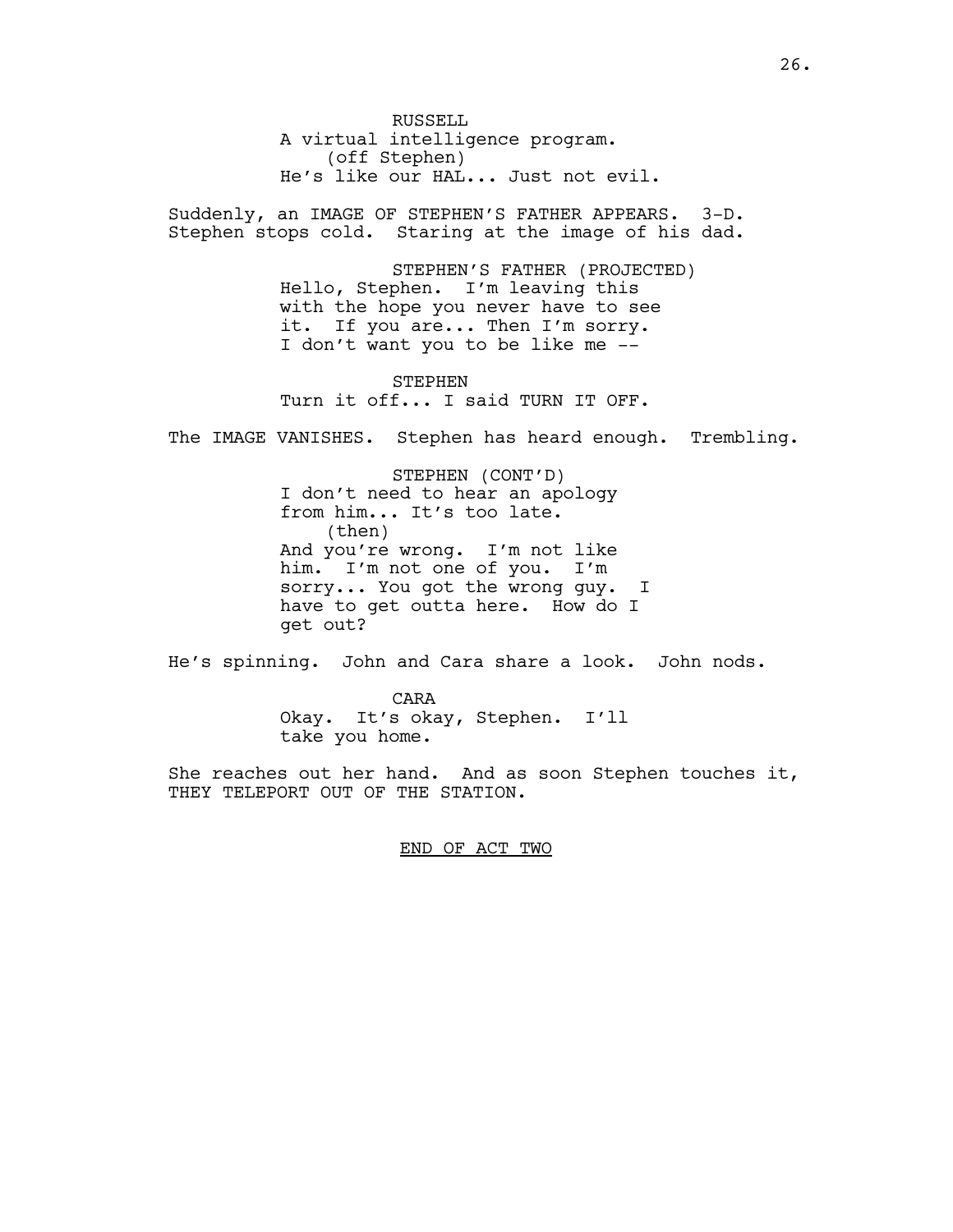#### **ACT THREE**

INT. STEPHEN'S BEDROOM - DAY

CUT TO STEPHEN WAKING UP IN HIS OWN BED. He sits upright, then relaxes. His face says: *Maybe last night -- Cara, John, the subway, the tomorrow people -- was only a dream*.

INT. BATHROOM - MOMENTS LATER

Brushing his teeth, Stephen knocks his toothbrush off the counter, lunges for it, WHEN IT FLOATS BACK TO HIS HAND.

CLOSE ON STEPHEN: *"Holy shit! Did I just do that!?"*

He sets the toothbrush down, tries it again... When Luca ENTERS. Catches Stephen trying to make his toothbrush fly.

> **TJUCA** Uh... What are you doing?

STEPHEN Nothing. Brushing my teeth.

INT. KITCHEN - MOMENTS LATER

CUT TO STEPHEN. Making breakfast. As his mom ENTERS.

**STEPHEN** 

Morning.

MARLA (relieved) I saw your empty bed and thought --

STEPHEN That I went on another one of my crazy sleepwalks? Don't worry. (honest) I've finally gotten everything under control.

INT. SCHOOL - HALLWAY - DAY

Astrid closes her locker to find STEPHEN WAITING. She jumps.

ASTRID Hey, lurker.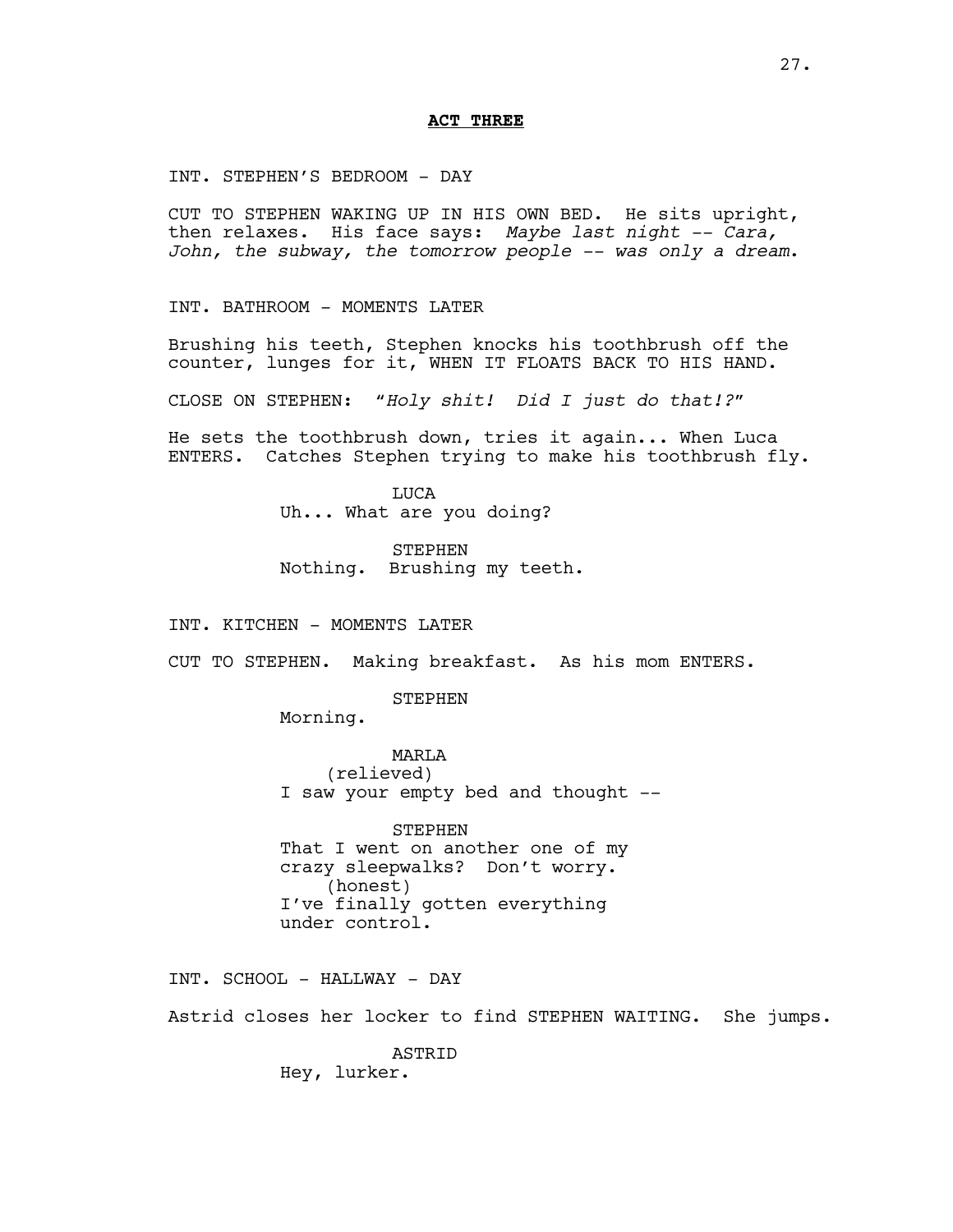**STEPHEN** I have to tell you something -- so promise you'll be cool. Stephen grabs her elbow as they WALK down the HALLWAY. ASTRID Ooo... I love it already. What is it? Wait. Stephen. Are you... (mock concerned)  $\ldots$ Gay? STEPHEN Way bigger. **ASTRID** Aww. That's too bad. Stephen stops. Fixing Astrid with a sober look. STEPHEN I need for you to be serious. EXT. SCHOOL - FOOTBALL FIELD - MOMENTS LATER CUT TO ASTRID, reacting to Stephen's news. ASTRID I thought we were being serious? (off Stephen) You are serious. STEPHEN I know it sounds crazy... ASTRID That you're some kind of mutant or that you have paranormal powers? STEPHEN Just hear me out... It all makes sense. They said it's some genetic mutation I inherited from my dad. ASTRID They? You mean, the merry band of runaways living down in the sewers? STEPHEN Subway tunnels. That's why you've never heard of them -- because they -- me -- we're being hunted by a

secret government program.

28.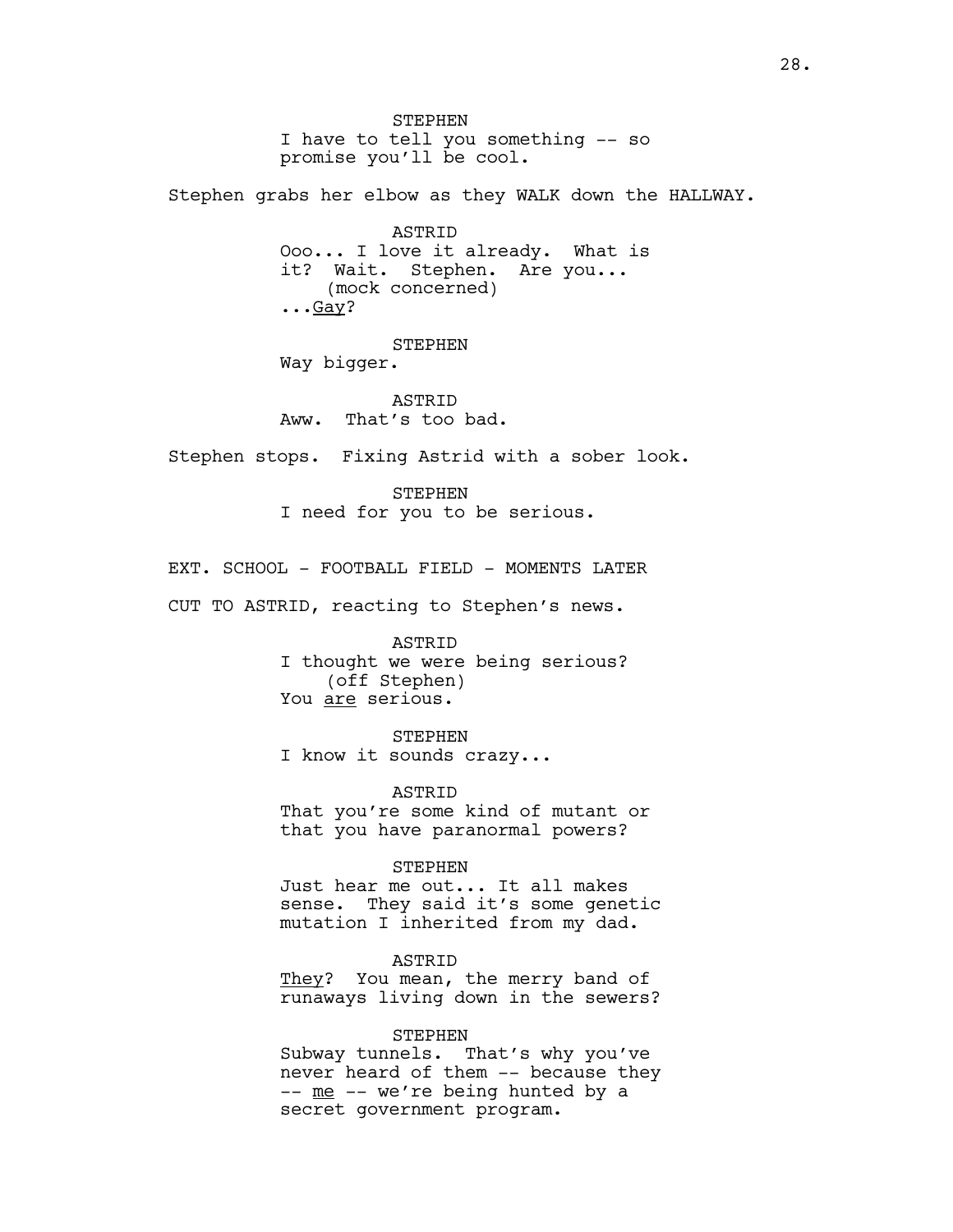Astrid has heard enough. It's time for some tough love.

ASTRID Are you off your meds, Stephen?

STEPHEN It has nothing to do with that...

# ASTRID

You need to talk to your shrink... What if you're being treated for the wrong thing? First the voices, now the paranoia. Wasn't your dad a paranoid schizophrenic?

Stephen indicates a nearby football. Raising his hand. Doing the full-on "superhero using his powers" pose.

# STEPHEN

You don't believe me? Watch this. I can make the football fly with my mind.

HE TRIES TO MOVE IT TELEKINETICALLY... But nothing happens.

ASTRID (scared for him) You need help, Stephen...

STEPHEN Why do you think I came to you? I thought I could tell you anything?

# ASTRID

You can...

STEPHEN What's the use if you don't believe me? (then) You think that I'm insane. I'm your little charity case, aren't I? (off Astrid) Don't pretend... We both know the only reason we still hang out is so you can feel good about yourself, like you're not the last of my friends to jump ship from my crazy.

Astrid has heard enough. She snaps back at Stephen.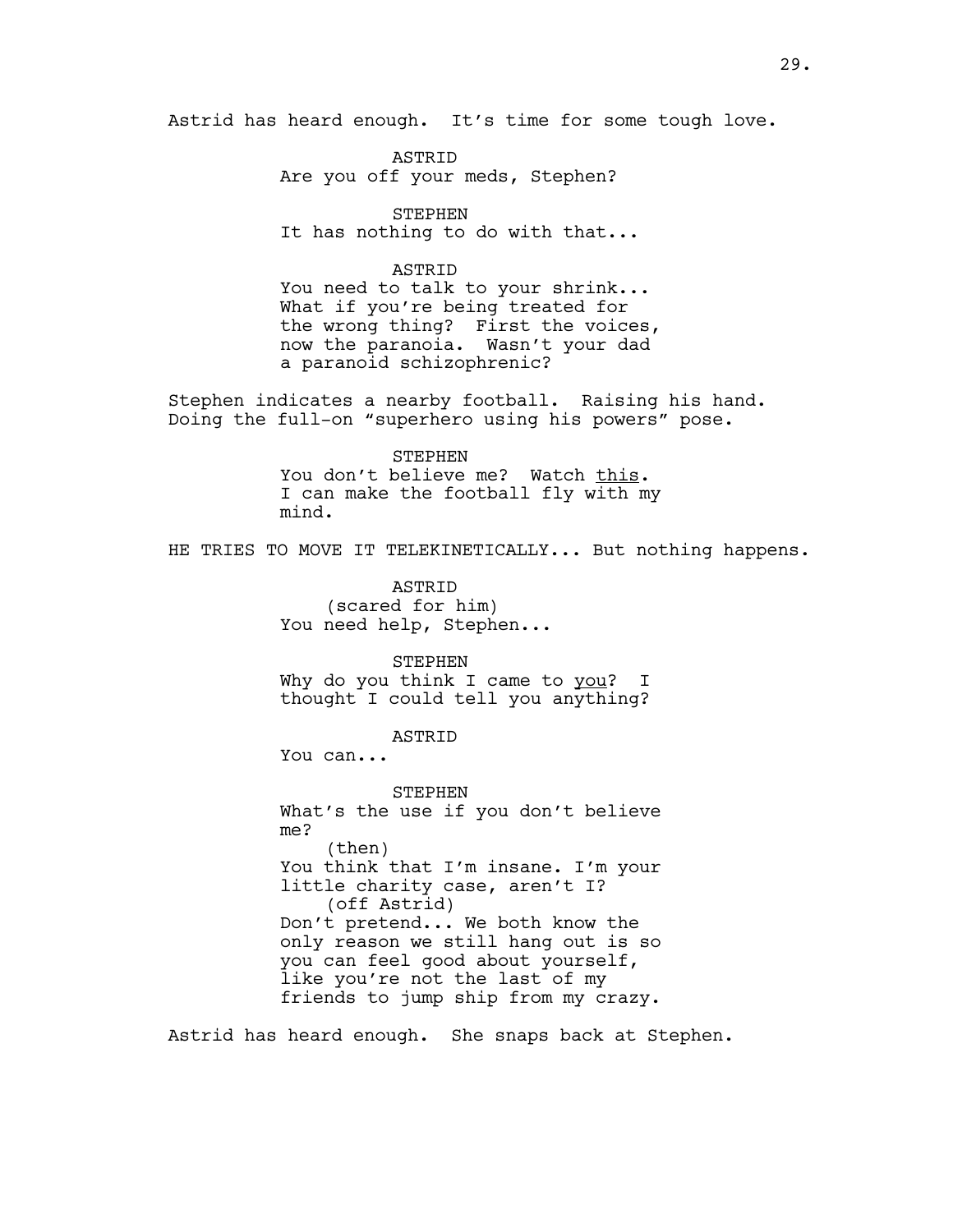**ASTRID** 

That is bullshit. I've stuck by you and your whole year of crazy because I care about you. And just so you know, everyone didn't leave, you pushed them away. Now you're trying to do it to me. It's not my fault. You're the one who changed.

Astrid walks off. Off Stephen, knowing he has changed.

EXT. SCHOOL - FIELDHOUSE - MOMENTS LATER

Bummed, Stephen rounds a corner, headed back to school, WHEN HANDS GRAB HIM. It's DYLAN, the bully who rolled him for his meds. Pinning Stephen up against a wall.

> DYLAN What the hell did you give me? Those were Ex-Lax, weren't they?

Stephen can't help it. He stifles a GIGGLE.

DYLAN (CONT'D) You think this is funny?

STEPHEN No. I didn't mean...

DYLAN What's your problem? Are you crazy?

STEPHEN That, or superior. Can't be sure.

Dylan thinks Stephen is joking, but he's not.

# DYLAN

Goddamn weirdo --

WHAM. HE PUNCHES STEPHEN. HE GOES DOWN. DYLAN KICKS HIM.

STEPHEN

 $HELP$  -- !

DYLAN JUMPS ON STEPHEN'S BACK, GRABBING HIM BY THE NECK.

DYLAN Shut up, you little bitch. No one can hear you.

DYLAN GRINDS STEPHEN'S FACE INTO THE GROUND. Just when he's about to SMOTHER him... AN INVISIBLE FORCE PULLS HIM OFF.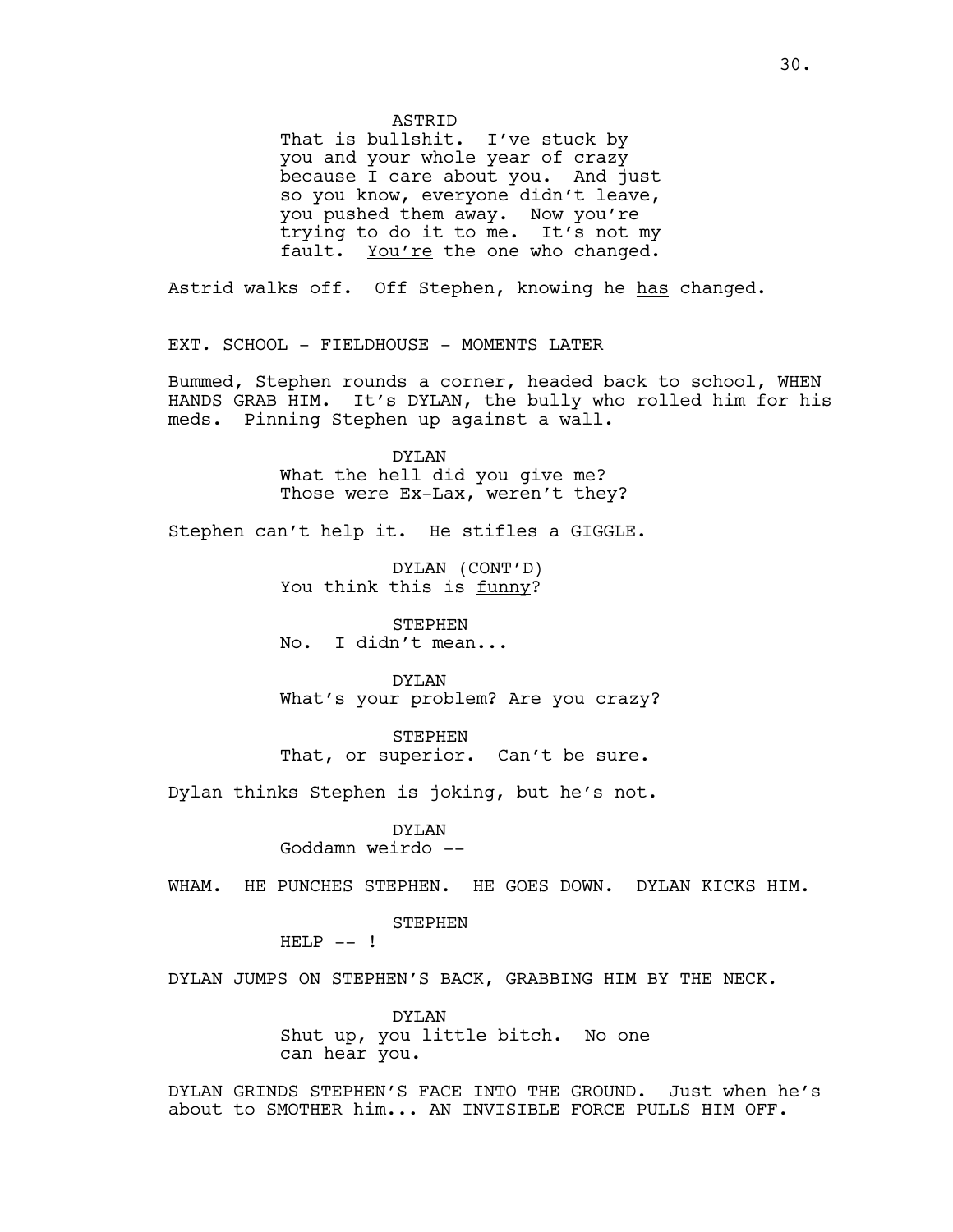ANGLE ON DYLAN: FLOATING OFF OF THE GROUND. LEGS KICKING.

Stephen stands, and realizes his powers are working. Narrowing his eyes, STEPHEN SENDS DYLAN FLYING INTO A WALL.

> DYLAN (CONT'D) Put me down. Please. Help -- !

STEPHEN (parroting Dylan) "No one can hear you..."

ON STEPHEN, seeing red, he charges at Dylan who remains SUSPENDED IN MIDAIR. Stephen starts to PUNCH HIM. Pent up rage spilling out. The fight turns ugly. Primal. Stephen grabs Dylan by the throat...

SUDDENLY, A DEAFENING ROAR INSIDE STEPHEN'S HEAD. Stephen grasps his temples, collapses. THEN BLACKS OUT.

INT. OFFICE - DAY

CUT TO JEDIKIAH. A KNOCK. REVEAL DAMIAN.

JEDIKIAH What do we have so far?

DAMIAN

Turns out there are a lotta screwed up teenagers in New York City. (opening laptop) We centered our search on the clinic where the *break-out* was treated, five-mile radius. Over 300 hits in the age-range, but when you focus on the patients suffering from auditory hallucinations and somnambulism -- only seven.

Jedikiah begins searching through MEDICAL FILES. A COLLECTION of teenage faces... Including a PHOTO OF STEPHEN. Jedikiah stares at it, covering his surprise.

> JEDIKIAH That's him.

DAMIAN How do you  $--$  ?

JEDIKIAH I recognize the face.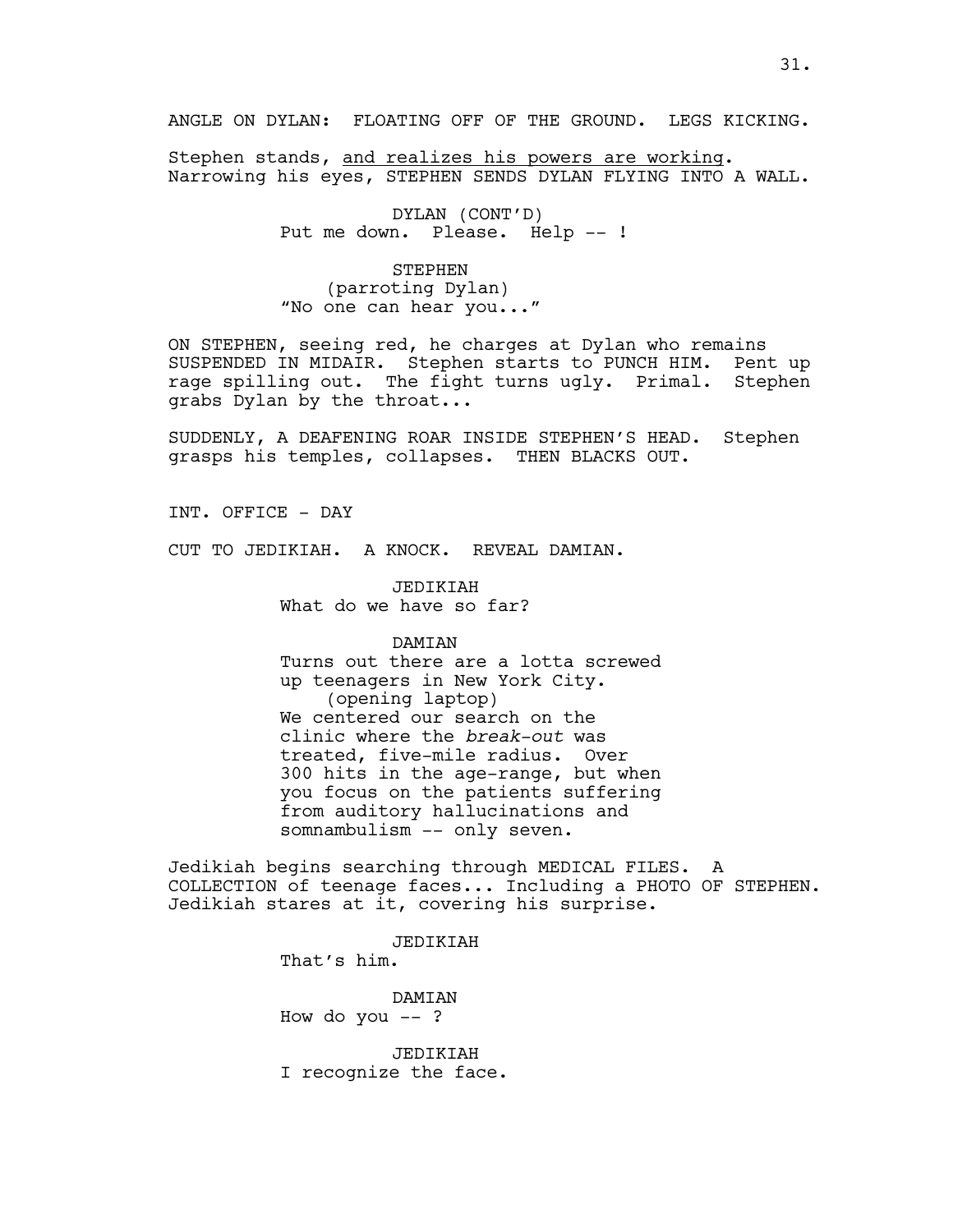**DAMTAN** You want us to bring him in?

JEDIKIAH No. I'll bring this one in myself.

#### INT. SCHOOL - ADMINISTRATIVE OFFICE - DAY

CUT TO STEPHEN. Outside the office. He watches through the glass as his mom finishes talking to the PRINCIPAL. EXITS.

> STEPHEN What did the principal say? Am I suspended?

She's too mad to even look at him. Starts walking.

MARLA We'll be lucky if they don't press charges.

STEPHEN For getting into a stupid fight? He's the one who started it...

MARLA No, Stephen. For dealing prescription drugs. (off Stephen) They found a bottle of your pills in the other boy's pocket. No wonder you've been acting... How long have you been off your meds?

**STEPHEN** No. You don't understand... I didn't... Ask Dylan -- he stole them from me.

MARLA

Dylan is in the ER having his stomach pumped. (off Stephen) When they found him he was ranting about how you attacked him with superpowers -- thanks to the antipsychotics you gave him.

Off Stephen, knowing he can't tell his mother the truth.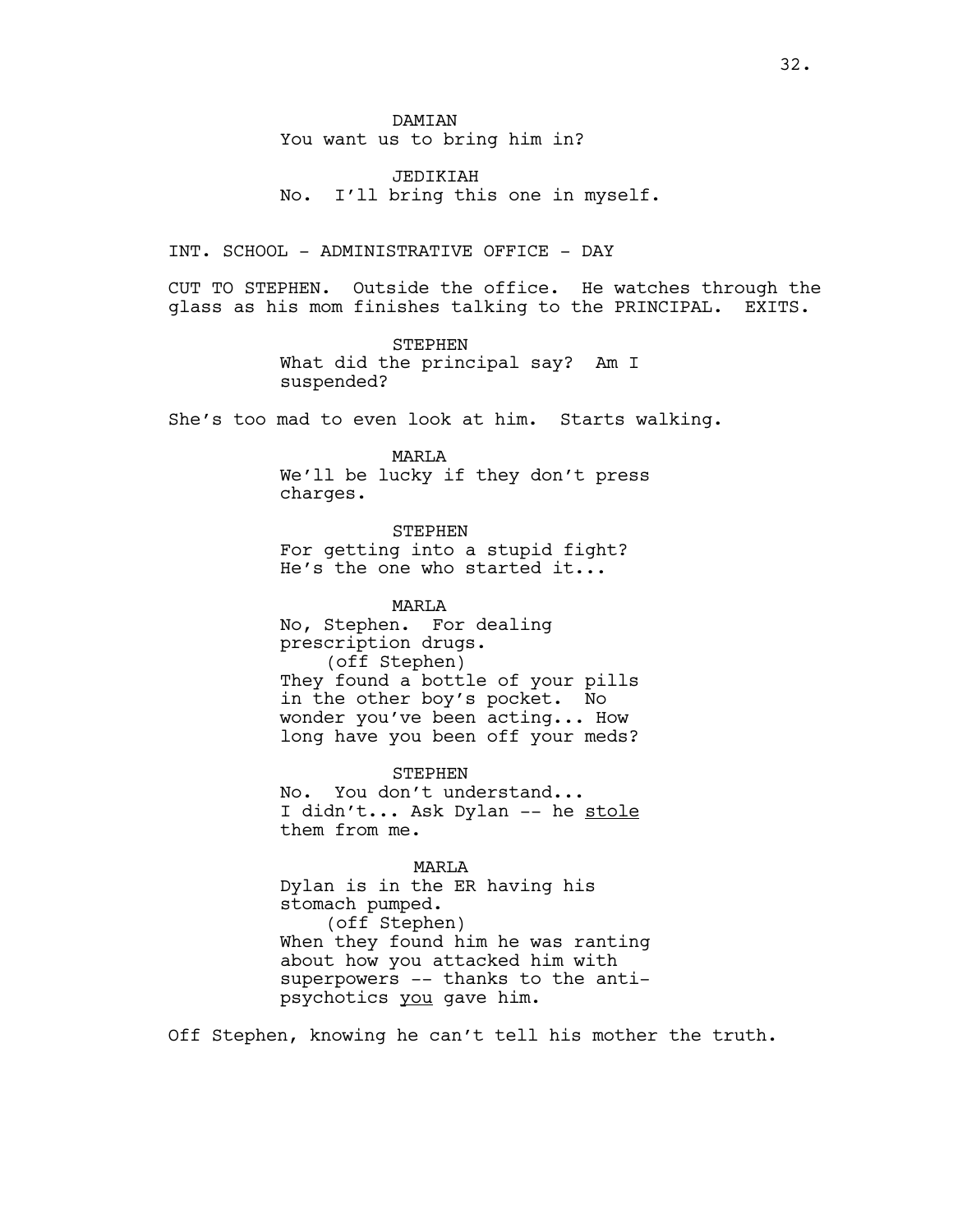EXT. SCHOOL - PARKING LOT - MOMENTS LATER

At their CAR, Stephen's mom fumbles with her keys. Drops them. She just stares at them on the ground. Frozen.

#### MARLA

I'm sorry, Stephen. But I just can't do this again... What I went through with your father -- his delusions and his deception -- I know how it ends. And I just can't bear to see you go through it.

# STEPHEN

I'm sorry. I didn't mean ---

He tries to comfort her. It's not working. She tears up.

#### MARLA

I thought that if I just found you the right doctors and medications I could spare you. But we just can't go on like this, honey. Can't you see it's breaking our family apart?

Her PHONE BEEPS. She checks it. Shakes her head.

MARLA (CONT'D) I have get back to work.

#### STEPHEN

It's fine. I can walk home. (off her hesitation) Mom, it's five blocks... I'm sure I can manage to stay out of trouble.

As Stephen's mother gets in the car. And drives off... RACK FOCUS ON A CAR PARKED IN THE DISTANCE.

INT. CAR - DAY

CUT TO JEDIKIAH, in passenger seat, Damian at the wheel. LONG POV OF STEPHEN, alone and on foot.

INT. SUBWAY STATION - TRAINING ROOM - DAY

Cara taking out her frustrations on John -- sparring -- kicks and punches combined with teleporting and telekinesis.

> JOHN You shouldn't have let him leave.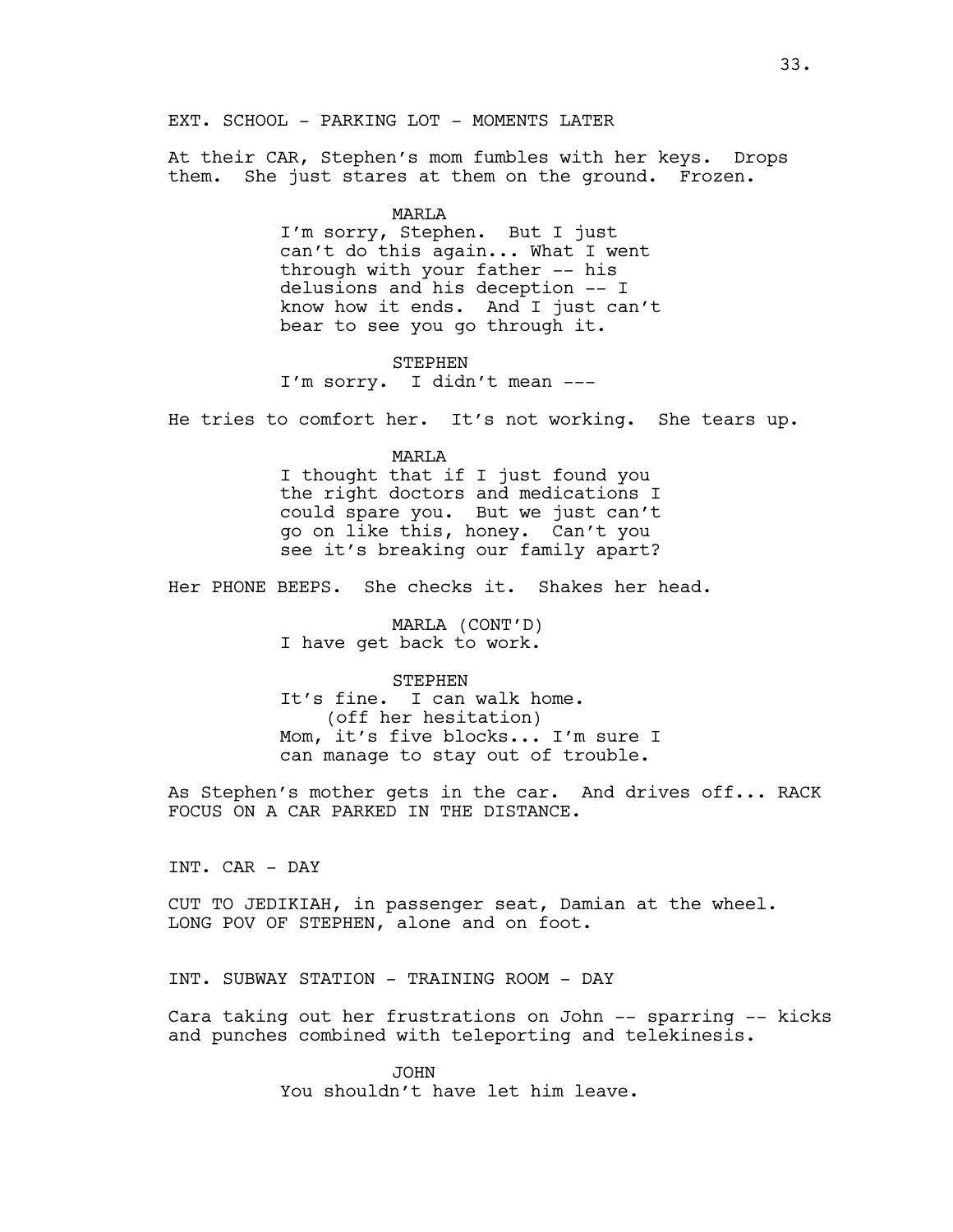JOHN He doesn't get a choice yet. Not until he has the whole picture. He lays a roundhouse kick on her -- she just barely teleports out of the way. JOHN (CONT'D) You're getting better. CARA Don't patronize me. JOHN Learn how to take a compliment. She flings out her arm -- a nearby 5 lb weight flies at John. He catches it mid-air. JOHN (CONT'D) Wow. Testy. CARA We shouldn't have sprung the stuff about his father on him. Did you see his face? His scars need time. JOHN He needed to know -- and why are you so protective of him? CARA Protective? Not any more than any of the others -- JOHN None of the others were allowed to leave before they got the whole picture. WHAM. His next kick connects with her. She stumbles. JOHN (CONT'D) Stay focused. CARA (fuming) Stop distracting me...

CARA

rules.

It was his choice. Those are the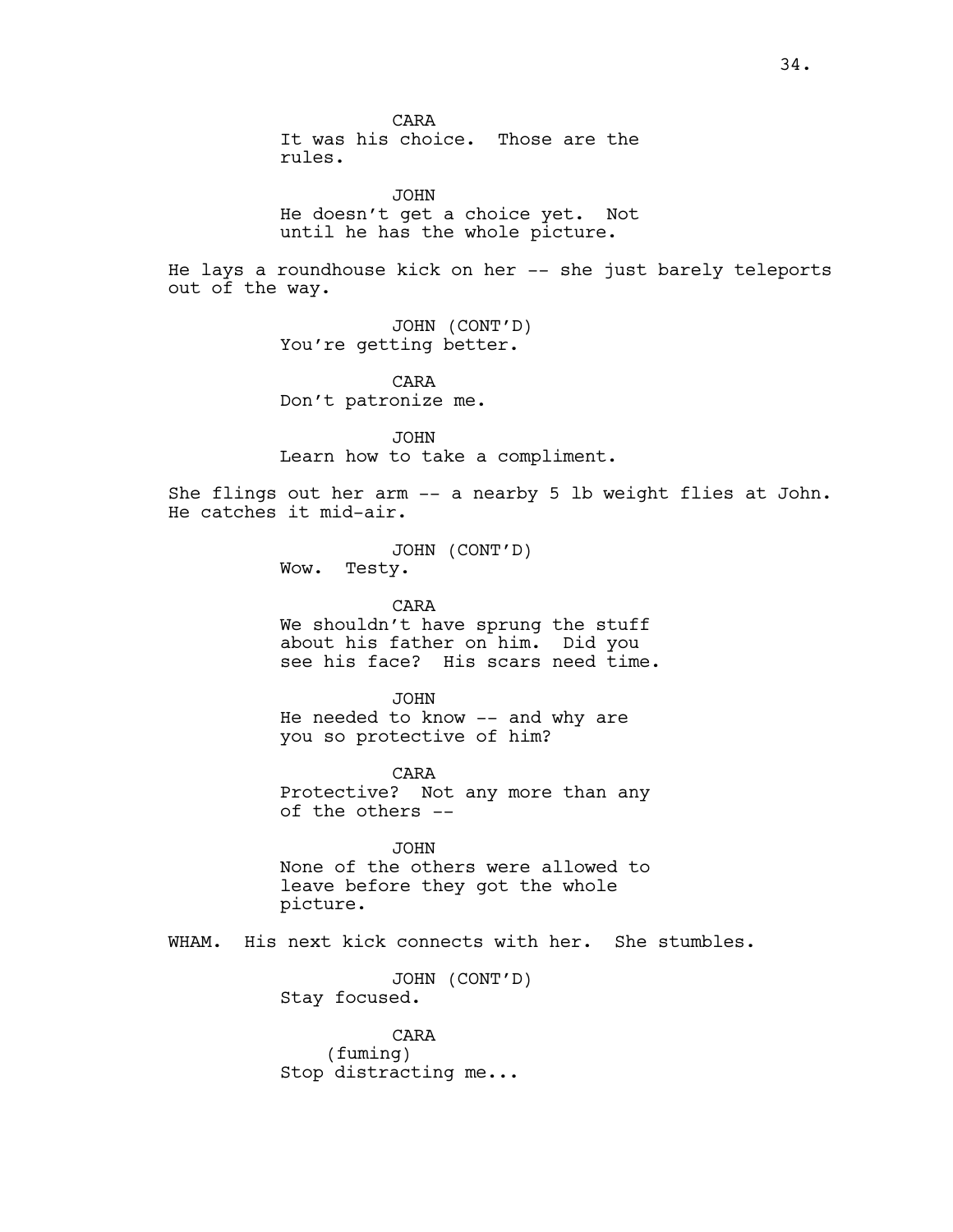But he goes to her, helps her up. Stays close. There's a connection there, hard to tell what. But it's something.

> JOHN It's good that you care. That's what makes you so good. But ULTRA knows we're looking for a new *breakout*. If they get to him first, figure out who he is...

She sighs. Knows he's right.

CARA Fine. I'll bring him back in.

EXT. STREET - DAY

CUT TO Stephen walking home as A CAR PULLS UP, STOPS.

VOICE (O.S.) Stephen Jameson?

ANGLE ON JEDIKIAH. Getting out of the car. Playing nice.

STEPHEN

Who are you?

JEDIKIAH You look just like him, you know... Your father.

While Stephen is distracted with this, the henchman Damian sneaks around and PULLS A BAG OVER STEPHEN'S HEAD.

They toss him into the car. It quickly pulls out, wiping frame, REVEALING --

CARA is right across the street. She stares at the retreating car in horror.

> CARA They got him.

> > END OF ACT THREE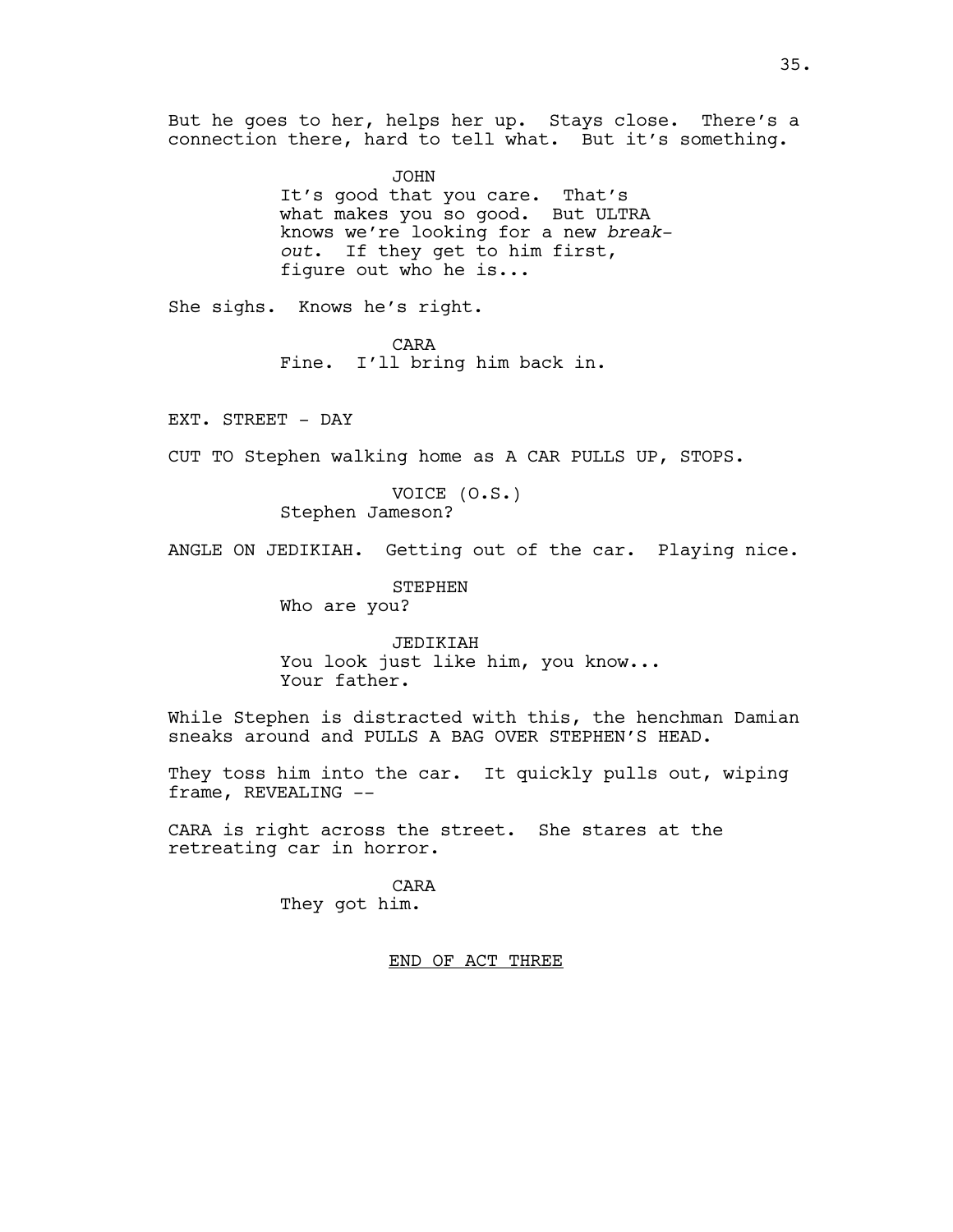# **ACT FOUR**

INT. SUBWAY STATION - NIGHT

Back in the station, Cara paces frantically before John.

CARA TIM, what do you have?

An IMAGE comes up on their screen. It's city-surveillance footage. Traffic cameras, etc. The images flash, as --

> TIM'S VOICE I had the car until Grand and Essex. However, traffic cams were down South of Canal...

CARA Pull whatever SAT images you can find on the lower island.

TIM'S VOICE Already started. Might take a minute to composite.

JOHN It's too late. Stephen's gone.

CARA (ignoring John) TIM. We don't have a minute.

Cara snaps. John assumes a more gentle tone.

JOHN Look. Cara. We lost him. We gotta move on.

CARA (shaking head) No,  $I$  lost him. And  $I$  can get him back.

Cara turns to EXIT, but John grabs her by the arm.

JOHN We don't put ourselves at risk. We don't expose ourselves to ULTRA. Not for anyone. Those are the rules.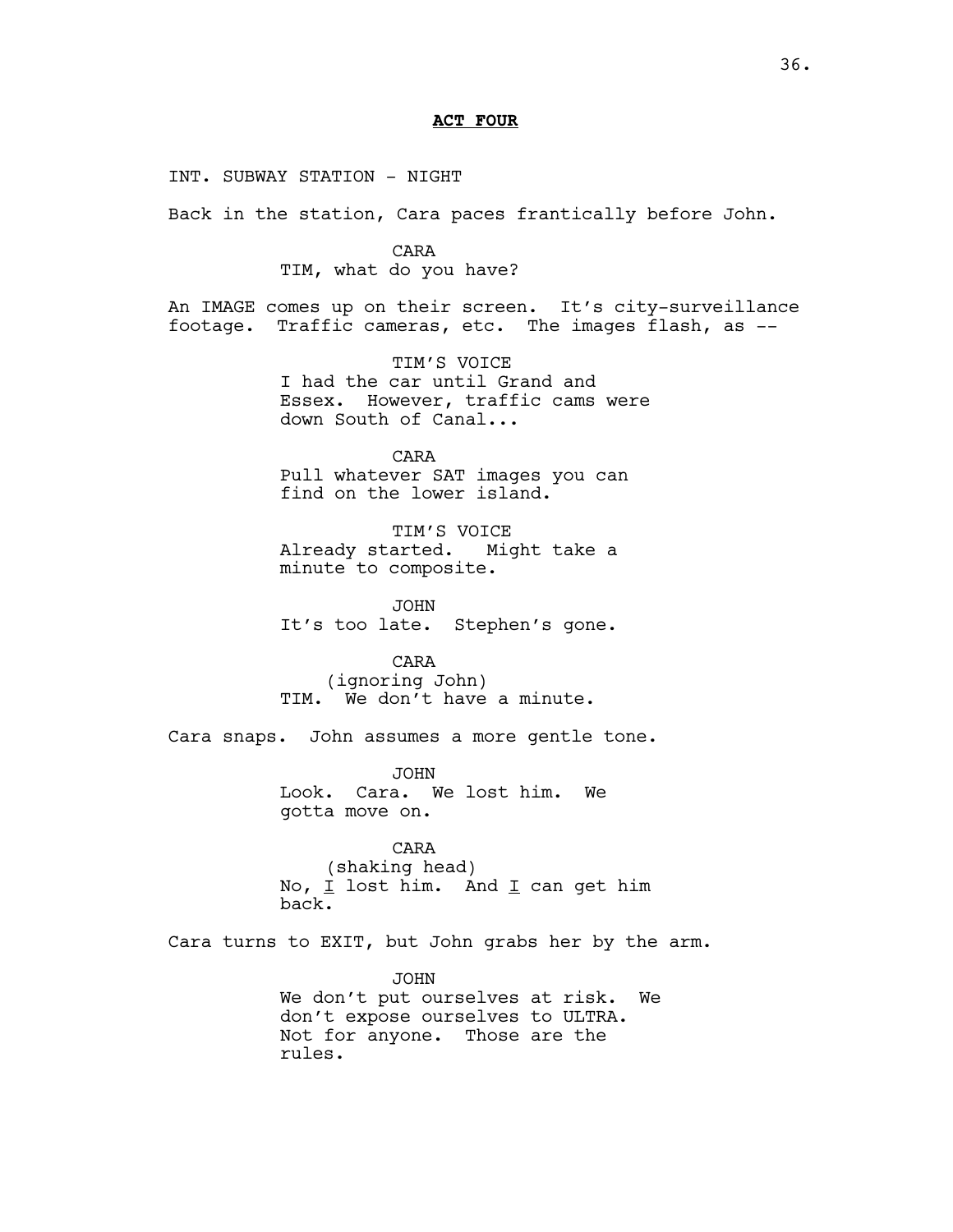CARA Now you care about the rules? (off John) He's not just anyone. You said it yourself. He's the key to finding his father. Meaning that he's our only chance for survival.

RUSSELL (O.C.) She's right.

Russell has entered. He locks eyes with John.

RUSSELL (CONT'D) Look. I know you dig this whole leader-of-the-ragtag-rebels thing you got going, but for the rest of us, living like this, always on the run? Gets just a tad tedious. (to Cara, telepathically) *Plus, my sister thinks he's hot.*

CARA (hiding her anger) *Russell, I swear to god...*

TIM'S VOICE I found the car.

They all stop.

TIM'S VOICE (CONT'D) Sorry to interrupt... Do you want to know where he is?

Yes.

JOHN

CARA/RUSSELL

No.

A BEAT as John stares at them. Frustrated.

JOHN

You want to walk straight into Jedikiah Price's office? Be my guest. But I've spent nine years dodging that sadistic son of a bitch. No one is worth getting caught by him again. (pointed, to Cara) No one.

Pissed, he walks out. A beat as Cara lets the sting settle, then she looks to her brother. Calls out to TIM.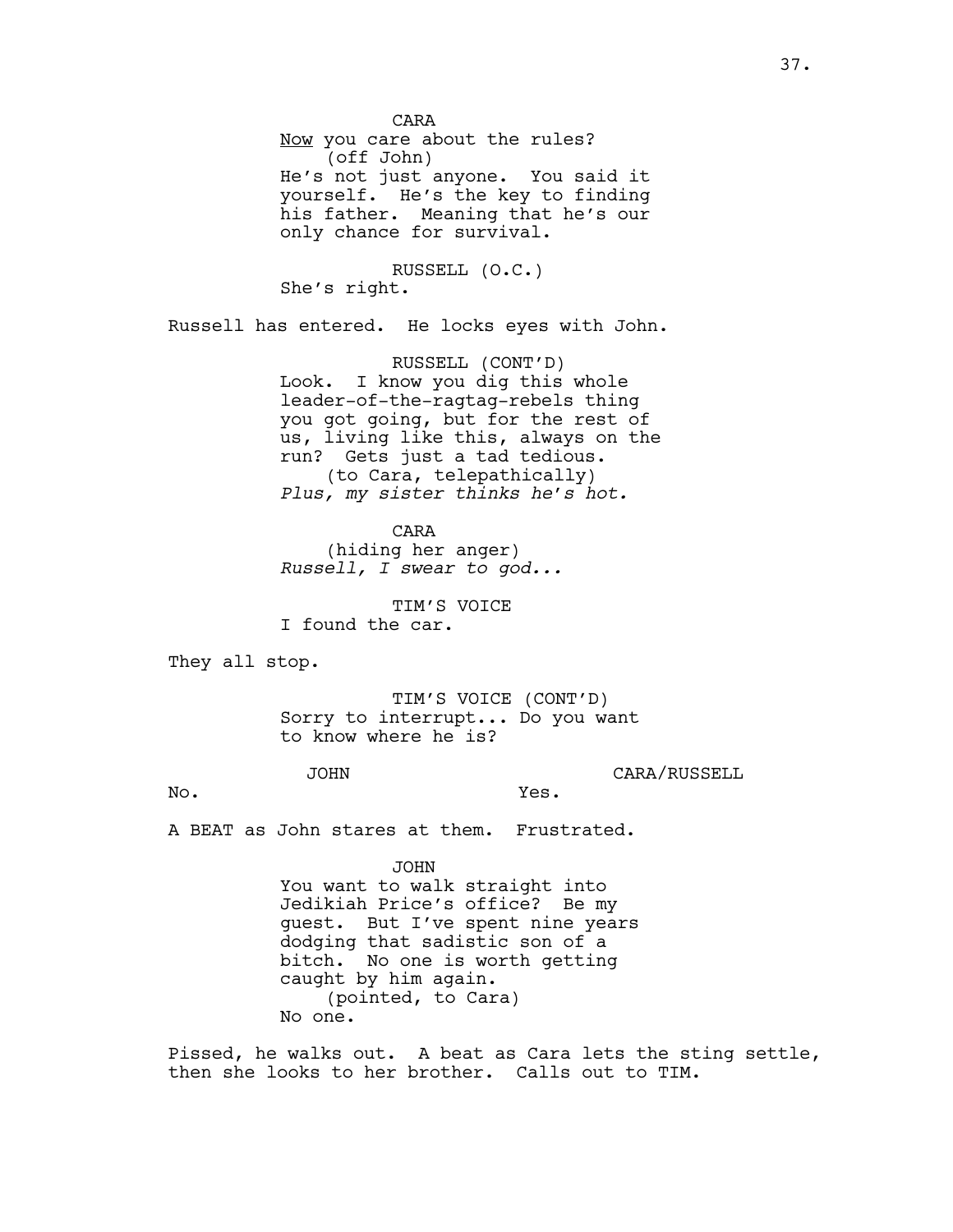CARA

Tell me.

#### INT. LABORATORY - NIGHT

ANGLE ON STEPHEN AS THE BAG IS PULLED OFF HIS HEAD. POV: His eyes adjust. Jedikiah's face comes into slow focus.

> JEDIKIAH Sorry... Security precaution.

REVEAL STEPHEN sitting in something resembling a DENTIST'S CHAIR. BINDINGS on the armrests. STEPHEN IS STRAPPED IN.

> JEDIKIAH (CONT'D) My name is Dr. Price.

> > STEPHEN

You're one of them? ULTRA? Is that where I am?

# JEDIKIAH

I can only imagine what John had to say... That's why you're here... To get my side of the story.

#### STEPHEN

(pissed yet scared) By tossing a bag over my head? Kidnapping me? You pretty much proved everything I heard.

# JEDIKIAH

(nodding, pleasant) That I'm some bogeyman? Systematically rounding up your kind and wiping you out. Did John tell you why I'm doing it? Or was it just to be evil?

STEPHEN Because you're scared of us.

# JEDIKIAH

I'm an evolutionary biologist. If anything, I'm fascinated by you. (off Stephen) What scares me is how the rest of the world would react -- if they knew a secret, paranormal species was living in our midst. Think of the pandemonium...

(MORE)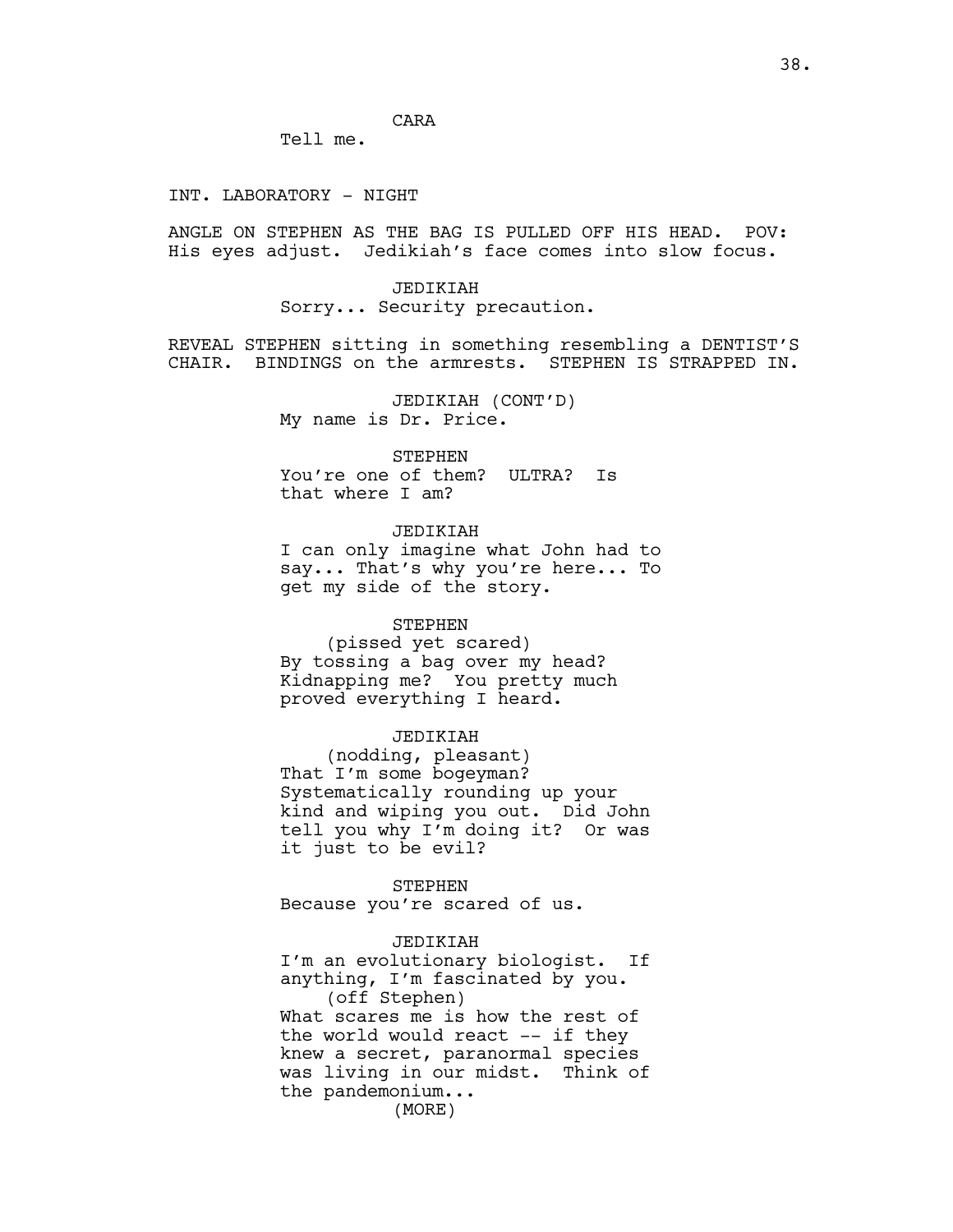# JEDIKIAH (CONT'D)

The human race would cannibalize itself -- out of fear and paranoia - - we'd wipe ourselves out before your kind ever had the chance to do it for us.

#### STEPHEN

But they don't want to be found out -- the tomorrow people -- they just want to be left alone...

# JEDIKIAH

And you think all tomorrow people take their orders from John? Last I checked he had what, a dozen of you? Do you know how many more there are out there who we can't find, can't catch? Do you think all of them will choose to stay hidden? That all of them will use their powers for the good of man? Because I have plenty of evidence that says otherwise. (then) I'm not the bad guy, Stephen. Not by a long shot.

Off Stephen, stumped.

# INT. LOBBY - NIGHT

ANGLE ON Cara and Russell ENTERING. Looking badass. They approach a CHECKPOINT and THREE GUARDS. Guard #1 steps out to block them. Suspicious.

> GUARD I'm gonna need to see your --

IN A FLASH, Russell lifts his hand, SENDING A TELEKINETIC SHOCK-WAVE WHICH SWEEPS THE GUARD ACROSS THE ROOM, INTO A WALL. CRUNCH. Meanwhile, guard #2 DRAWS HIS GUN.

#### GUARD #2

Freeze -- !

BUT CARA HAS ALREADY DISAPPEARED. TELEPORTING. SHE REAPPEARS behind guard #2 who spots her out the corner of his eye. Too late. Cara GRABS THE GUN, CLOCKS him with it.

> RUSSELL *You've been practicing.*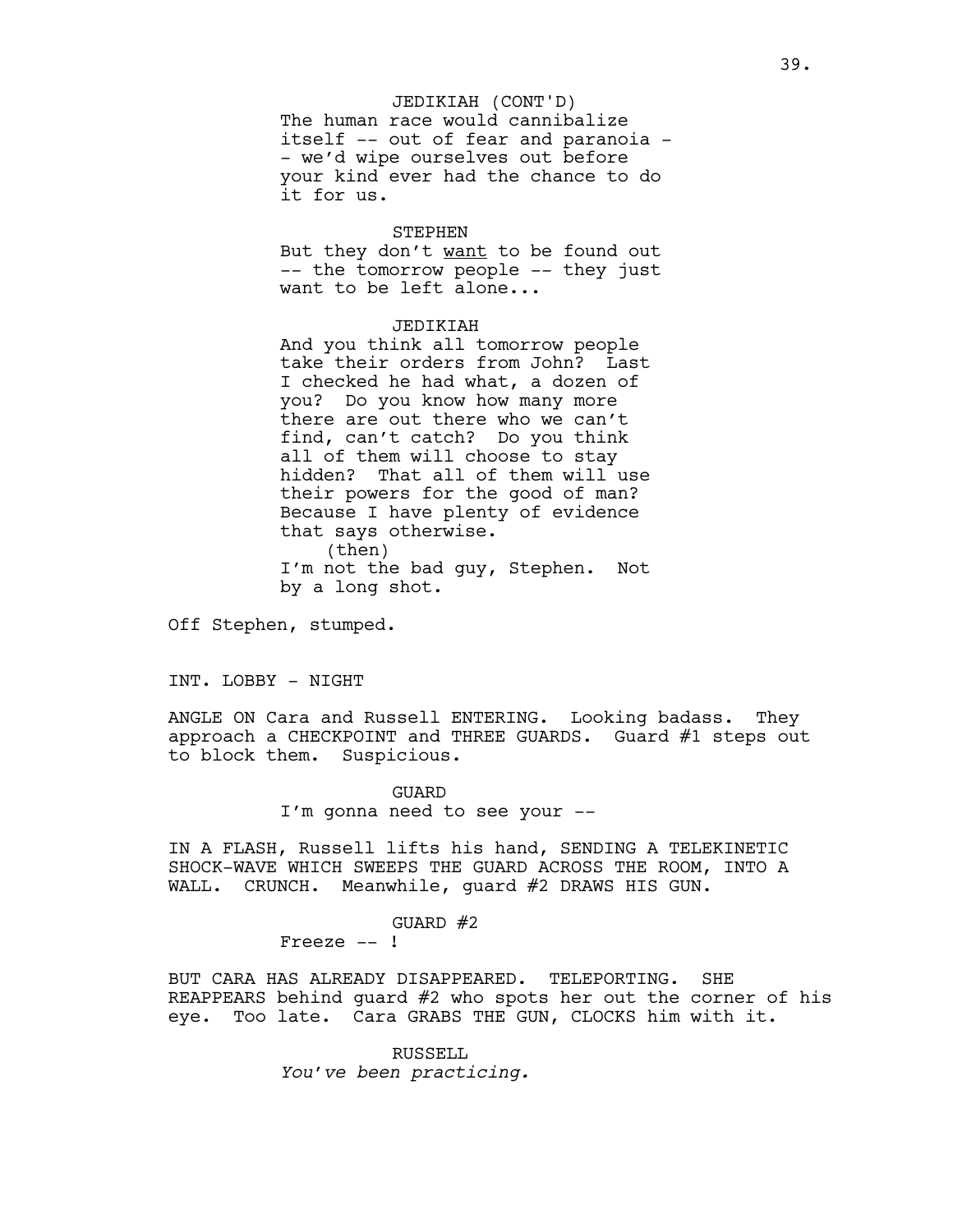CARA

*Shut up.*

ANGLE ON GUARD #3, doing the sensible thing... RUNS.

RUSSELL

I got him.

RUSSELL TELEPORTS INTO HIS PATH. Guard #3 skids to a stop. Cowering. Starts to reach for his gun. As Cara walks up behind him. Whispering in the guard's ear.

# CARA

Just... Don't.

The guard raises his hands. Surrendering. Smart move.

CARA (CONT'D) Which floor are you holding him?

GUARD  $#3$ I don't know...

CLOSE ON CARA, reading the guard's mind. VOICE: *"Fourteen."*

CARA He's on fourteen. (smiling, to guard) Thanks for the help...

AS CARA PUNCHES HIM IN THE FACE. BLACK-OUT.

INT. SUBWAY STATION - NIGHT

John kicks the shit out of a punching bag in the otherwise empty training room. He stops, sweating. Calls out --

> JOHN Did they get in, TIM?

TIM'S VOICE Do you care?

JOHN You're giving me attitude? You're a computer.

TIM'S VOICE It was a logical question borne from simple observation. You said you did not care, but your heart rate indicated otherwise.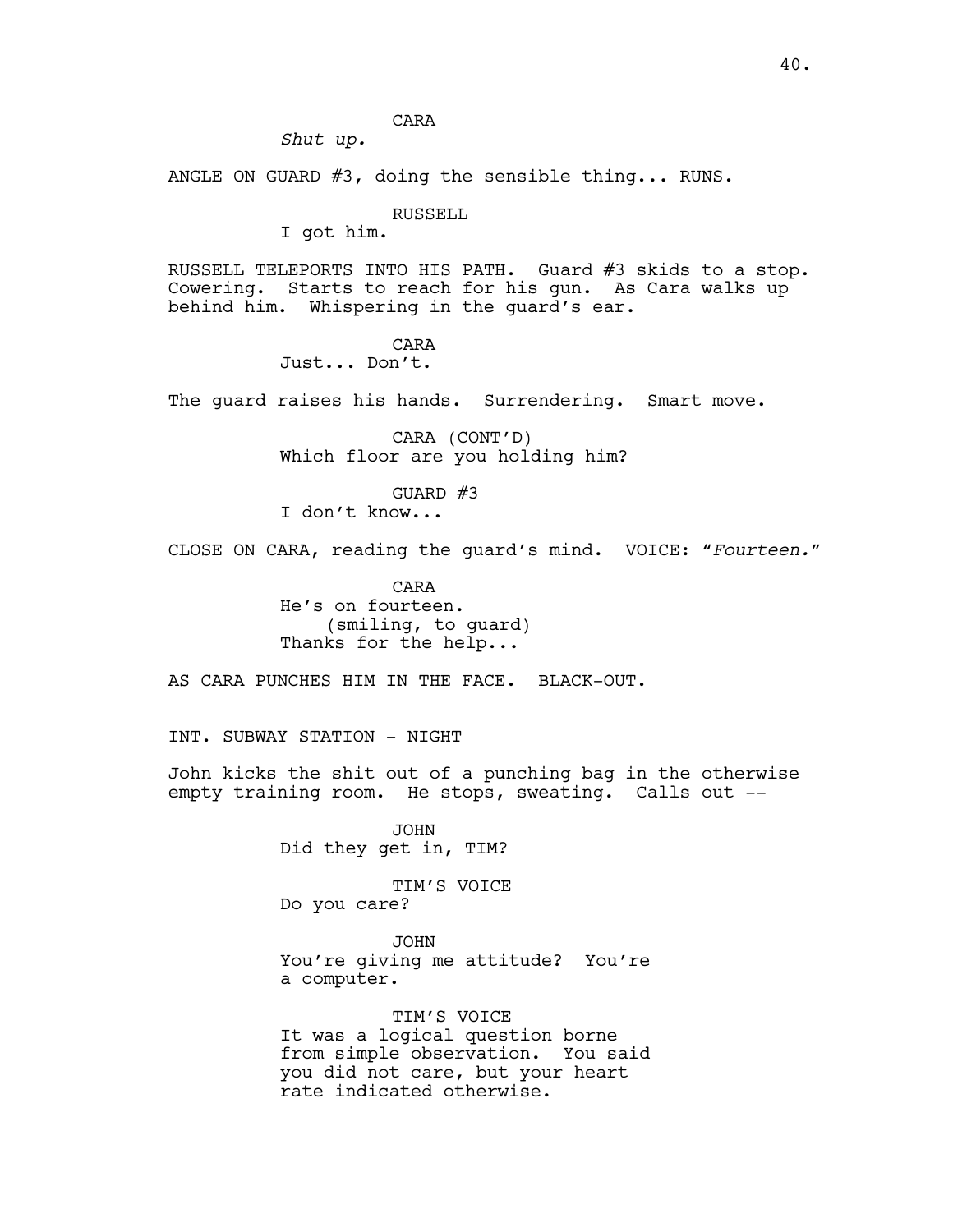JOHN

They're going to get themselves killed.

TIM'S VOICE Causing me to repeat my question: Do you care?

Off John, his survival instincts fighting his emotions...

INT. LABORATORY - DAY

BACK UPSTAIRS WITH STEPHEN AND JEDIKIAH. Damian ENTERS carrying a medical tray with a SYRINGE. Stephen fixes on the needle. A look of horror.

> STEPHEN What are you doing?

JEDIKIAH No one's going to hurt you.

Jedikiah begins PREPARING A SYRINGE. Drawing from a vial.

JEDIKIAH (CONT'D) Actually, it might hurt a little.

STEPHEN

What is it?

# JEDIKIAH

I could give you a boring lecture about recombinant DNA therapy... But the short answer is this: It's phase one of a clinical trial. My hope is, in time, it will fix you. Repair your genetic code. Return you to the way you used to be.

STEPHEN

Let me go... There's nothing wrong with me...

JEDIKIAH

You're so much like your father. So much promise... So much potential... But you don't want to end up like him, do you?

STEPHEN What does that mean?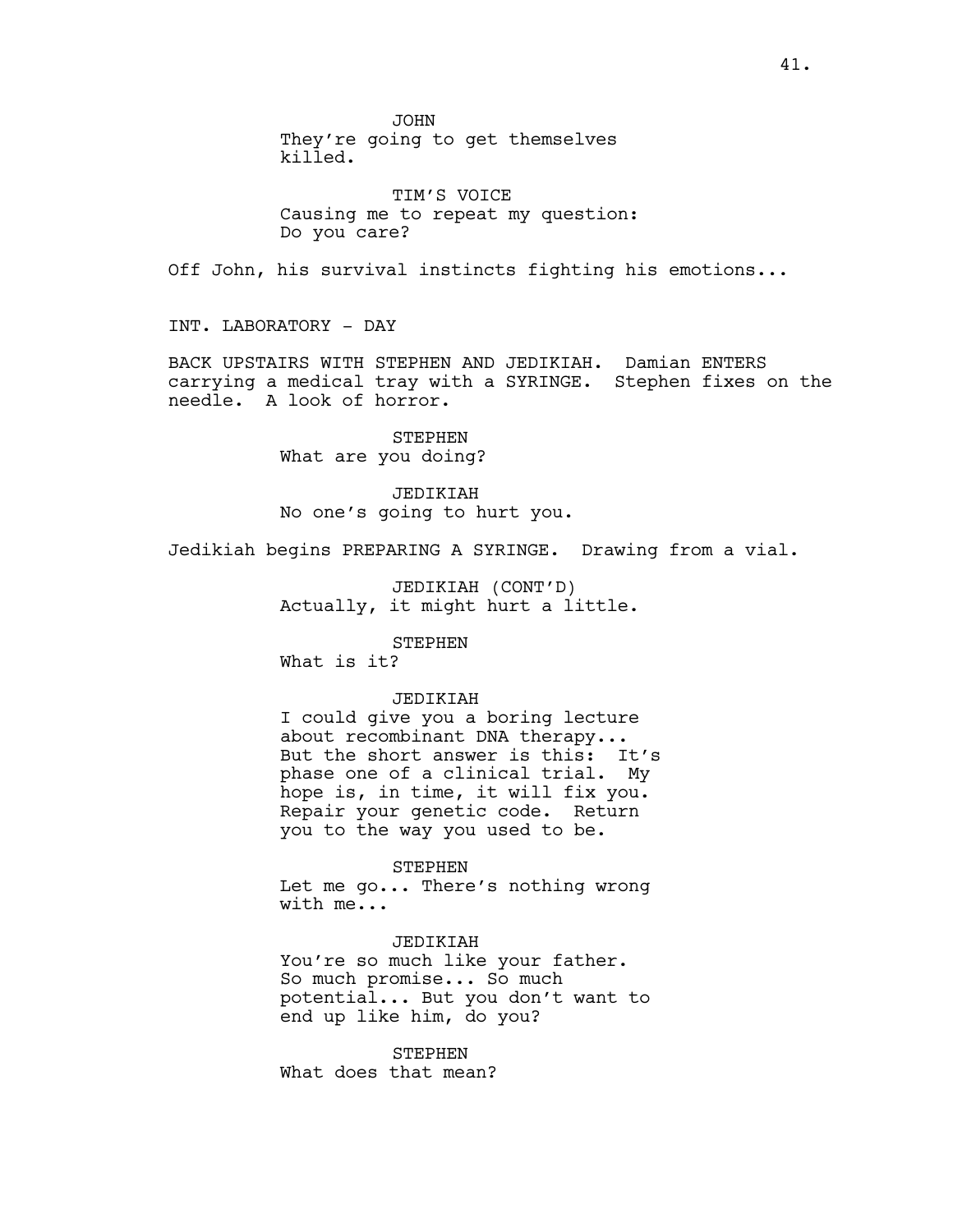JEDIKIAH Look. Whatever myth John tried to spin for you about who your father was... It's not true.

STEPHEN And I should believe you -- ?

JEDIKIAH Your father's not gonna come back to save you or the tomorrow people. (matter-of-fact) He's dead.

Jedikiah goes to give Stephen, speechless, the shot... But just then, Damian BURSTS IN.

> DAMIAN There's a breach in the lobby.

Jedikiah puts down the needle. Pulls up a SECURITY SCREEN ON A NEARBY BANK OF COMPUTER MONITORS. CLOSE ON MONITOR: SECURITY ANGLE ON THE LOBBY, THE THREE UNCONSCIOUS GUARDS.

Jedikiah clouds, PULLS UP A SECOND SECURITY ANGLE. CLOSE ON MONITOR: CARA AND RUSSELL riding up the elevator.

> JEDIKIAH They must think you're pretty special.

> **DAMTAN** Want me to stop the elevator?

> > JEDIKIAH

Let them come.

Jedikiah RETRIEVES HIS GUN. Cocks it. EXITS with Damian.

Off Stephen, strapped in the chair, staring at the SECURITY MONITORS. Knowing his FRIENDS ARE HEADED INTO A TRAP.

INT. HALLWAY - DAY

CARA AND RUSSELL step off the elevator as an ULTRA AGENT APPEARS. Russell raises a hand (like he did in the lobby) only this time nothing happens, no telekinesis.

The agent swings at Russell... That's when CARA GRABS HIS ARM, twists it, KICKS HIM once, twice, sends the guy tumbling onto the floor, down for the count.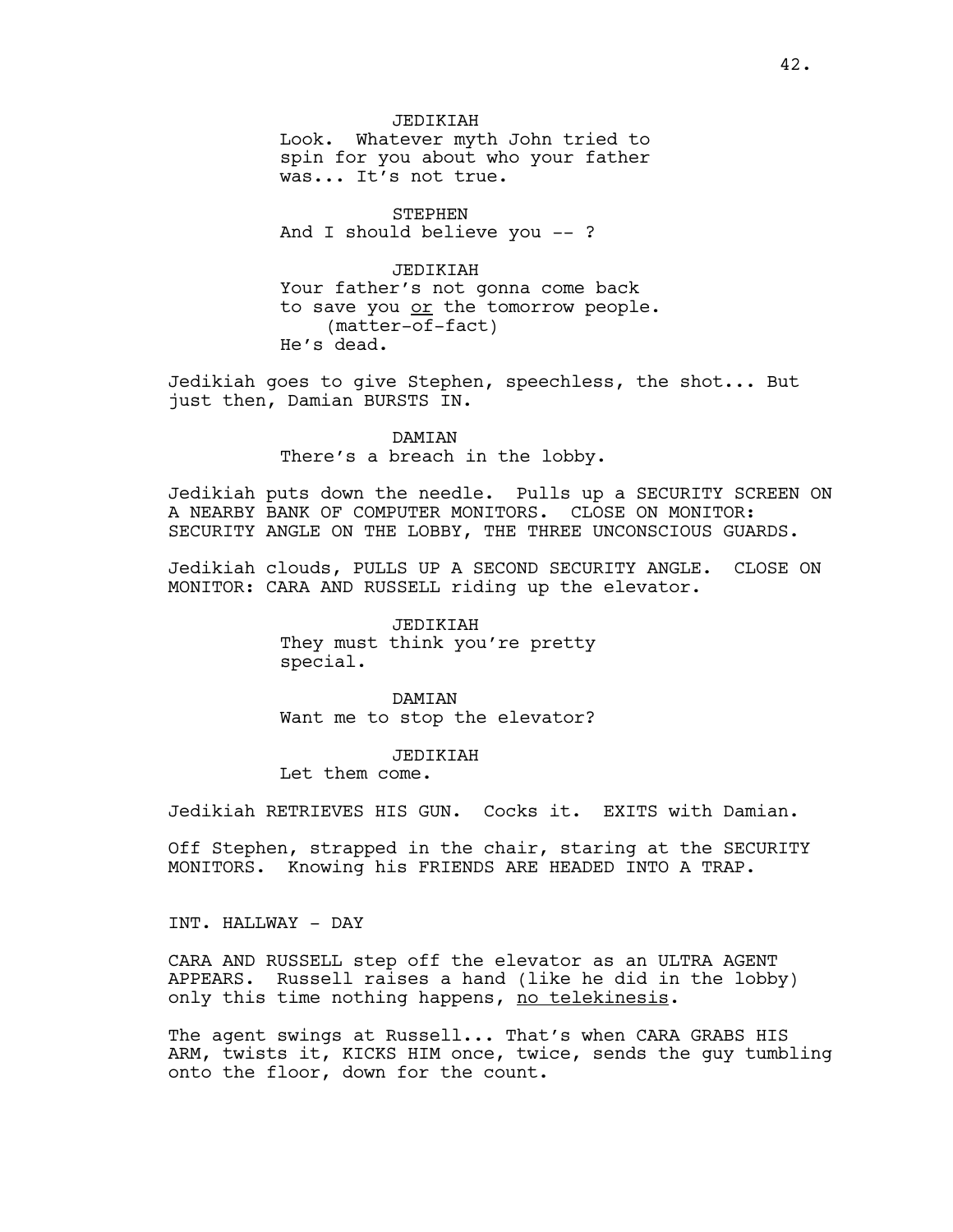RUSSELL Our powers don't work up here.

CARA Then neither do theirs.

Off Cara, undaunted, leading the charge to rescue Stephen.

INT. LABORATORY - INTERCUT

BACK WITH STEPHEN, strapped in chair. Watching. Helpless.

ON MONITOR: CARA AND RUSSELL RUN DOWN A HALL.

ON SECOND MONITOR: FOUR AGENTS, MOVING TO INTERCEPT THEM.

BACK IN THE HALLWAY: AS CARA AND RUSSELL RUN HEADLONG INTO THE FOUR ULTRA AGENTS. RUSSELL TAKES THE FIRST ONE OUT, soon, he's swarmed by the other three. HE TAKES A PUNCH.

CARA JOINS THE FIGHT, TAKES OUT AN AGENT, then another one. But when she turns another AGENT BLIND-SIDES HER WITH A PUNCH. Sends her down hard. Momentarily dazed.

The agent who hit her, turns, coming face to face with JOHN, who CLOCKS HIM with a vicious punch, knocking him out.

He shoots a look to Cara, who smiles through the throbbing pain in her face.

CARA

Nice shot.

JOHN Don't patronize me.

But he gives her a sexy grin as he helps Russell to his feet.

RUSSELL I'm good. Let's go...

BACK WITH STEPHEN. WATCHING THE MONITORS. His friends don't know what's waiting for them... PULL BACK to show A DOZEN SECURITY ANGLES: ULTRA AGENTS SWARMING FROM EVERY DIRECTION.

Stephen closes his eyes. Tries to reach Cara telepathically.

STEPHEN *YOU GOTTA GET OUT OF HERE. PLEASE... CARA...*

But it's no use. CUT TO CARA: She can't hear Stephen. She, John, and Russell, continue straight into the trap.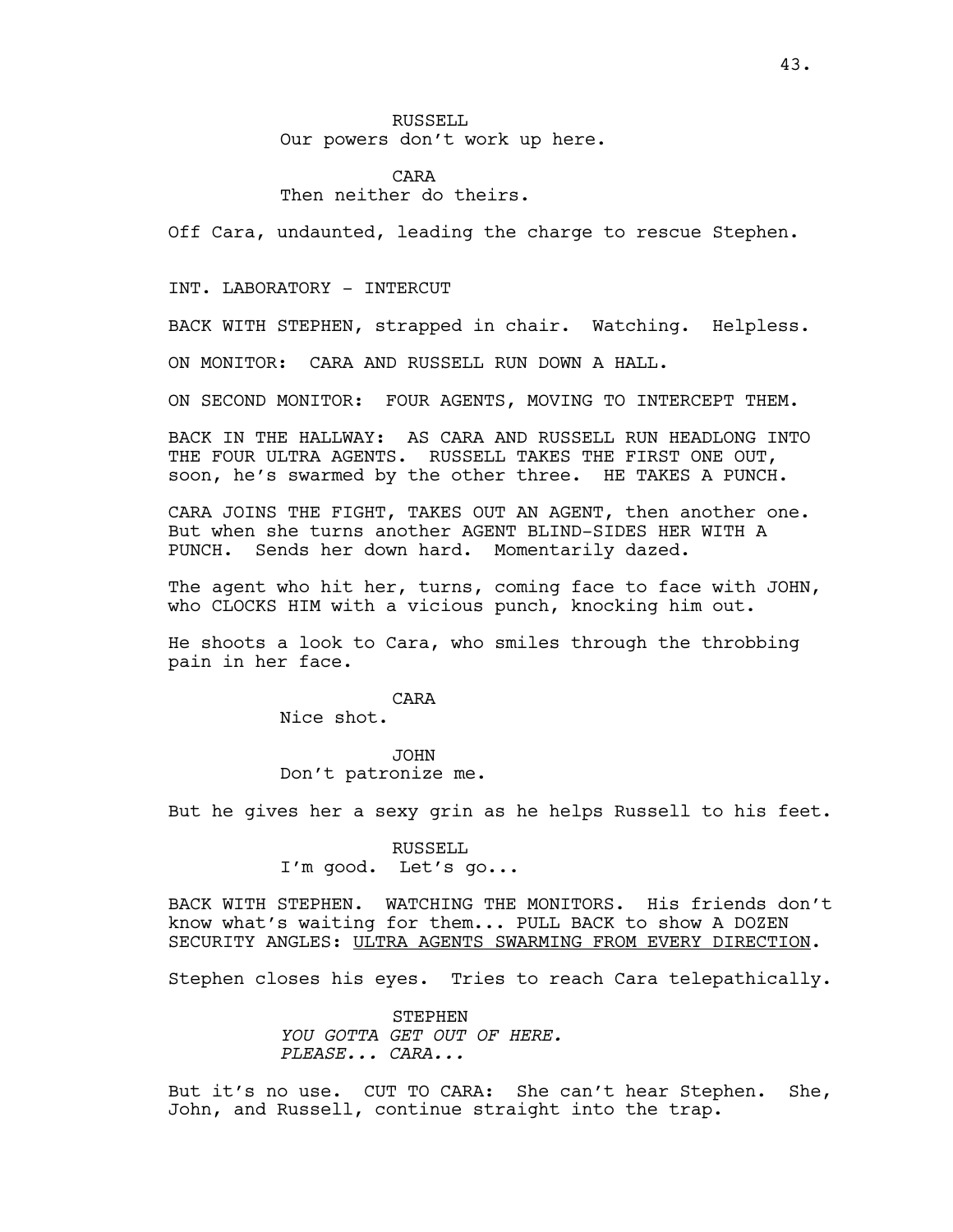BACK WITH STEPHEN: Pulling on his restraints. About to rip his hands off... But it would take a blowtorch to break free.

WHEN SUDDENLY STEPHEN DISAPPEARS, REAPPEARS ON THE OTHER SIDE OF THE ROOM. CLOSE ON STEPHEN: *"I just teleported..."* 

#### INT. HALLWAY - INTERCUT

With John, Cara, and Russell. A GROUP OF ULTRA AGENTS appear at the FAR END OF THE HALL. Too many to take on.

But when our trio turn around, they spot a SECOND GROUP OF AGENTS behind them. Meanwhile, an ALARM SOUNDS. This rescue mission is going seriously sideways.

> RUSSELL Building's in lock-down.What now?

For once John doesn't have an answer. As the two SETS OF ULTRA GUARDS close on them from OPPOSITE DIRECTIONS.

Suddenly --

```
STEPHEN (O.S.)
```
This way.

Our trio turn to find Stephen. He has appeared out of one of the locked doors. Offering them an escape route.

> CARA How did you escape -- ?

#### STEPHEN

I teleported.

RUSSELL<sub>L</sub> Our powers don't work here...

STEPHEN Just follow me.

INT. HALLWAY - MOMENTS LATER

Stephen leads the tomorrow people to an ELEVATOR. ULTRA AGENTS on their heels. Running. It's gonna be tight.

> STEPHEN (re: elevator) Come on...

On cue, BING, the elevator arrives. *They're gonna make it!*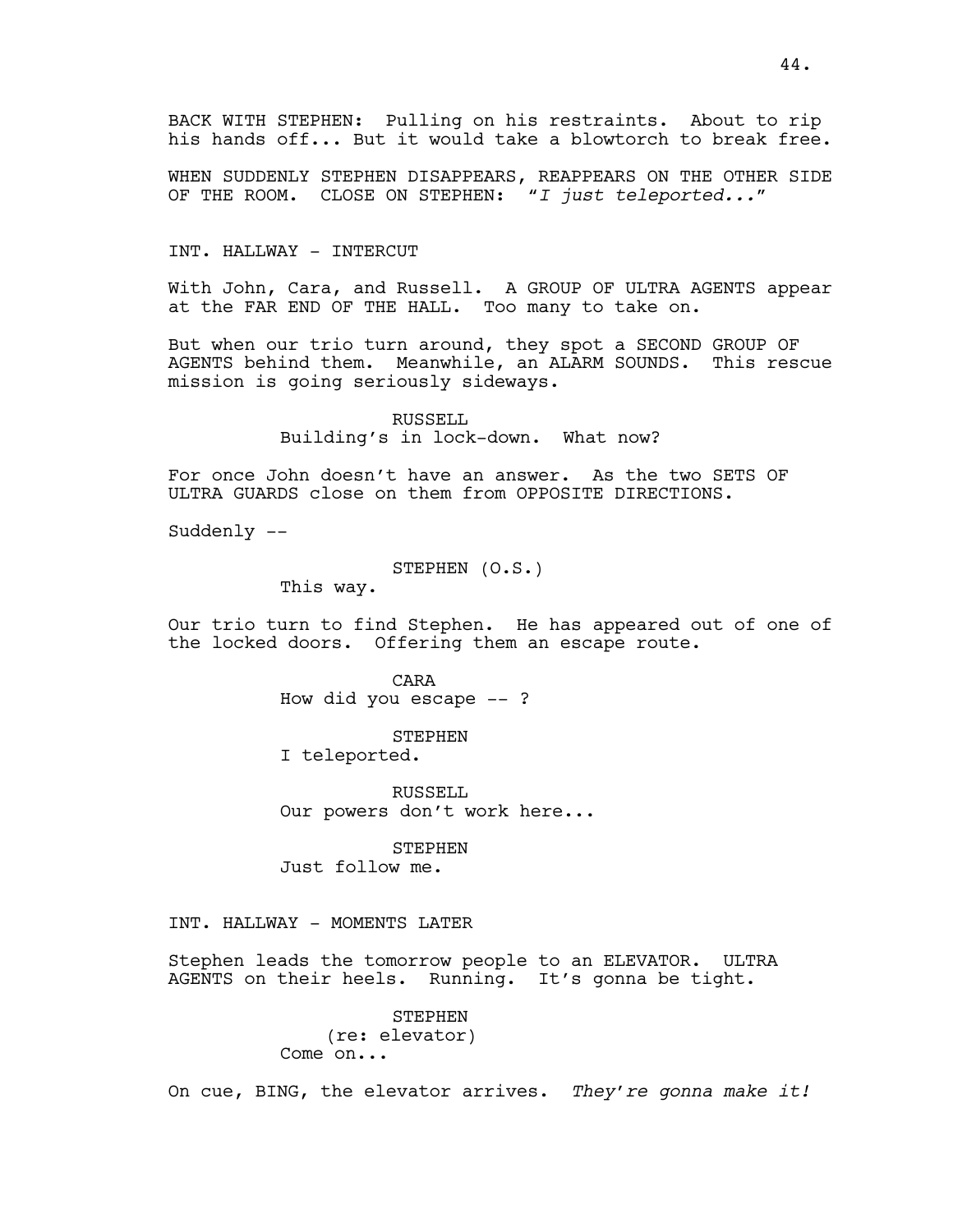But when the doors open, JEDIKIAH STEPS OUT OF THE ELEVATOR. Flanked by more AGENTS. Holding a gun. Game over. Jedikiah locks on John... His white whale.

> JEDIKIAH After all this time, you decided to come back. For him... (re: Stephen) You thought he was going to help you find to your promised land didn't you? Doesn't exist, John.

Jedikiah raises the gun. Aiming it at John. John stares back at Jedikiah. Defiant, knowing it's over.

> JEDIKIAH (CONT'D) And even if it did. You're never gonna see it --

JEDIKIAH PULLS THE TRIGGER, Stephen leaps forward to stop him. Too late.

**STEPHEN** 

 $NO$  -- !

BOOM, JEDIKIAH FIRES. AS TIME STARTS TO MOVE IN SLOW-MOTION.

THEN EVERYTHING STOPS COMPLETELY... Jedikiah, the bullet, the clock. It's like the world is paused. Everything except --

THE FOUR TOMORROW PEOPLE. ANGLE ON JOHN who stares at the BULLET suspended in mid-air, inches away from him.

ANGLE ON STEPHEN, hand extended. That's when we realize STEPHEN IS CAUSING TIME TO STOP!

> CARA How are you doing that?

RUSSELL I thought you said our powers didn't work -- ?

STEPHEN (urgent) Move.

AS SLOWLY, TIME RAMPS BACK TO NORMAL SPEED.

OUR GUYS DASH ONTO THE ELEVATOR. TIME RETURNS TO FULL-SPEED. The bullet continues its course. Missing John completely.

Jedikiah looks around. Bewildered. *Where did he go?*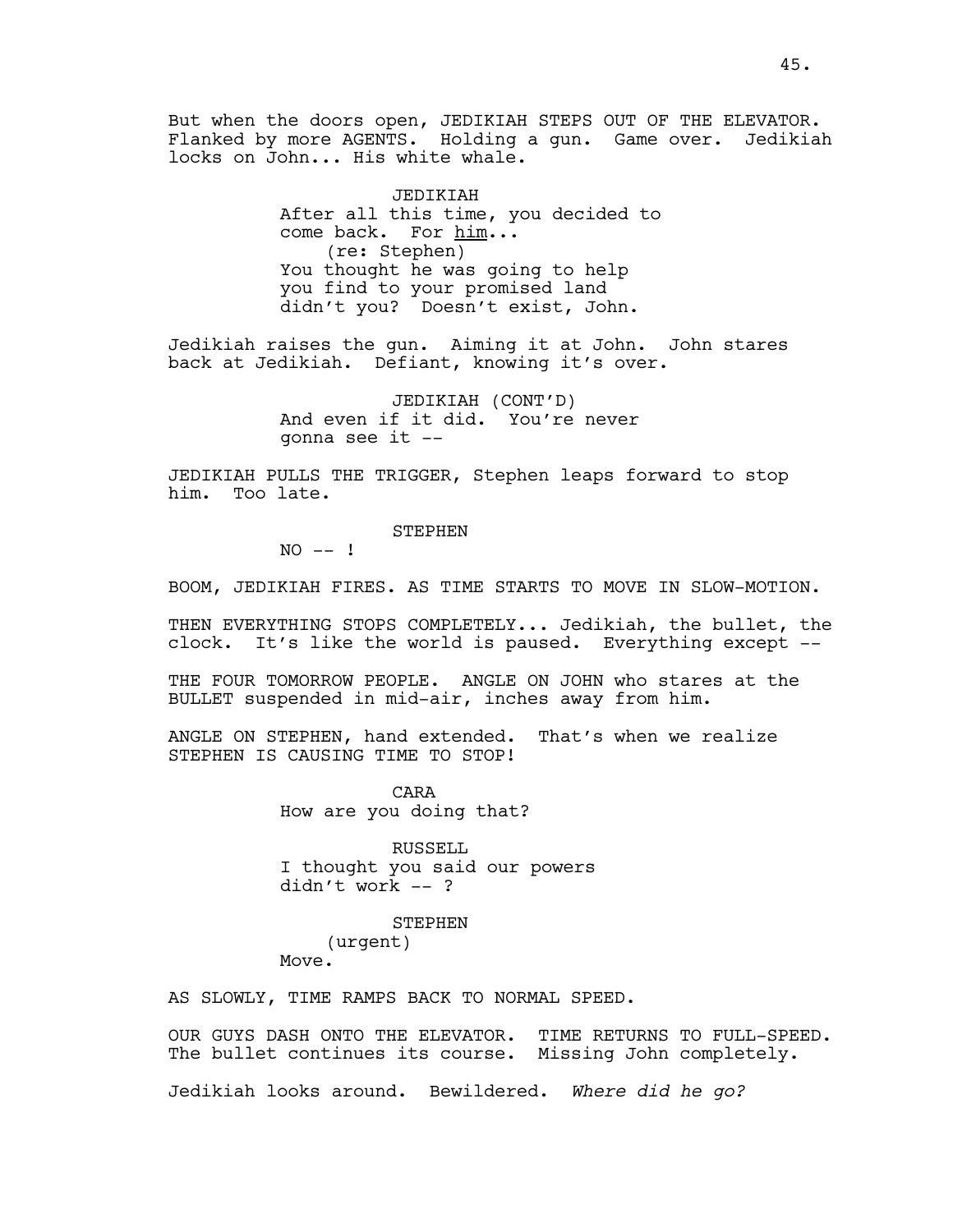# JOHN You missed.

AS JOHN COLDCOCKS JEDIKIAH. The elevator closes. Off our gang, escaping. Thanks to Stephen... And his new powers.

END OF ACT FOUR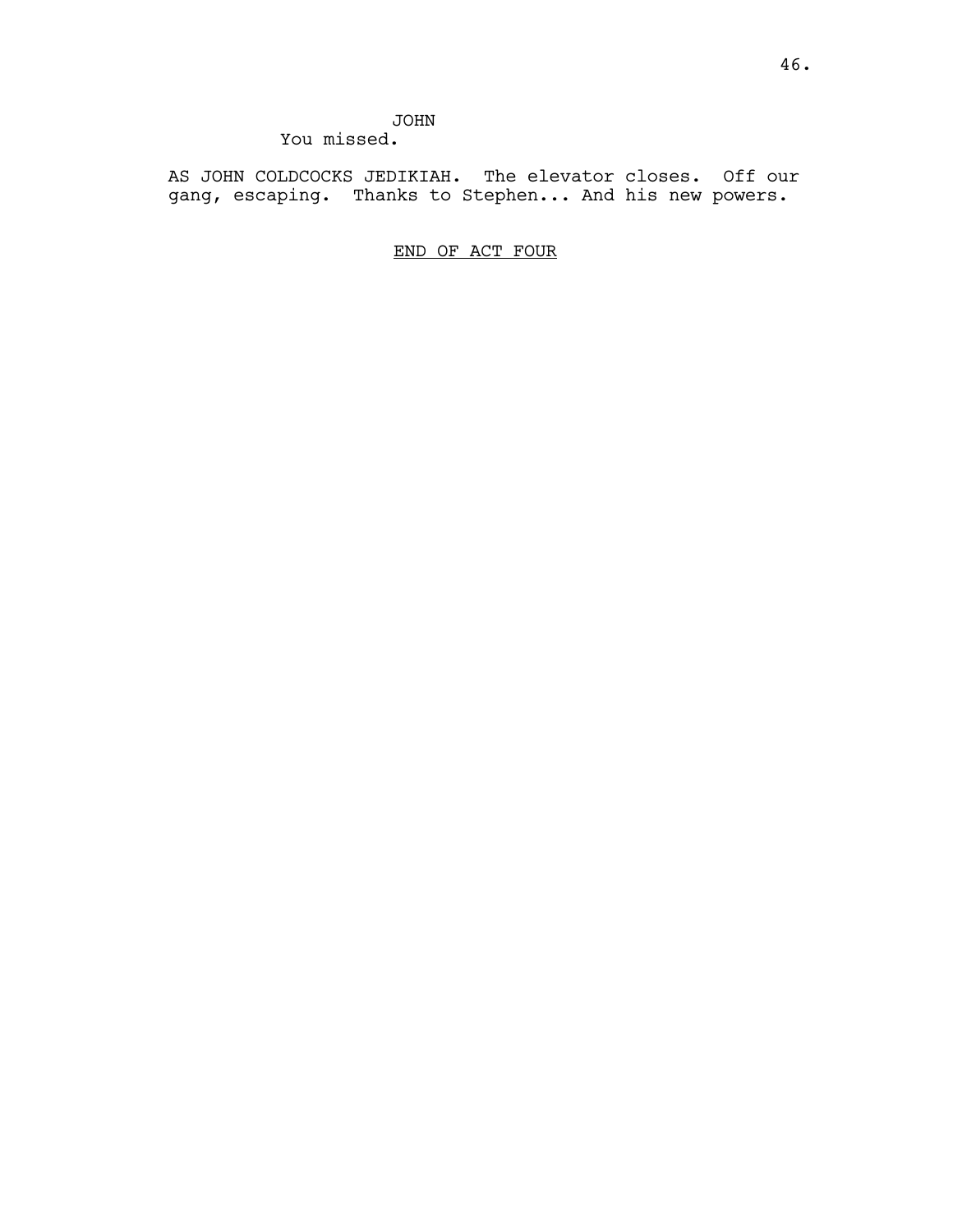#### **ACT FIVE**

INT. SUBWAY STATION - DARK CORRIDOR - NIGHT Russell is pumped as he tags along behind Stephen. RUSSELL That was killer... And we thought there were just "Three T's." How did you do that? More importantly, what do we call it? **STEPHEN** I have no idea... It was kind of an accident. RUSSELL Okay. Your training starts today. I mean, what else can you do - other than stopping time? **STEPHEN** There's something I gotta do first. INT. SUBWAY STATION - MOMENTS LATER Stephen ENTERS the empty space. Calling out. Tentative. STEPHEN Uh, whatever your name is, TIM? TIM'S VOICE Hello, Stephen. STEPHEN I can't believe I'm talking to -- (then aloud) Look. I need a favor. TIM'S VOICE

You'd like to see the rest of the message your father left you?

STEPHEN How did you  $--$  ?

TIM'S VOICE People are predictable... Even ones like you.

And with that, TIM pulls up the IMAGE OF STEPHEN'S FATHER. A virtual projection of the man Stephen only faintly remembers.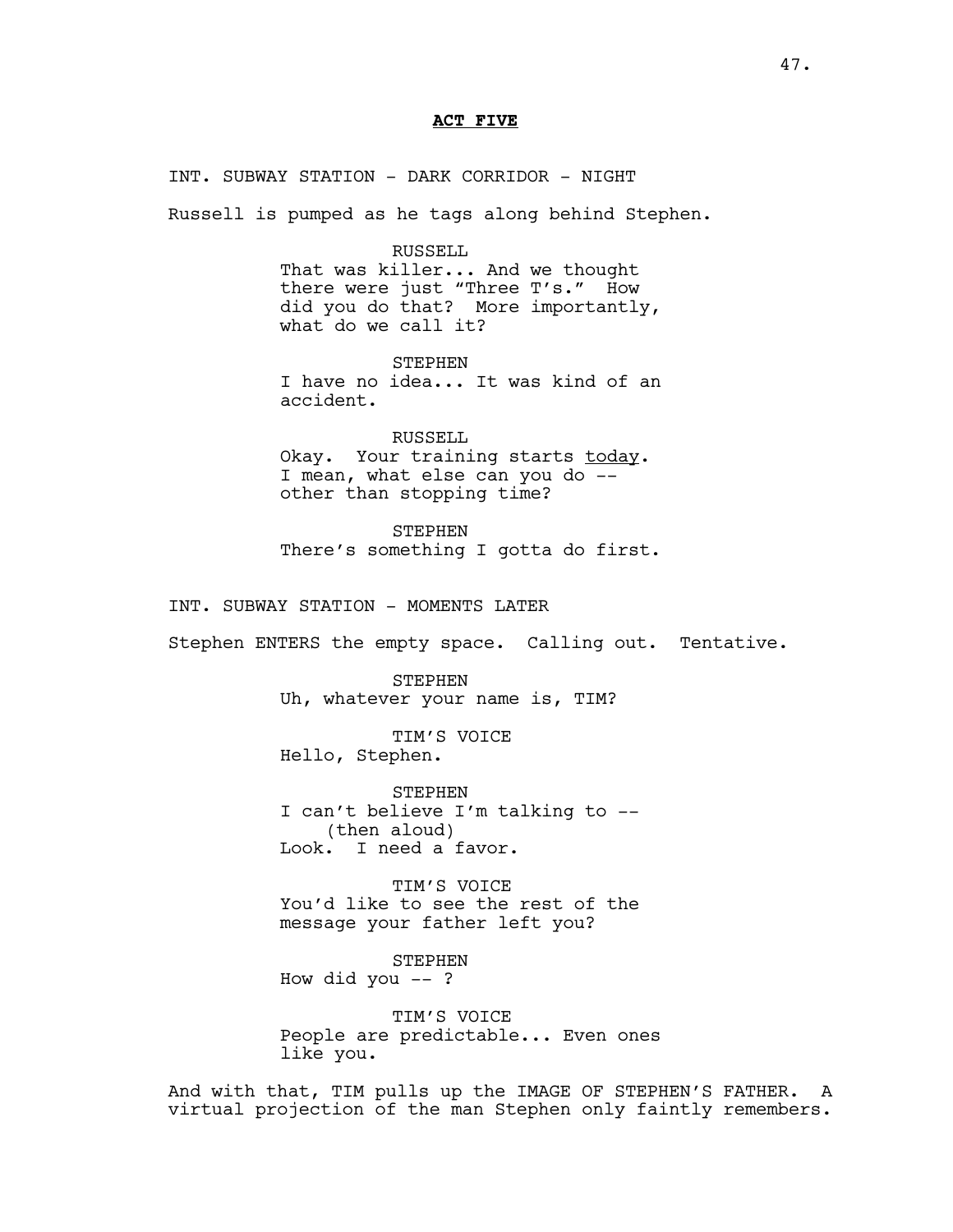STEPHEN'S FATHER (PROJECTED) I thought maybe you'd be lucky and take after your mom... Guess I was wrong. You must *really* hate me... If it's any comfort I've hated me too, every moment I've been gone. Funny, I imagine I'm talking to you as a kid, but you must be grown by now. I wish I was there to see you. I'm sure I'd be proud... Of all you've done to take care of your mom and your brother.

CLOSE ON STEPHEN. He can't help it. He starts to tear up.

STEPHEN'S FATHER (PROJECTED) (CONT'D) But if you're listening to this, it means you're like me. My only hope is that one day the powers you inherited outweigh the burden. I love you, Stephen... I'm sorry I can't tell you that in person.

Dad disappears. Stephen wipes his eyes. Feigning toughness.

STEPHEN So... Supercomputer. What do you think? Is he still alive?

TIM'S VOICE There are limits, Stephen... Even to my intelligence.

Off Stephen, that's what he thought.

INT. SUBWAY STATION - MOMENTS LATER

A PRIVATE CORNER. Cara and John, a private BEAT.

JOHN Okay, so you were right. He's clearly -- whatever -- special. But can he find his dad?

CARA You saw what he did -- when none of us could use any of our powers - what if one day Stephen can lead us there himself?

JOHN I get it, he's Moses. You're giving me a complex.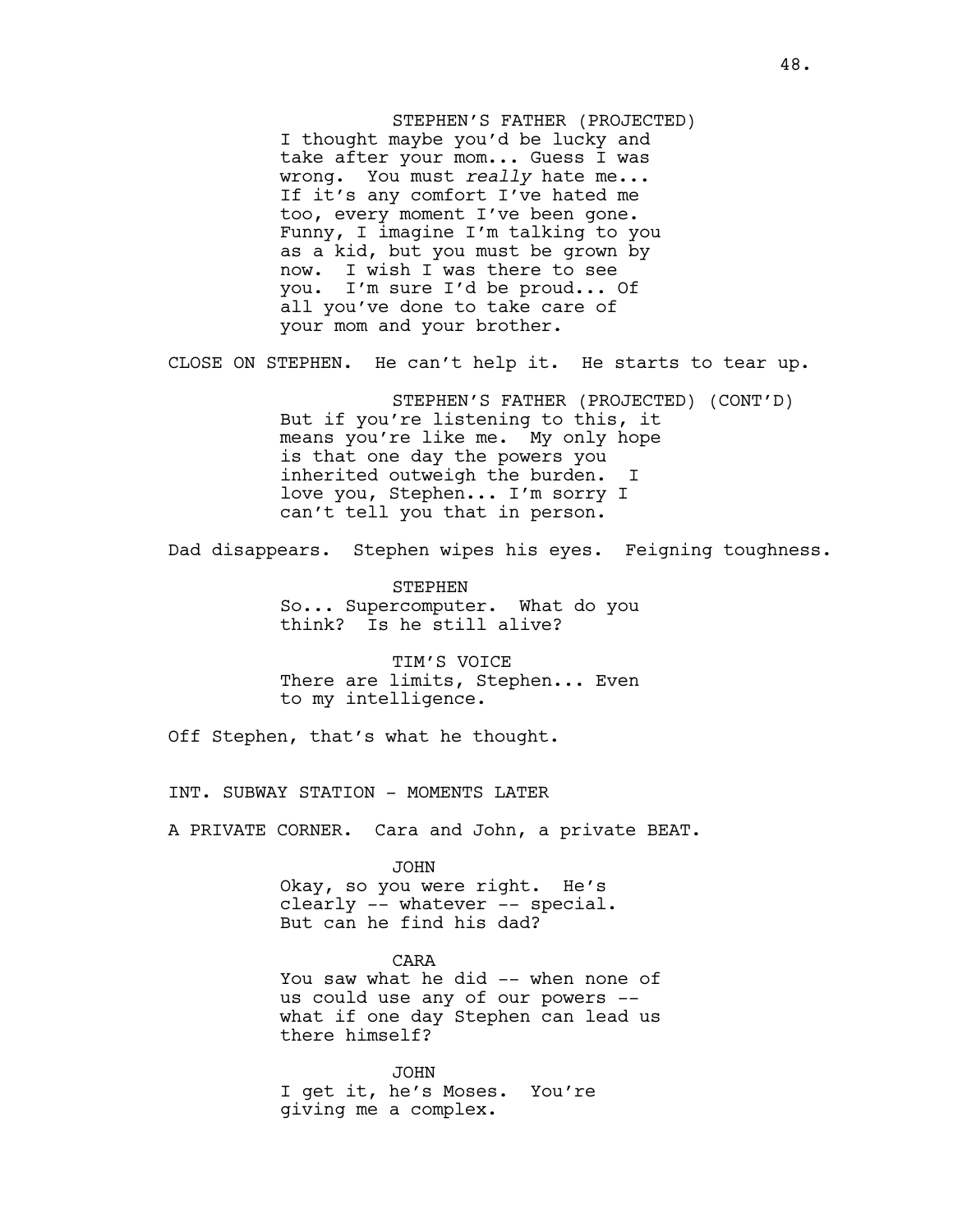CARA Don't be jealous. JOHN I'm not jealous... (beat, playful) Why? Should I be jealous? He gives her a sexy smile. Self-deprecating. She touches his face, gentle. Intimate. Familiar. CARA Thanks for coming to help us. JOHN I didn't mean what I said. I was being a dick. CARA I know. JOHN I'd never let you get hurt -- CARA I know. He KISSES her. It's sweet at first, then grows heated. RACK

FOCUS to Stephen in the BACKGROUND. Crushed. He turns, EXITS before they spot him. But Cara catches him out of the corner of her eye. Pulls away from John.

> CARA (CONT'D) I'll be right back.

INT. SUBWAY STATION - NEARBY - MOMENTS LATER

Cara catches up with Stephen.

CARA

Hold up.

STEPHEN I didn't mean to interrupt...

CARA I should have told you.

STEPHEN Seriously, Cara... So you and John are -- whatever -- together. I should have figured it out sooner. No big deal.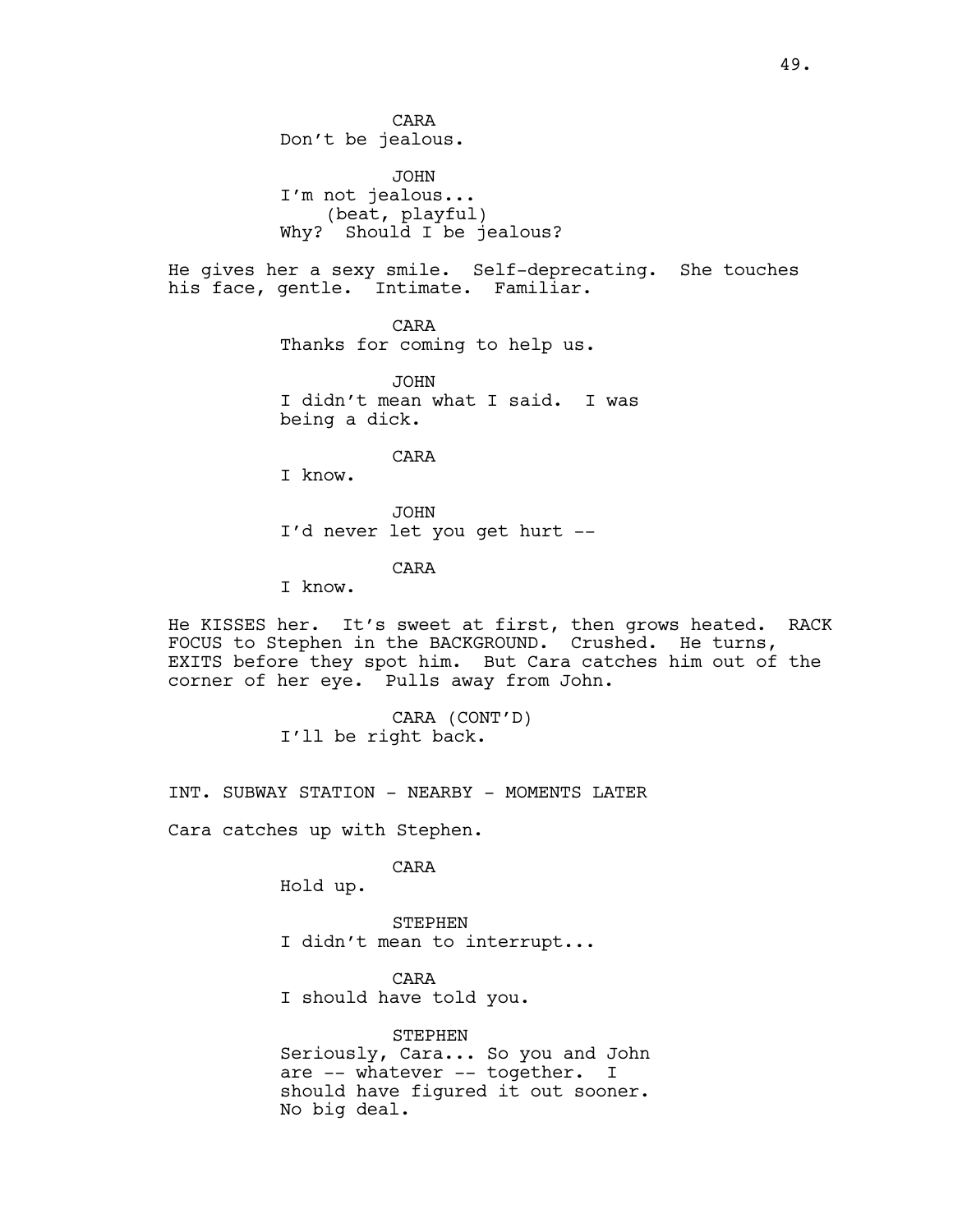She pulls him to a stop, locks eyes. Connects telepathically.

CARA *I'm sorry if I hurt you.*

STEPHEN WILL YOU STOP THAT? I've got enough going on in my head without you adding to the confusion... Can we just give the whole telepathy thing a rest?

# CARA

Yeah, of course --

He can see he's hurt her feelings, but he just wants out.

STEPHEN Can you ask your boyfriend to give me a lift out? I need to get home.

CARA You can't, Stephen -- not with ULTRA looking for you.

STEPHEN I need to go home, Cara.

His tone makes it clear there's no fighting him. She nods.

EXT. STREET - NIGHT

Stephen and John APPEAR outside Stephen's APARTMENT.

**STEPHEN** 

Thanks.

JOHN Want me to stick around?

STEPHEN For when I come home six hours late? Trust me. You don't want any part of this...

Stephen heads for the door.

JOHN Hey. Just for the record... I haven't forgotten about how you saved my life today, so...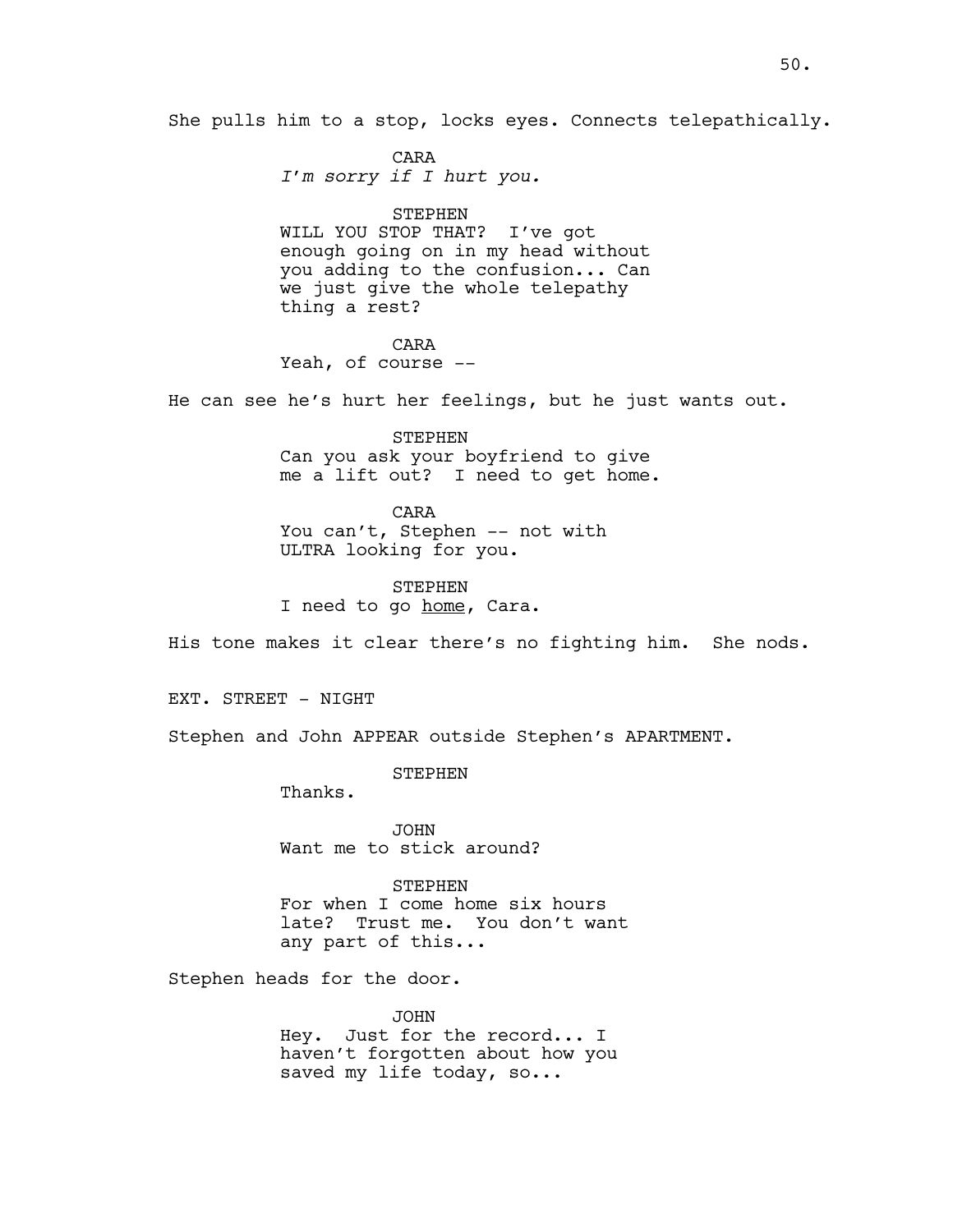STEPHEN

("get over it") You're welcome.

JOHN Look, I know it's messed up. But this is who we are. We're different, and we're not gonna apologize for it, you know? If we stick together, we have a shot...

STEPHEN I know what you want from me, John. I just need time to think about it, all right?

John nods. He's not gonna press any further. For now.

INT. STEPHEN'S APARTMENT - DOORWAY - MOMENTS LATER

Stephen goes to slip his key in the door when it suddenly FLIES OPEN. REVEAL Stephen's mother Marla. Anxious.

> **MART<sub>A</sub>** Where have you been --?

STEPHEN (bracing himself) Look. I know I said I was coming straight home after school--

MARLA Later. We have a visitor.

INT. LIVING ROOM - MOMENTS LATER

Stephen ENTERS. Finds JEDIKIAH.

MARLA This is your dad's brother, Jedikiah... Your uncle.

STEPHEN

My what?

JEDIKIAH Hi, Stephen. Call me Jed.

Off Jedikiah, smiling. And Stephen, staggered.

#### END OF ACT FIVE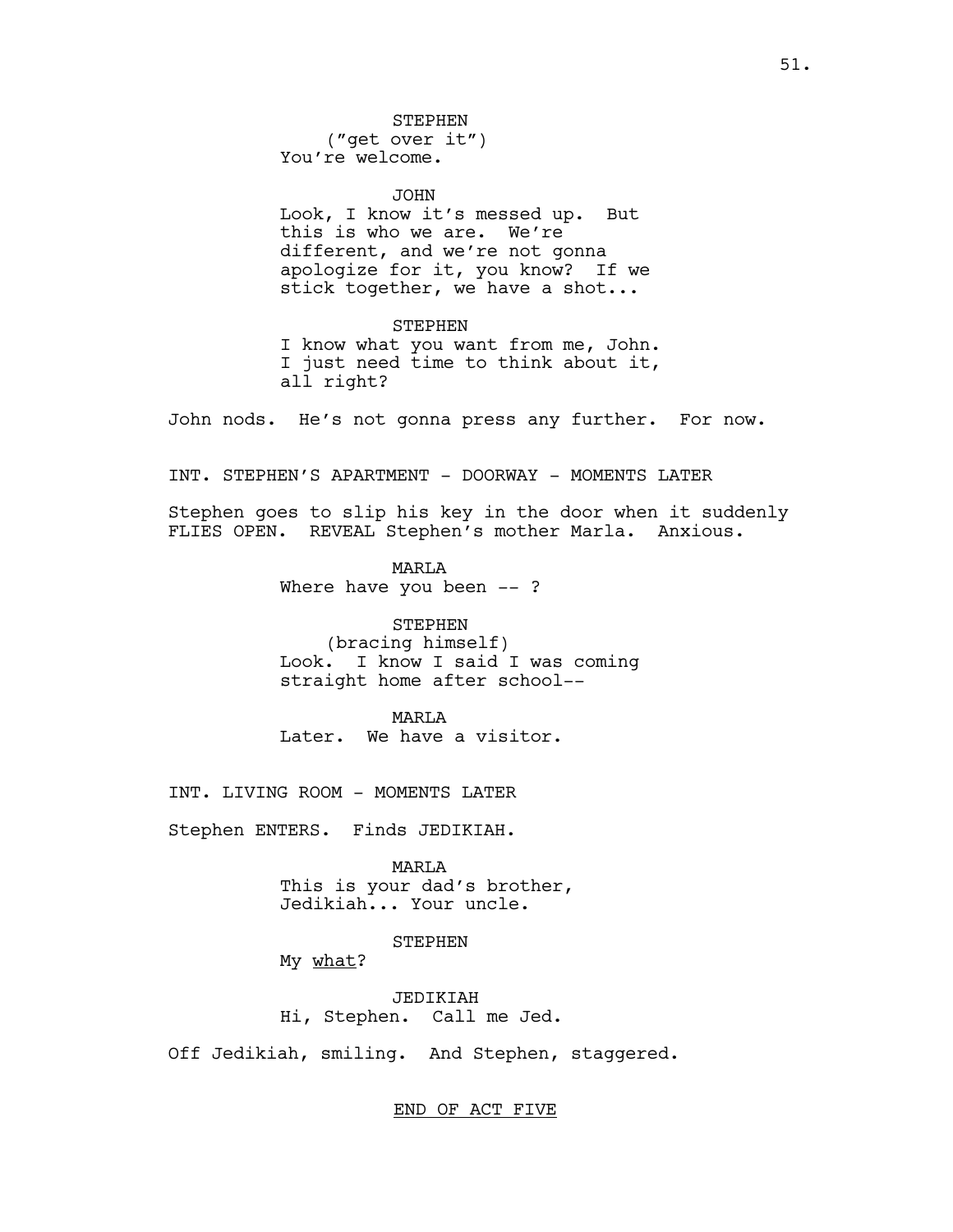### **ACT SIX**

INT. LIVING ROOM - MOMENTS LATER

RESUME Stephen in the doorway. Frozen. As Jedikiah beams.

JEDIKIAH I know. It's weird. We met once - you were in diapers.

Stephen looks to his mom. Is this true?

MARLA Jed and your dad had a falling out before your brother was born.

JEDIKIAH Sorry to drop in like this. I told your mom, I've had quite a time tracking you guys down.

Stephen snaps to attention.

**STEPHEN** Mom, could you give us a minute?

Marla nods, EXITS. As soon as she is gone, Stephen freaks.

STEPHEN (CONT'D) What are you doing here? What did you tell her?

JEDIKIAH I told her the truth.

STEPHEN No. No way it's true.

Jedikiah pulls out an old PHOTO. ANGLE ON PHOTO: Two schoolage boys, grinning, arms wrapped around each other.

# JEDIKIAH

Me and your dad. Recognize him? We look like twins, don't we? Only I was born human and he was born like you. The reason I became a scientist was so I could understand him... Maybe one day help him.

#### STEPHEN

Like you tried to help me? Is that why you're here -- to try to stick another needle into my arm?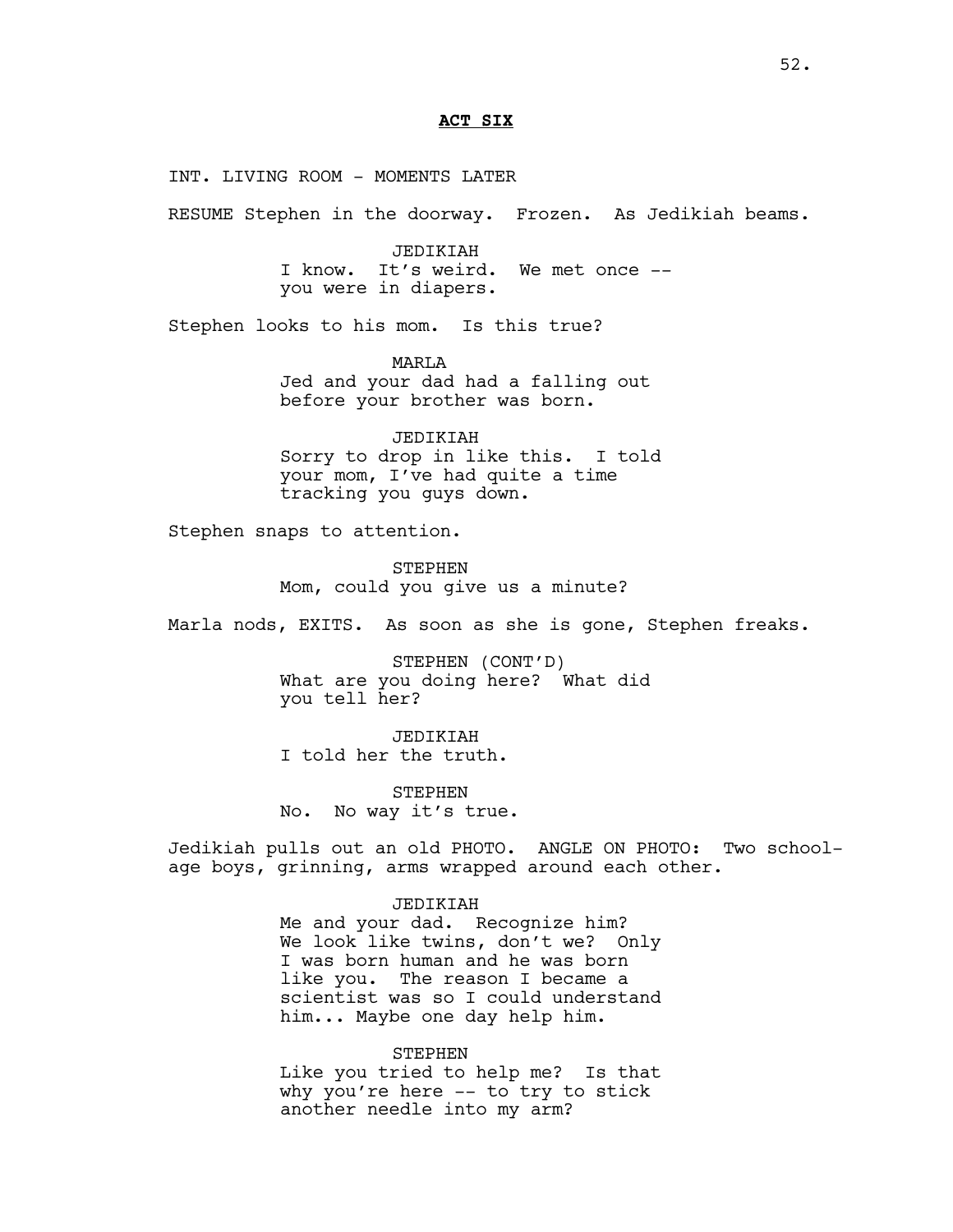# JEDIKIAH

(point-blank) I'd like for you to come work for me, Stephen.

#### STEPHEN

(long beat) You're joking?

#### JEDIKIAH

I underestimated you. Clearly. We've only glimpsed what you're capable of... But if you let me hone your abilities, you'd be quite an asset to ULTRA.

# STEPHEN ULTRA hunts down people like me. Why would I help them?

# JEDIKIAH

(motioning to next room) Simple. For them... Your family.

STEPHEN Are you threatening -- ?

# JEDIKIAH

No, you're threatening them -- if you don't help contain the spread of your species. I'm offering you the chance to protect the ones you love, Stephen....

STEPHEN The chance to be a traitor?

# JEDIKIAH

A traitor to who? A bunch of rebel runaways you met two days ago, or to your mom? Your brother, your friend -- Astrid, is it? (off Stephen's surprise) Therapy records... Very illuminating. (then) Sooner or later, you're gonna have to choose a side.

Just then, Stephen's brother ENTERS. Feigned nonchalance...

LUCA So, we've got an uncle Jedikiah... How random is that?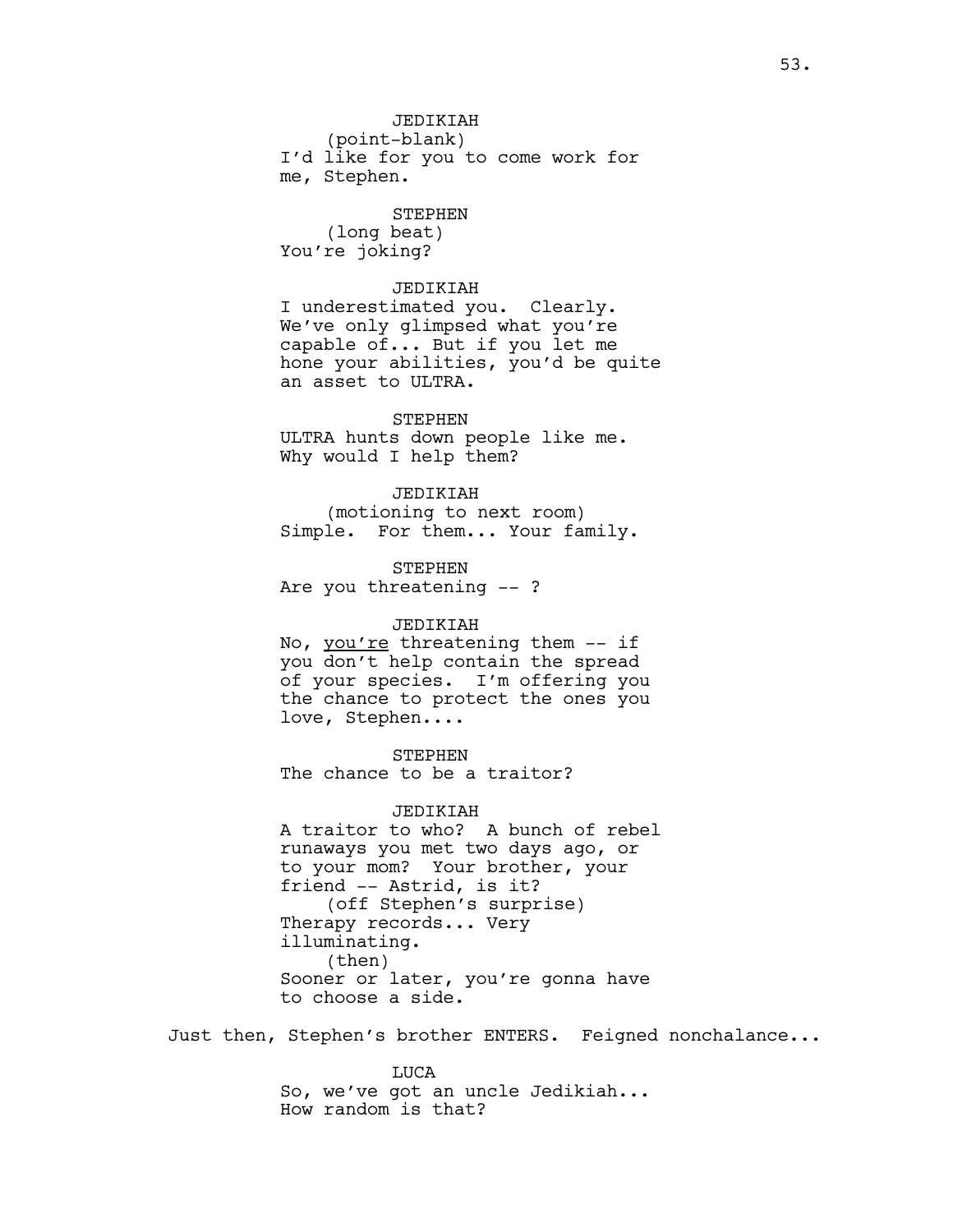He holds out his hand to shake. Jedikiah takes it.

JEDIKIAH You must be Luca. I hear you got your dad's athletic genes...

LUCA Hope that's all I got.

JEDIKIAH Yeah, let's hope.

Off Stephen, his mind whirling with anxiety.

INT. STEPHEN'S BEDROOM - NIGHT

CLOSE ON STEPHEN ASLEEP. A rustling noise. The silhouette of someone in his room, outlined by his window.

# STEPHEN

Cara?

The light flips on. REVEAL Astrid. As she shuts the window behind her. She's climbed through his window.

ASTRID

Who's Cara?

#### STEPHEN

No one.

ASTRID One of your new friends? Whatever you called them, the tomorrow --

STEPHEN About that... You were right. I was off my meds. I must have sounded like a real crazy person before... I'm okay now.

ASTRID

You sure?

STEPHEN

Positive.

**ASTRID** Good. Move over.

Astrid hops in bed with him.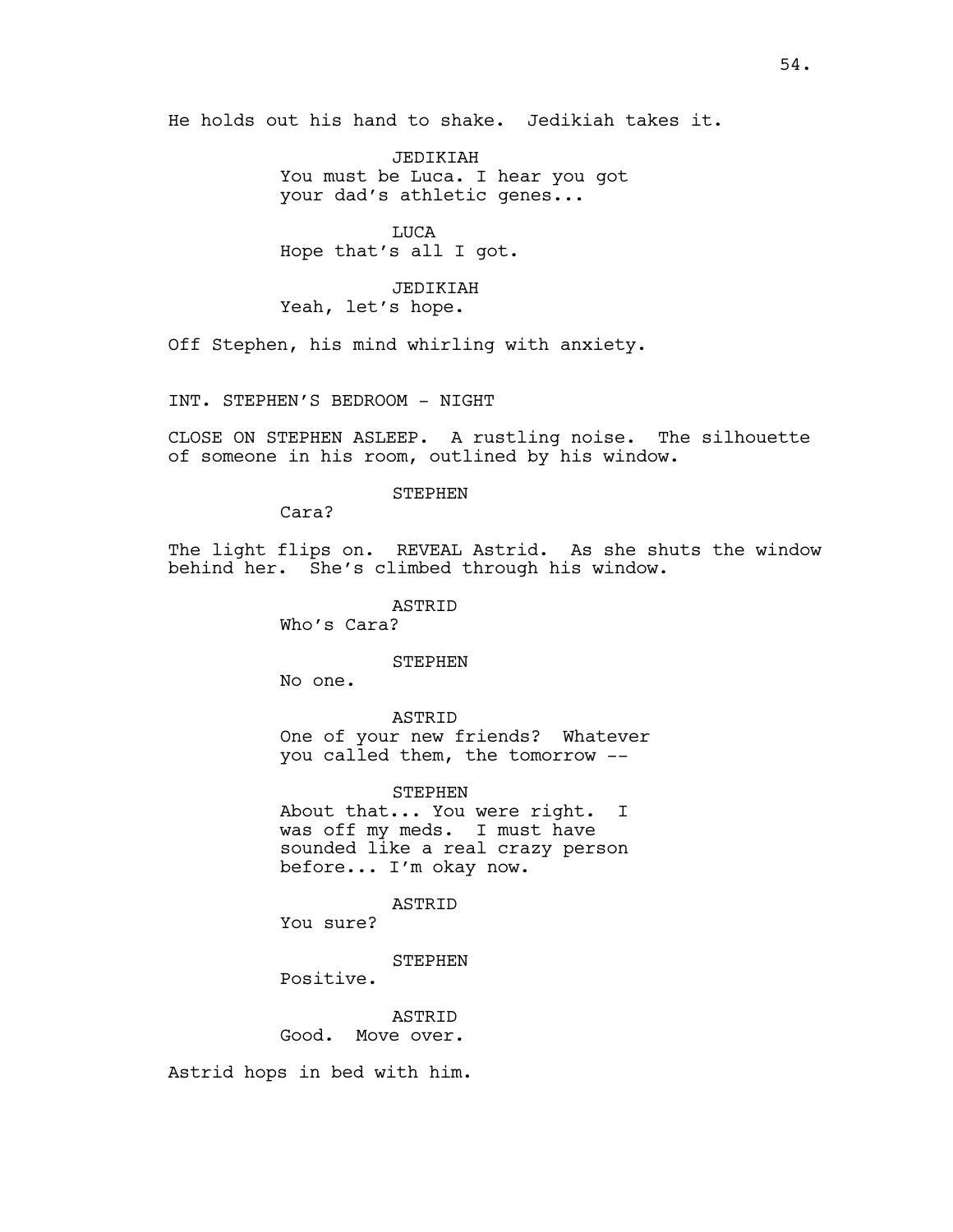STEPHEN What are you-- ?

ASTRID I'm making sure you don't sleepwalk. Why? Is that weird?

STEPHEN No... No, it's cool. Thanks.

Astrid snuggles down beside him. Their faces are close as they stare at each other. Comfortable. A long history.

> ASTRID I'm not gonna jump ship on you, Stephen. But you're not allowed to jump ship on me either, okay?

He smiles, nods. Enjoying laying there with his friend.

ASTRID (CONT'D) (telepathically) *I wish you would just kiss me, already.*

STEPHEN (startled) What?

ASTRID (more startled) What, what? I didn't say anything. (suddenly worried) Why?

Stephen realizes he read her mind.

STEPHEN No. I... (playing it off) Guess I'm just hearing voices.

ASTRID

Not funny.

STEPHEN A little funny?

Astrid closes her eyes. Off Stephen, wide-awake.

INT. STEPHEN'S BEDROOM - HOURS LATER MATCH CUT to Stephen's face. Sound asleep.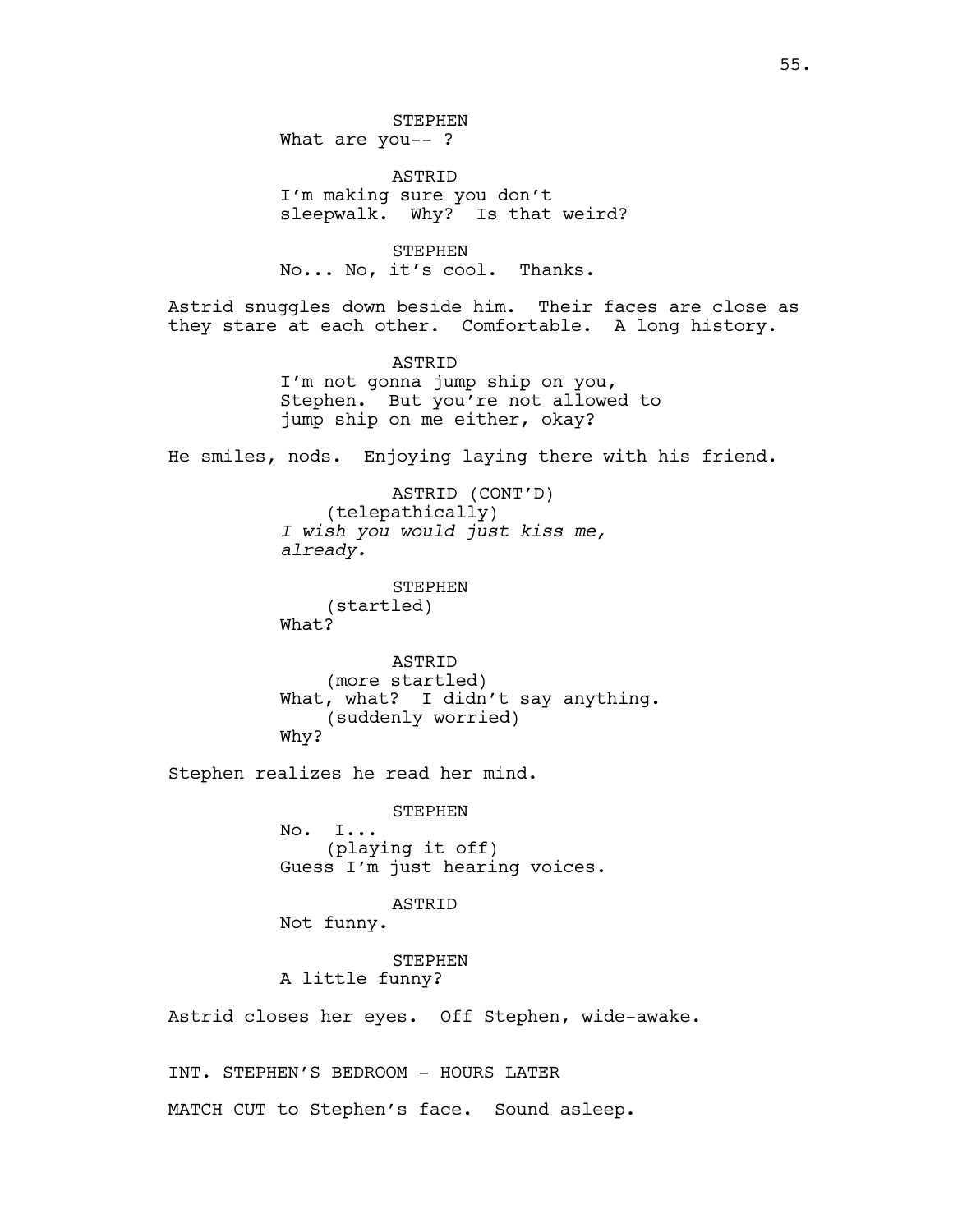Stephen?

He opens his eyes to Astrid but finds she's asleep. Huh?

REVEAL CARA. She has TELEPORTED TO HIS BEDROOM. Cara WHISPERS in Stephen's other ear -- to not wake up Astrid.

> CARA (re: Astrid) She's cute...

STEPHEN (whispering, defensive) She's... a friend.

CARA Mind if we talk somewhere else?

Cara reaches out, takes Stephen's arm. THEY DISAPPEAR.

EXT. ROOFTOP - NIGHT

REAPPEARING on top of the apartment building. Manhattan sparkles in the distance. It's peaceful, romantic.

> STEPHEN What are you  $--$  ?

> > CARA

You don't want to talk to me telepathically -- fine -- then we have to do it like this.

**STEPHEN** Why didn't you tell me that he --Jedikiah -- was my uncle?

She looks surprised that he knows, but recovers quickly.

CARA He's not your family. Technically, you're related, but you're not like him. You're one of us --

But Stephen cuts her off. Blurting out.

STEPHEN He wants me to come work for him.

CARA (panicked) What? You wouldn't do that. (MORE)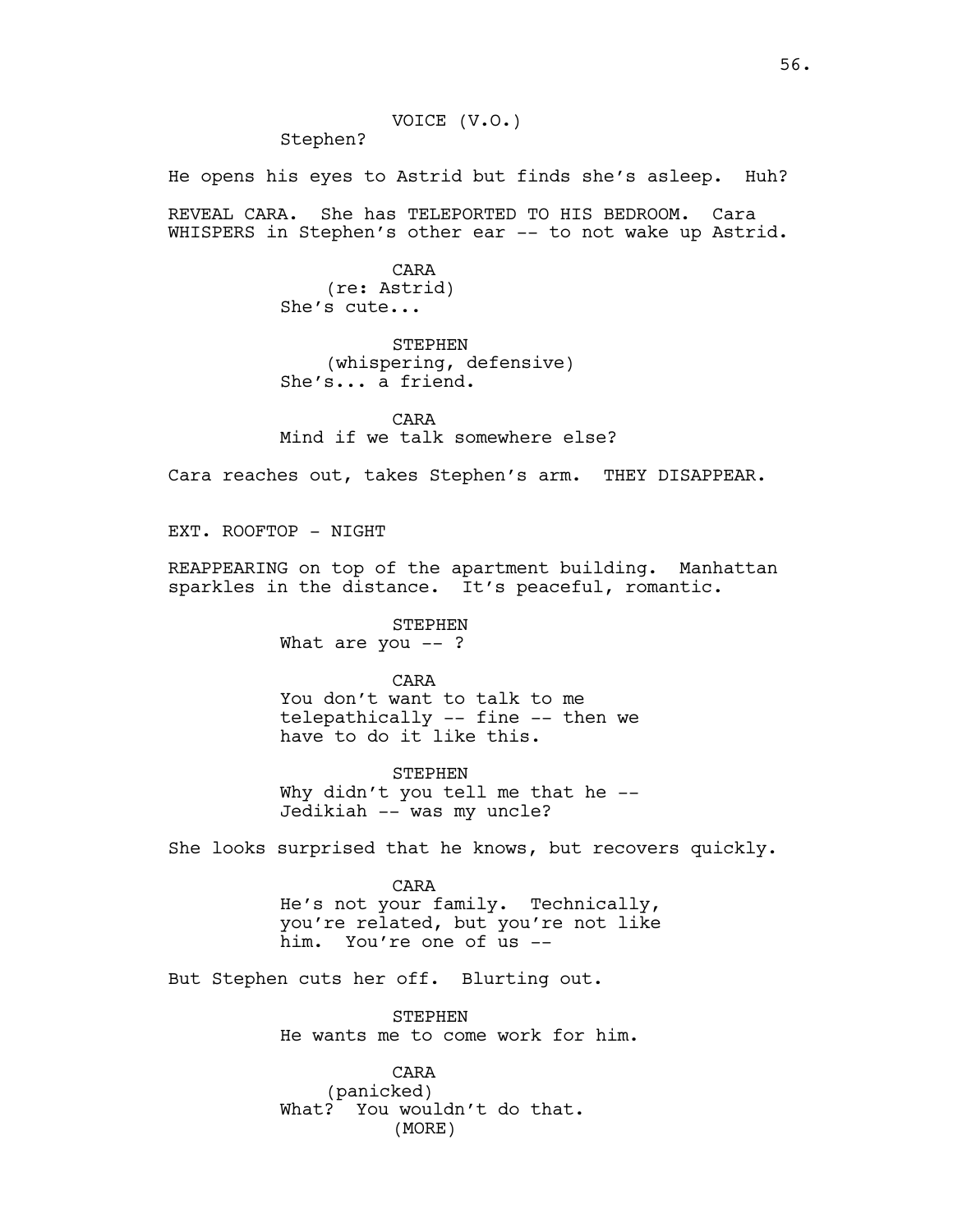Can't you see, Stephen? He only wants to use you -- CARA (CONT'D)

STEPHEN Yeah? Well, so do you. (off Cara) You say you're fighting some "shadow war," but what are you fighting for? I mean, what's the worst that will happen if we all turn ourselves in and give up our powers and live like normal human beings? What if Jedikiah's right? What if it makes the world safer?

CARA

You want to admit that we're mistakes, freaks of nature who need to be "cured?"

(shaking head) Nature doesn't make mistakes. Yet Jedikiah will stop at nothing - turning evolution on its head - driving us extinct -- just to preserve the human race.

STEPHEN Which -- I'm sorry, Cara -- I still consider myself a part of.

CARA Of course you do. But to them... We're not. (off Stephen) The tomorrow people -- the ones we've found and the ones we're going to find, they're my family. I won't let anything happen to them. And I won't let anything happen to you. Come with me, Stephen. Please.

She reaches out her hand. He looks at it, struggling with his choice.

> STEPHEN When you first started talking to me, the mysterious voice in my head, I trusted you. I don't know why, I just did. But now I need you to trust me. (meeting her gaze) I'm gonna find out what happened to my dad, Cara. (MORE)